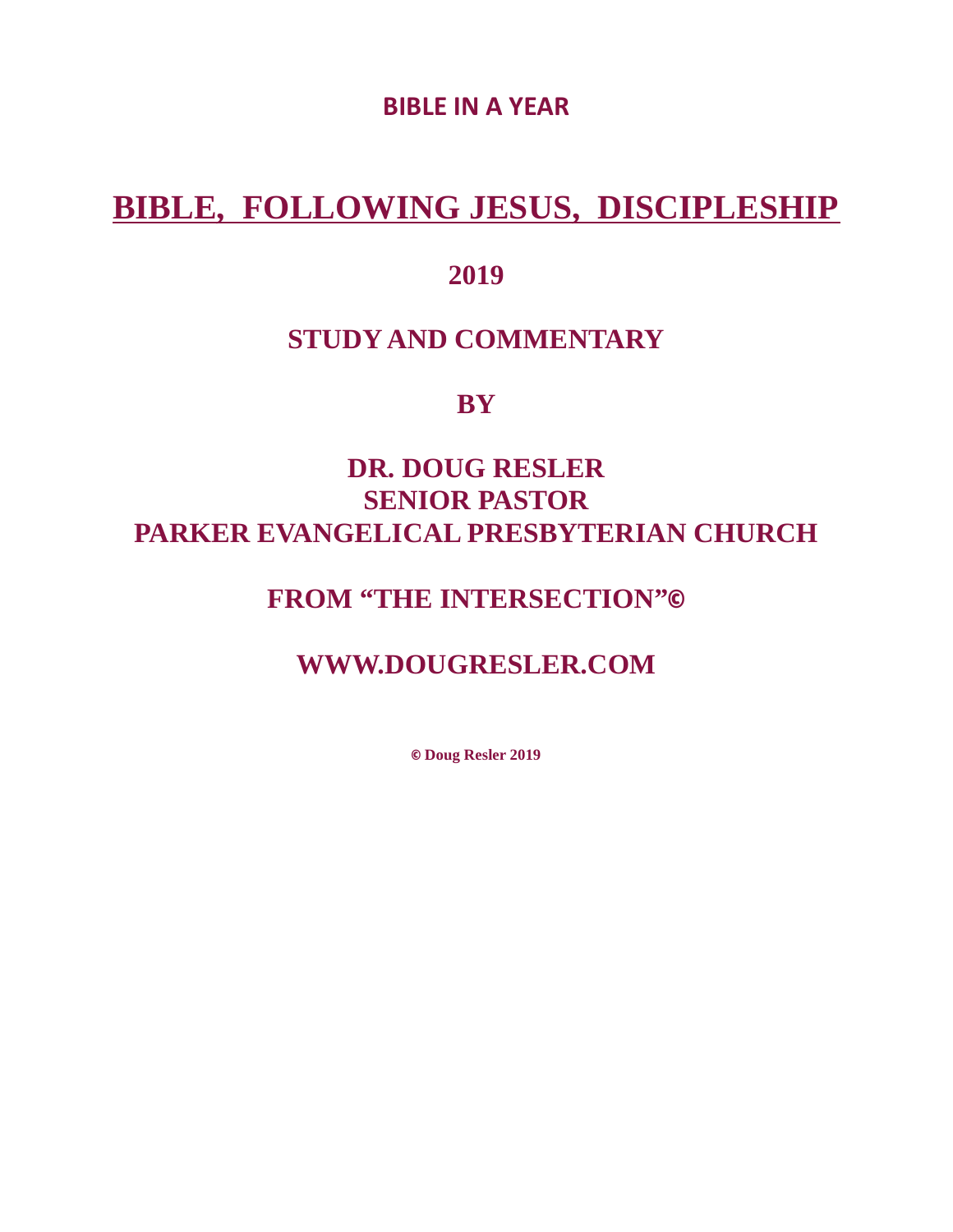#### DECEMBER

December 1 , 2019 SCRIPTURES FOR TODAY [Readings for today: Daniel 8, 1 John 2:1-17, Psalms 120, Proverbs 28:25-26](#page-3-0) 

December 2, 2019 ANCIENT OF DAYS [Readings for today: Daniel 9:1-11:1, 1 John 2:18-3:6, Psalms 121, Proverbs 28:27-](#page-4-0) 28

- December 3, 2019 DANIEL'S APOCALYPSE [Readings for today: Daniel 11:2-35, 1 John 3:7-24, Psalms 122, Proverbs 29:1](#page-6-0)
- December 4, 2019 DISCERNMENT [Readings for today: Daniel 11:36-12:13, 1 John 4, Psalms 123, Proverbs 29:2-4](#page-8-0)
- December 5, 2019 MORE THAN WE CAN HANDLE? [Readings for today: Hosea 1-3, 1 John 5, Psalms 124, Proverbs 29:5-8](#page-9-0)

December 6, 2019 FACE TO FACE [Readings for today: Hosea 4-5, 2 John 1, Psalms 125, Proverbs 29:9-11](#page-11-0)

- December 7, 2019 TAKING SIN SERIOUSLY [Readings for today: Hosea 6-9, 3 John 1, Psalms 126, Proverbs 29:12-14](#page-12-0)
- December 8, 2019 SCRIPTURES FOR TODAY [Readings for today: Hosea 10-14, Jude 1, Psalms 127, Proverbs 29:15-17](#page-13-0)

December 9, 2019 REPENTANCE [Readings for today: Joel 1-3, Revelation 1, Psalms 128, Proverbs 29:18](#page-14-0)

December 10, 2019 GOD'S JUSTICE [Readings for today: Amos 1-3, Revelation 2:1-17, Psalms 129, Proverbs 29:19-20](#page-16-0)

December 11, 2019 LET JUSTICE ROLL DOWN… [Readings for today: Amos 4-6, Revelation 2:18-3:6, Psalms 130, Proverbs 29:21-22](#page-17-0)

December 12, 2019 PSALMS OF ASCENT [Readings for today: Amos 7-9, Revelation 3:7-22, Psalms 131, Proverbs 29:23](#page-20-0)

December 13, 2019 THE WAY OF JESUS [Readings for today: Obadiah 1, Revelation 4, Psalms 132, Proverbs 29:24-25](#page-21-0)

December 14, 2019 DYING TO SELF [Readings for today: Jonah 1-4, Revelation 5, Psalms 133, Proverbs 29:26-27](#page-23-0)

December 15, 2019 SCRIPTURE FOR TODAY [Readings for today: Micah 1-4, Revelation 6, Psalms 134, Proverbs 30:1-4](#page-25-0)

December 16, 2019 GOD'S EVERLASTING ARMS [Readings for today: Micah 5-7, Revelation 7, Psalms 135, Proverbs 30:5-6](#page-26-0)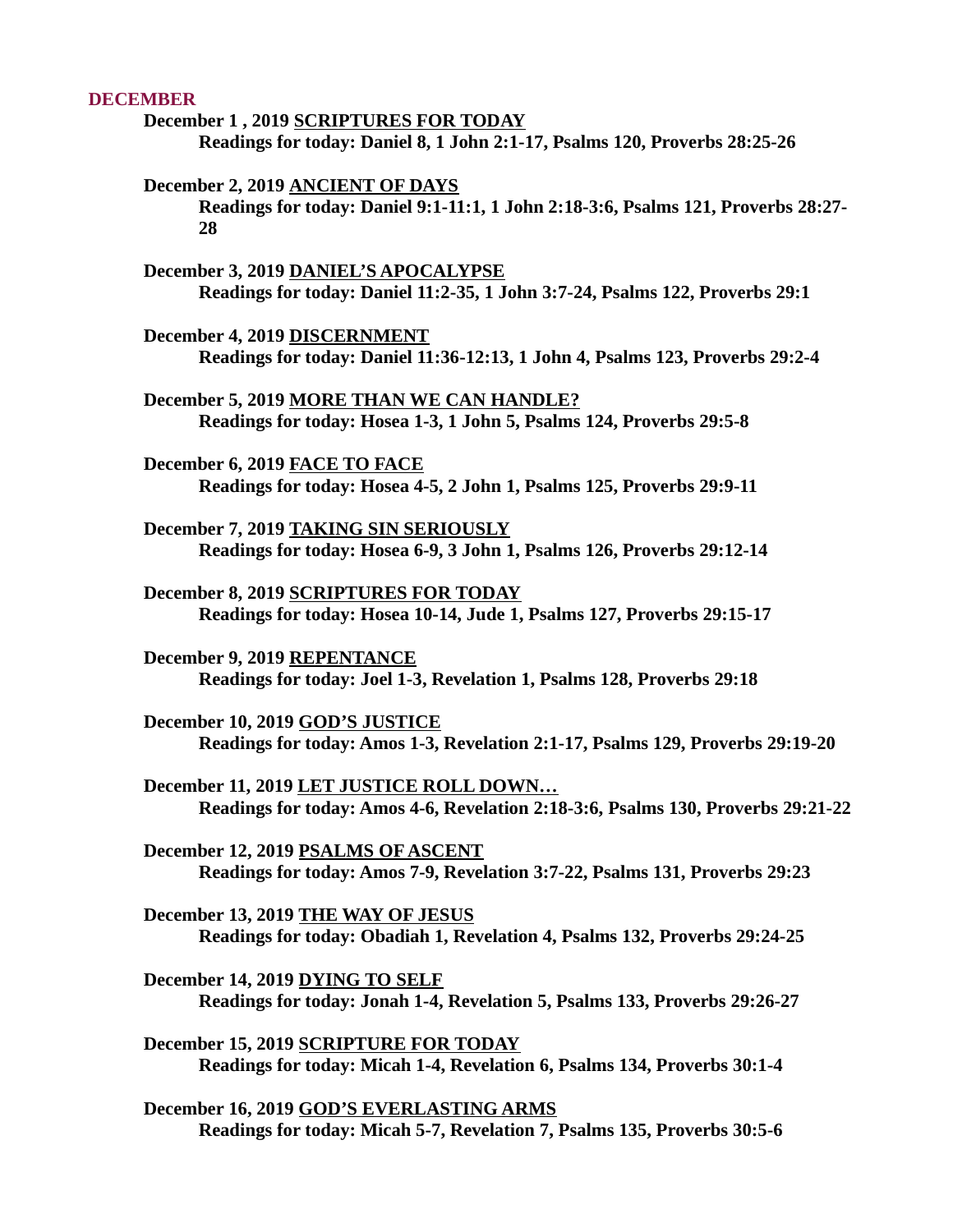December 17, 2019 TWO-FACED GOD [Readings for today: Nahum 1-3, Revelation 8, Psalms 136, Proverbs 30:7-9](#page-28-0)

December 18, 2019 IS GOD ENOUGH? [Readings for today: Habakkuk 1-3, Revelation 9, Psalms 137, Proverbs 30:10](#page-30-0)

December 19, 2019 THE CHALLENGE OF REVELATION [Readings for today: Zephaniah 1-3, Revelation 10, Psalms 138, Proverbs 30:11-14](#page-32-0)

December 20, 2019 CREATED FOR WORSHIP [Readings for today: Haggai 1-2, Revelation 11, Psalms 139, Proverbs 30:15-16](#page-34-0)

December 21, 2019 UNDERSTANDING REVELATION [Readings for today: Zechariah 1, Revelation 12, Psalms 140, Proverbs 30:17](#page-35-0)

December 22, 2019 SCRIPTURE FOR TODAY [Readings for today: Zechariah 2-3, Revelation 13, Psalms 141, Proverbs 30:18-20](#page-37-0)

December 23, 2019 SEALED AND SET APART [Readings for today: Zechariah 4-5, Revelation 14, Psalms 142, Proverbs 30:21-23](#page-38-0)

December 24, 2019 CHRISTMAS EVE [Readings for today: Zechariah 6-7, Revelation 15, Psalms 143, Proverbs 30:24-28](#page-40-0)

December 25, 2019 CHRISTMAS [Readings for today: Zechariah 8, Revelation 16, Psalms 144, Proverbs 30:29-31](#page-41-0)

December 26, 2019 SONGS OF PRAISE [Readings for today: Zechariah 9, Revelation 17, Psalms 145, Proverbs 30:32](#page-42-0)

December 27, 2019 RESOLUTIONS [Readings for today: Zechariah 10-11, Revelation 18, Psalms 146, Proverbs 30:33](#page-44-0)

December 28, 2019 FORWARD LOOK [Readings for today: Zechariah 12-13, Revelation 19, Psalms 147, Proverbs 31:1-7](#page-46-0)

December 29, 2019 SCRIPTURE FOR TODAY [Readings for today: Zechariah 14, Revelation 20, Psalms 148, Proverbs 31:8-9](#page-48-0)

December 30, 2019 NEW HEAVENS AND NEW EARTH [Readings for today: Malachi 1-2, Revelation 21, Psalms 149, Proverbs 31:10-24](#page-49-0)

December 31, 2019 MARANATHA! [Readings for today: Malachi 3-4, Revelation 22, Psalms 150, Proverbs 31:25-31](#page-51-0)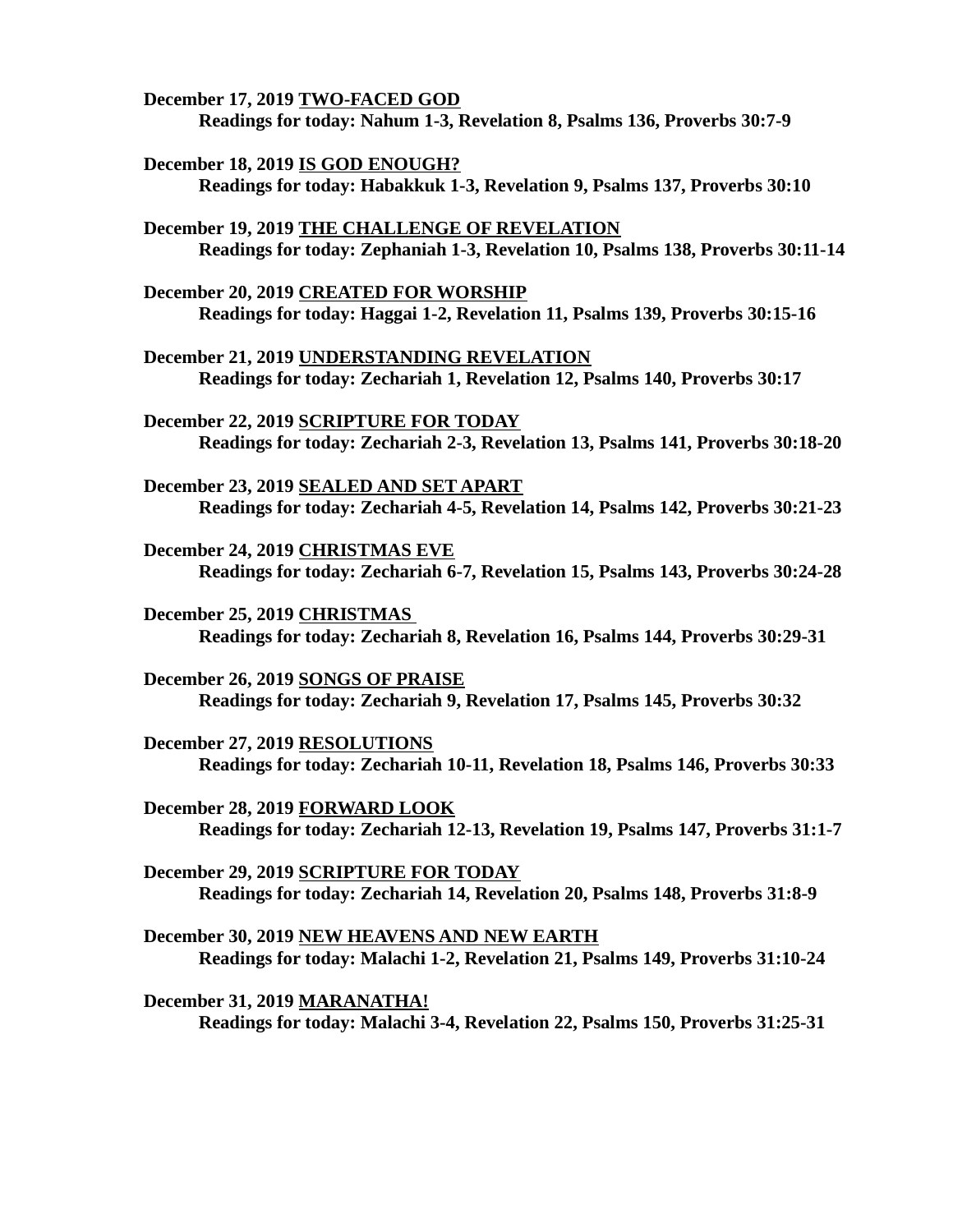#### December 1 , 2019 SCRIPTURES FOR TODAY

<span id="page-3-0"></span>Readings for today: [Daniel 8, 1 John 2:1-17, Psalms 120, Proverbs 28:25-26](https://www.biblegateway.com/passage/?search=Daniel+8%2C+1+John+2%3A1-17%2C+Psalms+120%2C+Proverbs+28%3A25-26+&version=ESV)  Readings for tomorrow: Daniel 9:1-11:1, 1 John 2:18-3:6, Psalms 121, Proverbs 28:27- 28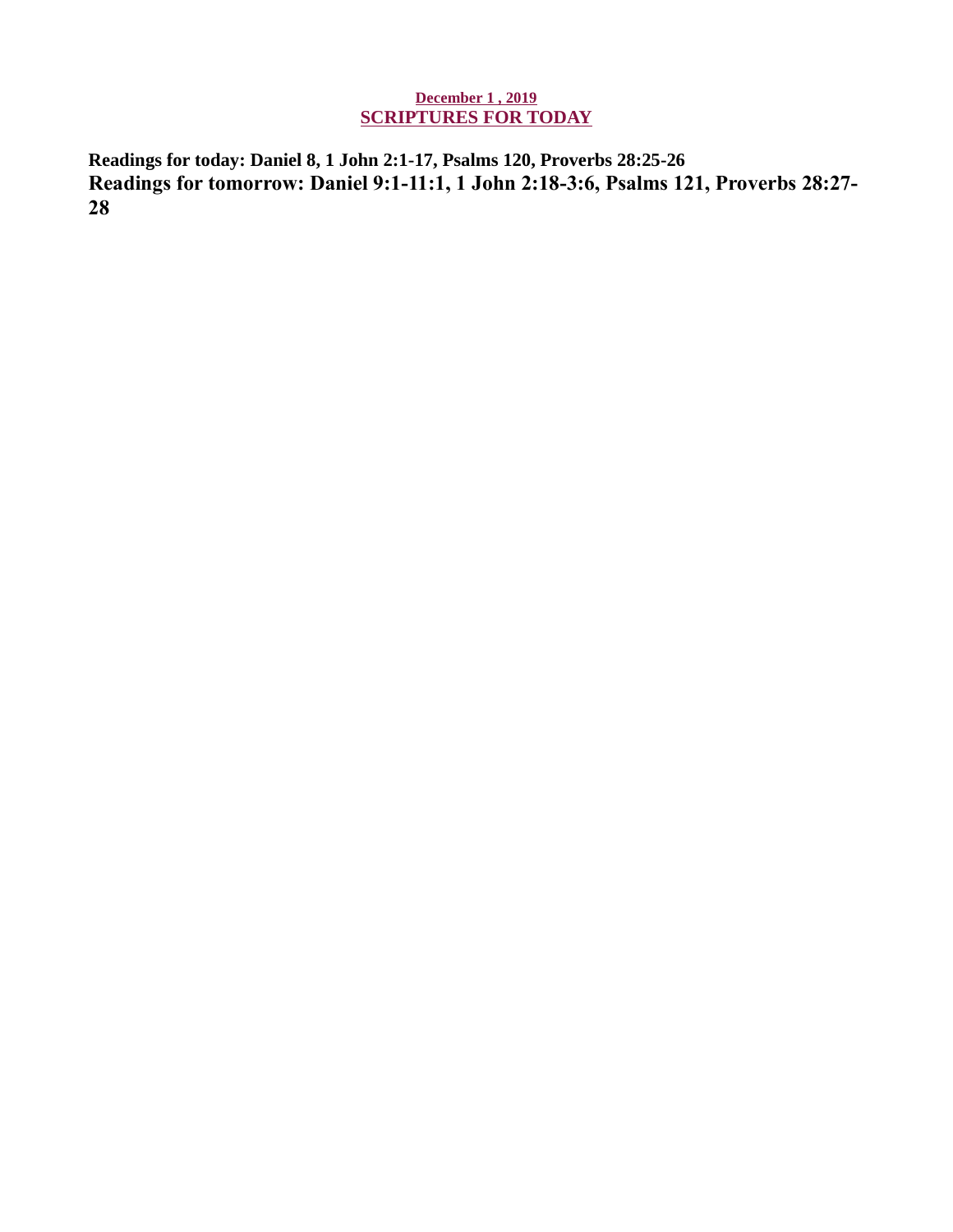#### December 2, 2019 ANCIENT OF DAYS

<span id="page-4-0"></span>Readings for today: [Daniel 9:1-11:1, 1 John 2:18-3:6, Psalms 121, Proverbs 28:27-28](https://www.biblegateway.com/passage/?search=Daniel+9%3A1-11%3A1%2C+1+John+2%3A18-3%3A6%2C+Psalms+121%2C+Proverbs+28%3A27-28&version=ESV)

So I feel like I need to recap the last few days in Daniel as we head into the home stretch. The latter half of the book is confusing. Visions. Dreams. Terrifying nightmares. So much ink has been spilt trying to interpret the meaning of these chapters. Are they historical? Referring to past events and past kingdoms that have come and gone? Do they tell the future? Of a time when the great Enemy will rise and attack God's people? Are they both? Can we learn from what has happened in the past and look for those same signs to take place in the future? And what does it all mean for the Christian in 21st century America? How does it all relate to our daily lives?

I think we often miss the forest for the trees when it comes to reading Scripture. We get so wrapped up in the details. So lost in the weeds. And we lose sight of the overarching message God has for us. Daniel and his people are in exile. They have experienced national trauma on a level we simply cannot grasp or imagine. Their pain and suffering is real and terrible. Their hopes and dreams have been crushed out of existence. Ground under the heel of a merciless pagan empire. Everything they once held dear has been destroyed. These are the circumstances in which God has placed Daniel. He has been a counselor to pagan kings. He has served foreign rulers. He has done all he can to embrace the call God placed on His people back in Jeremiah to "Seek the welfare of the city where I have sent you into exile, and pray to the Lord on its behalf, for in its welfare you will find your welfare." (Jeremiah 29:7) And he has prospered. He has been given power and authority. He has access and influence. He has wealth and privilege. He is considered one of the greatest wise men the empire has ever produced. But one thing continues to set Daniel apart...his great faith.

Daniel never loses sight of God. Never loses hope in a future restoration where God will act to deliver His people once again. Daniel trusts God. Daniel is faithful to God. At great personal risk, Daniel has demonstrated this faith over and over again. Lions. Fiery furnaces. Under threat of torture and death. Daniel has seen it all and done it all and not only survived but thrived. And now God is again visiting him with visions and dreams. He is showing him the future. Kings and empires will rise and fall. The pain and suffering they inflict will be great. The fear they will engender will cause many to flee. Safety and comfort will be in short supply. But over it all, there is this promise. God is in control. God is on the move. God is bringing human history to a predetermined end with Christ taking His seat in glory and His kingdom shall never end.

 "As I looked, thrones were placed, and the Ancient of Days took his seat; his clothing was white as snow, and the hair of his head like pure wool; his throne was fiery flames; its wheels were burning fire. A stream of fire issued and came out from before him; a thousand thousands served him, and ten thousand times ten thousand stood before him; the court sat in judgment, and the books were opened...I saw in the night visions, and behold, with the clouds of heaven there came one like a son of man, and he came to the Ancient of Days and was presented before him. And to him was given dominion and glory and a kingdom, that all peoples, nations, and languages should serve him; his dominion is an everlasting dominion, which shall not pass away, and his kingdom one that shall not be destroyed." (Daniel 7:9-10, 13-14) Forget the four great beasts. Forget the visions of lions and eagles and bears. Rams and goats thundering towards one another across the earth. Forget the terrifying beast with ten horns or the little horn with the big mouth. The focus of Daniel's vision is on the One called the Ancient of Days. The One who reigns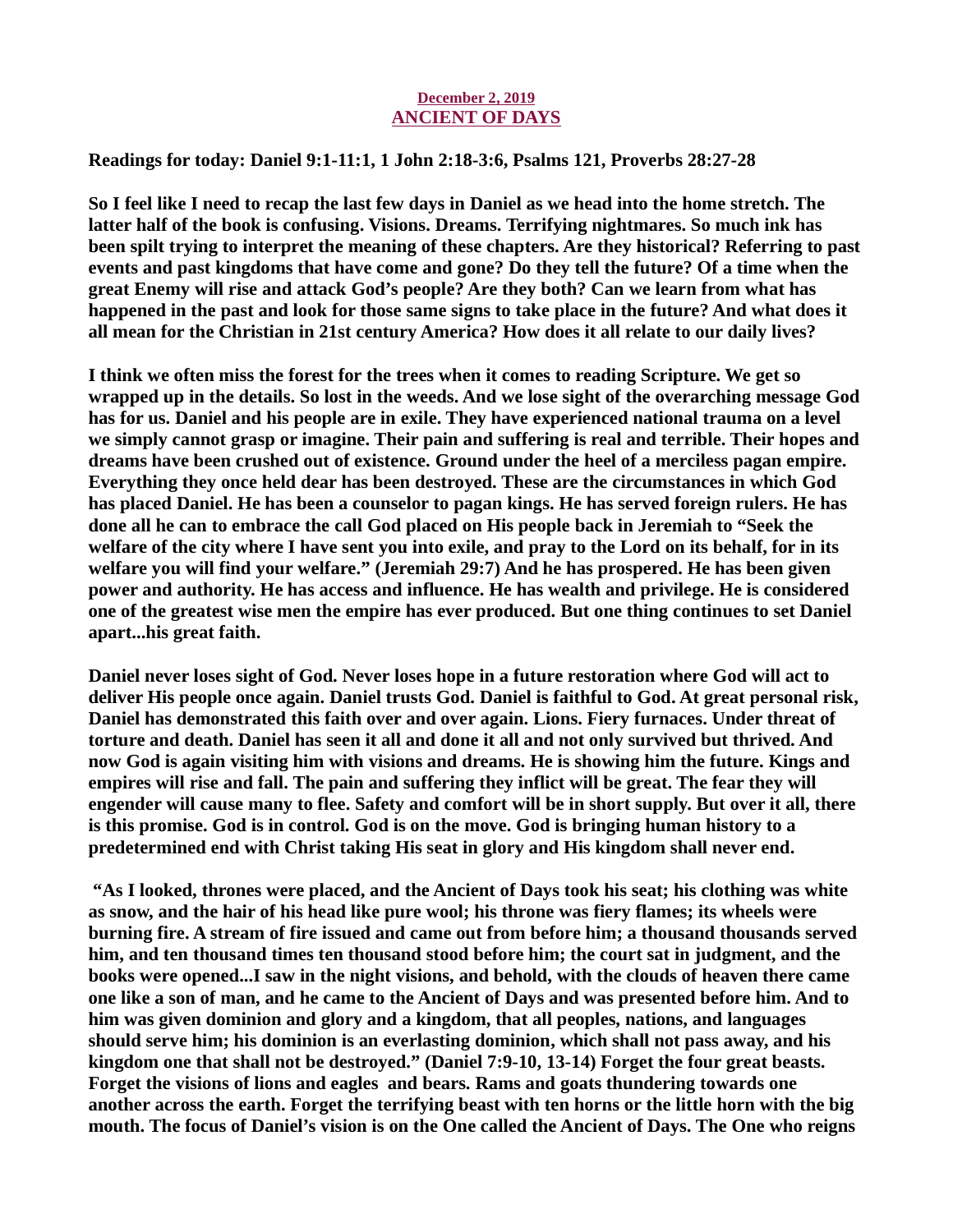and rules over it all. Pure as driven snow. Engulfed in holy fire. Tens of thousands at his beck and call. He judges the earth. He judges kings and rulers. He holds all dominion and power in His hand. And He calls to the Son of Man. Out of the clouds of heaven comes the Christ and He is given all authority on heaven and on earth. All peoples and nations and tribes and tongues shall serve him. His kingdom shall never end. This is the main point of the vision Daniel receives. God letting his beloved prophet know He is not done. There is still hope. There will come a day when Christ shall come and all things shall be set right and made new.

And what happens to us on that great day? Listen to how Daniel describes it, "And the kingdom and the dominion and the greatness of the kingdoms under the whole heaven shall be given to the people of the saints of the Most High; his kingdom shall be an everlasting kingdom, and all dominions shall serve and obey him.'" (Daniel 7:27) We get to share in this glory! We get to share in this victory! When Christ comes again in glory, we will be given dominion and power and authority to reign and rule at His side and under His Lordship! There will be no more sin. No more evil. No more crying. No more pain. No more suffering. No more fear. For God Himself will be our God and we shall be His people! This is the great hope of the gospel! The great hope sealed by Christ's death and resurrection! An empty tomb bears witness! Millions upon millions throughout history all stand to give their testimony! Christ has died! Christ has risen! Christ will come again!

Readings for tomorrow: Daniel 11:2-35, 1 John 3:7-24, Psalms 122, Proverbs 29:1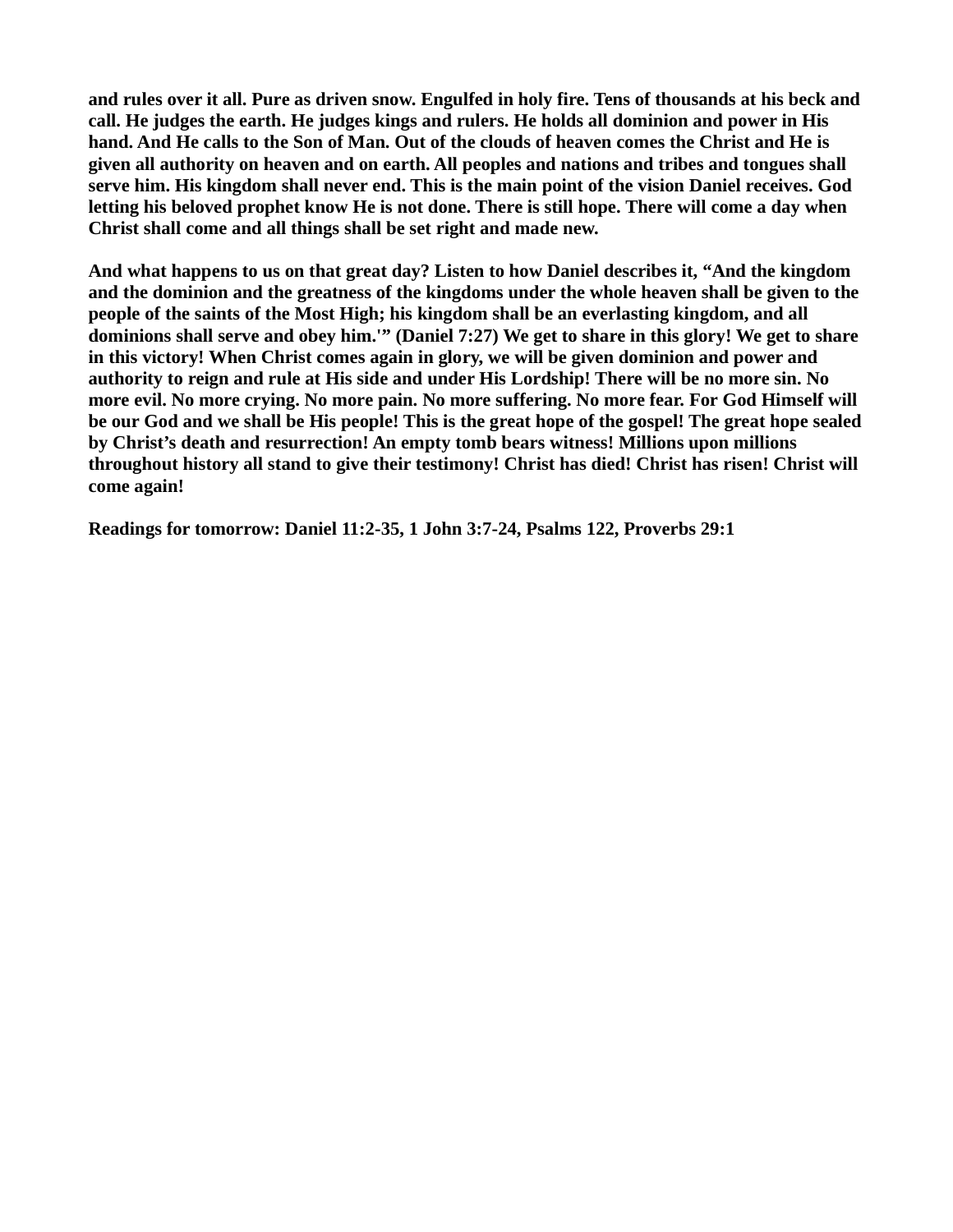#### December 3, 2019 DANIEL'S APOCALYPSE

<span id="page-6-0"></span>Readings for today: [Daniel 11:2-35, 1 John 3:7-24, Psalms 122, Proverbs 29:1](https://www.biblegateway.com/passage/?search=Daniel+11%3A2-35%2C+1+John+3%3A7-24%2C+Psalms+122%2C+Proverbs+29%3A1&version=ESV)

Biblical prophets speak truth to power. Biblical prophets bring hope and assurance to God's people by reminding them of God's sovereign power and plan. Finally, Biblical prophets often foretell the future. This is certainly the case in Daniel and though our reading today breaks up his final vision, it's best to read chapters 10-12 as a literary whole. To understand what's happening in these crazy dreams, you need to know the background. You need to know where Daniel stands in the timeline. You need to know what's happening in the life of Israel.

535 BC - Third year of Cyrus the Great's reign. Daniel is now 85 years old and has been serving pagan kings for seventy years. Daniel's grief is most likely the result of the conflict those who have returned from exile under the leadership of Nehemiah and Ezra are facing as they rebuild both Jerusalem and the Temple. Daniel fasts for three weeks but unbeknownst to him, a battle is taking place in the heavenly realm. Gabriel - most likely the identity of the angelic being who visits Daniel - is at war with Satan and his demonic forces and only prevails with the help of another archangel named Michael. Gabriel has been sent by God to comfort Daniel. To give him hope for the future. Hard times are coming. Terrifying times. Forces will be arrayed in heaven and on earth against God's chosen people. Satan is seeking - as he always does - their compete eradication from the face of the earth. God, knowing what is to come, sends his angel to Daniel with a vision of the future so he can record it for future generations.

Three relatively minor kings follow Cyrus on throne. But the fourth referred to in Daniel 11 is Xerxes who ruled from 486-465 BC. His power and might was unrivaled at the time and as he seeks to expand his empire, he will provoke the might of Greece. After a number of years, Alexander the Great (336-323 BC) will unite the Greek into one empire and head east to destroy the Persians. Alexander dies tragically and his empire is then broken up into four pieces, ruled by four of his closest generals. The Ptolemaic (Southern king) faction goes to war with the Seleucids (Northern king) and their battle rages for generations with Israel as the primary "buffer state" in between. Eventually, a brutal tyrant named Antiochus Epiphanes IV will sweep down from the north and cause tremendous suffering for the people of God. "But he who comes against him shall do as he wills, and none shall stand before him. And he shall stand in the glorious land, with destruction in his hand." (Daniel 11:16) He will even seek to place a statue of Zeus in the Holy of Holies (abomination of desolation mentioned in 11:31) which in turn gives rise to the Maccabean revolt detailed in the Old Testament Apocryphal books of 1st and 2nd Maccabees.

All of this is ancient history to us but it was still very much in the future for Daniel. As God unpacks for him what is to come, he sees tremendous suffering ahead for his people. "And there shall be a time of trouble, such as never has been since there was a nation till that time..." Under the influence of Haman, Xerxes will try to kill every single Jewish man, woman, and child within the borders of his empire. You can read all about this in the book of Esther. The wars between the Ptolemaic and Seleucid factions will take a tremendous toll on both land and people as many of the battles are fought in and around the borders of Israel. Pagan kings will rape and pillage and burn what God's people are trying to build. And the worst of them all - Antiochus Epiphanes IV will literally torture and kill as many Jews as possible. At the same time these conflicts are raging on earth, there is a battle going on in heaven. Michael and his forces are fighting Satan and his demons and though the battle is fierce, they will prevail just as God's people will prevail on earth.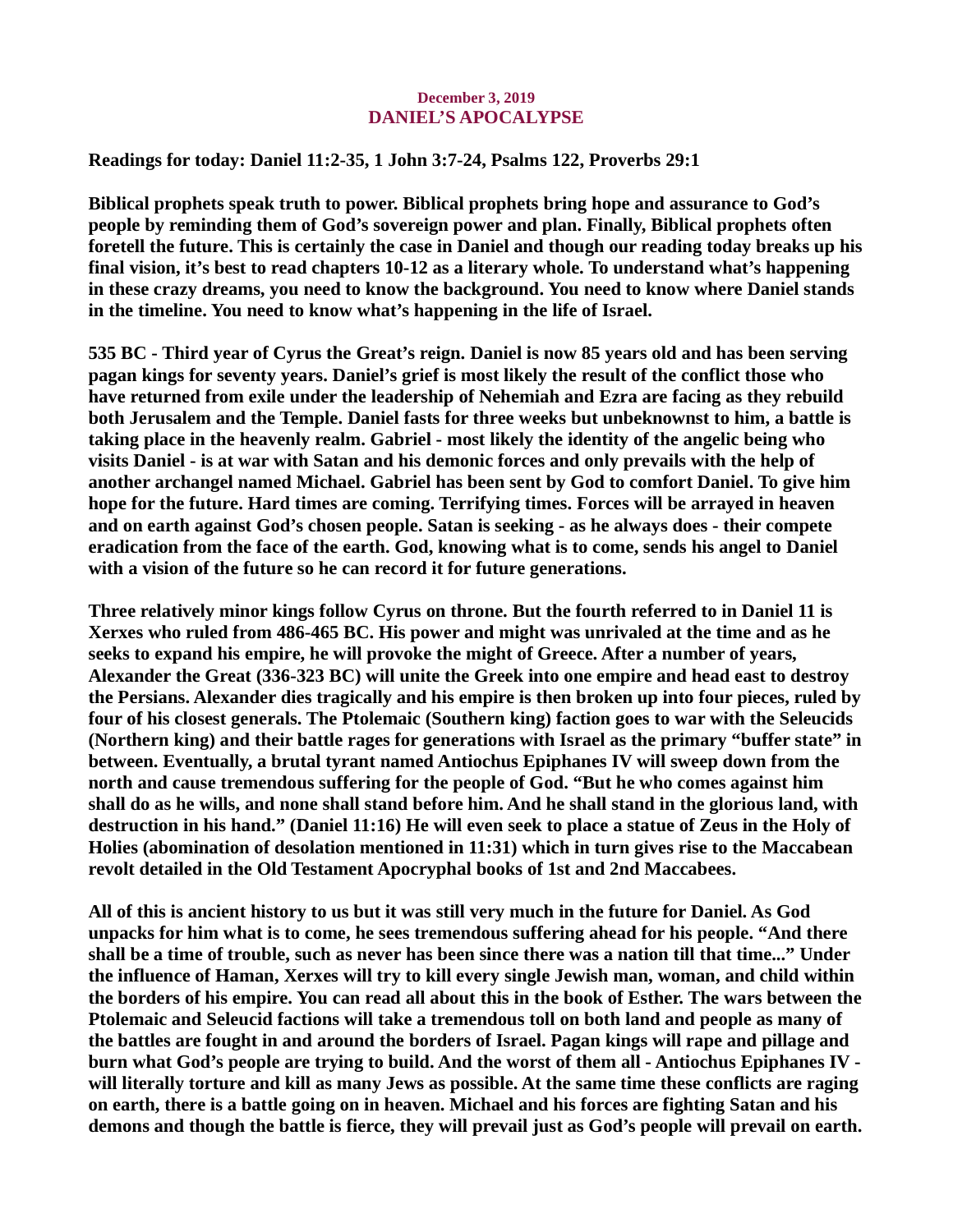This is why Daniel closes his book with such hopeful words, "But at that time your people shall be delivered, everyone whose name shall be found written in the book. And many of those who sleep in the dust of the earth shall awake, some to everlasting life, and some to shame and everlasting contempt. And those who are wise shall shine like the brightness of the sky above; and those who turn many to righteousness, like the stars forever and ever." (Daniel 12:1-3)

What's the relevance of all this history for God's people today? No matter what you are going through, know that God is with you. He is literally fighting at your side. He is bringing about His purposes and His will even amidst your hardships. He will send His messengers to serve you. To comfort you. To bless you. He will bring you peace. Though you may experience suffering for a time, He will preserve your life. In fact, He has a reward waiting for you in His heavenly Kingdom. There the righteous will shine like stars in the sky and will reign with Him forever. As Christians, we do not place our hope in the things of this world. We do not place our hope in what we can achieve in this world. We place our hope in God alone.

Readings for tomorrow: Daniel 11:36-12:13, 1 John 4, Psalms 123, Proverbs 29:2-4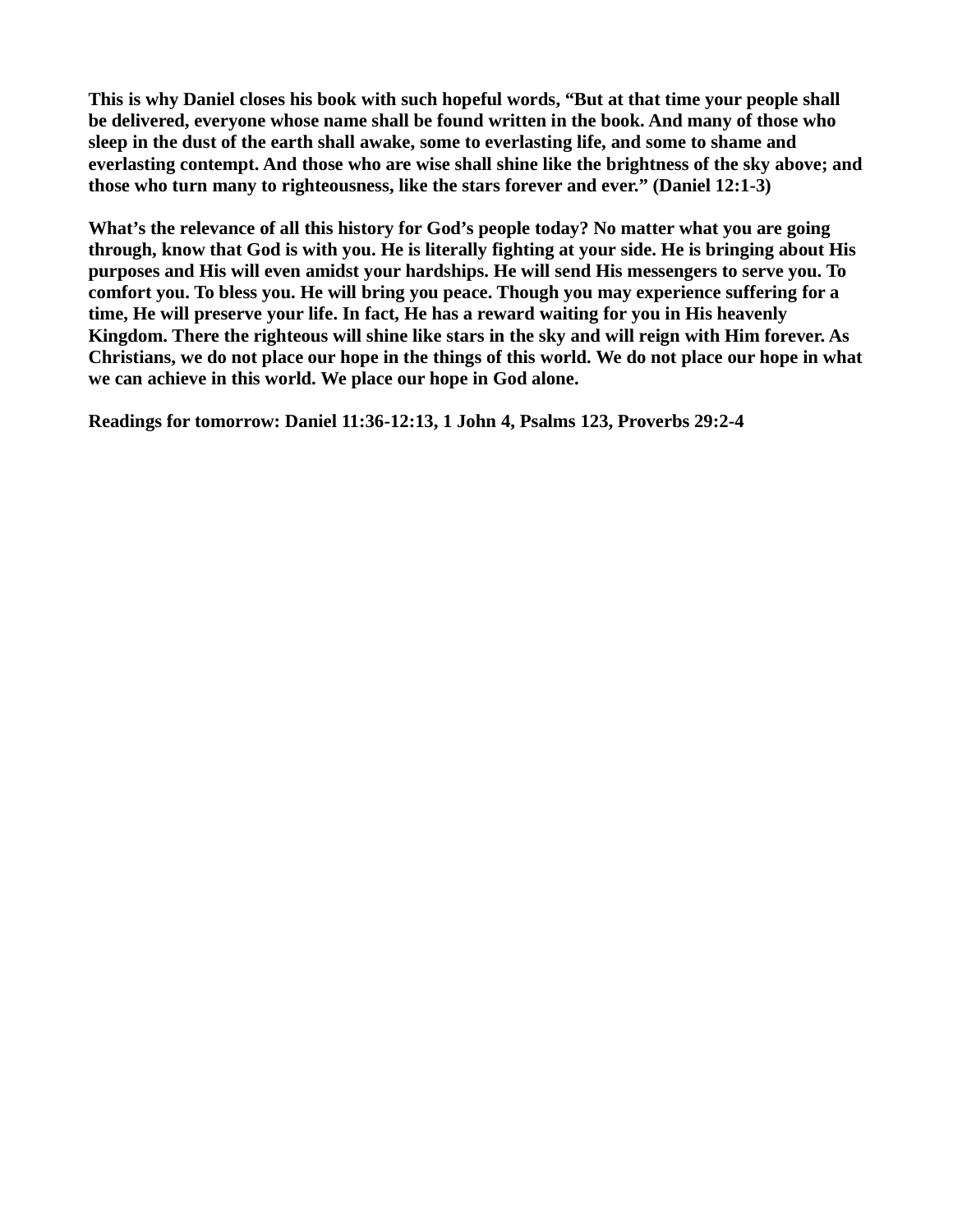#### December 4, 2019 DISCERNMENT

<span id="page-8-0"></span>Readings for today: [Daniel 11:36-12:13, 1 John 4, Psalms 123, Proverbs 29:2-4](https://www.biblegateway.com/passage/?search=Daniel+11%3A36-12%3A13%2C+1+John+4%2C+Psalms+123%2C+Proverbs+29%3A2-4&version=ESV)

Discernment is a lost art. The ability to determine right from wrong. Truth from falsehood. Good from evil. In fact, recent studies have shown how challenging it is for people to identify fake news, debunk conspiracy theories, and identify propaganda. The crisis is compounded by the rise in online warfare as Chinese troll farms and Russian bots weaponize social media to sow seeds of dissent and confusion in societies that value free speech. All this is made possible, of course, by post-modern philosophies that started taking hold late in the 20th century where truth was intentionally relativized, individualized, and marginalized. The results are not good. We are more depressed than ever. More anxious than ever. More dis-integrated than ever. The social fabric of our culture tearing apart at the seams.

Over and against the prevailing winds come these words from the Apostle John, "Beloved, do not believe every spirit, but test the spirits to see whether they are from God, for many false prophets have gone out into the world. By this you know the Spirit of God: every spirit that confesses that Jesus Christ has come in the flesh is from God, and every spirit that does not confess Jesus is not from God. This is the spirit of the antichrist, which you heard was coming and now is in the world already. Little children, you are from God and have overcome them, for he who is in you is greater than he who is in the world. They are from the world; therefore they speak from the world, and the world listens to them. We are from God. Whoever knows God listens to us; whoever is not from God does not listen to us. By this we know the Spirit of truth and the spirit of error." (1 John 4:1-6)

The Graeco-Roman world was a lot like our own. People did what was right in their own eyes. It was a culture that showed little to no restraint. People were encouraged to engage in whatever behaviors felt good and right at the time. John is writing to Christian believers who are trying to remain faithful to Jesus in the midst of all the mess. He wants them to be able to know right from wrong. Good from evil. Truth from error. So he offers them a roadmap as it were. A decisionmaking matrix that will allow them to find the godly path.

Test #1: Does the thought, attitude, or action align with Jesus? Does it reflect the ethics of the Kingdom of God? Does it bring honor and glory to His name? Will following the "spirit of the age" lead one to confess or deny Jesus?

Test #2: Resist temptation. Once one determines what is good and true and noble and right and godly, one must resist the very real temptation to go the other way. To listen to the false prophets. To follow the ways of the world. It's tempting to think we are at the mercy of our feelings. Trapped by our biology. But these are lies from the spirit of the anti-Christ. John promises that in Christ we have the power to overcome temptation because greater is He that is in us than is in the world.

Test #3: Hold fast to your identity in Christ. No matter what challenges may come. No matter what difficulties you may face. No matter how much stress and anxiety and fear you may endure. You are from God. You are in Christ. Your heart has been transformed and renewed by the Holy Spirit. Listen to God's Word. Obey God's commands. Trust in His will and His way for your life.

Readings for tomorrow: Hosea 1-3, 1 John 5, Psalms 124, Proverbs 24:5-8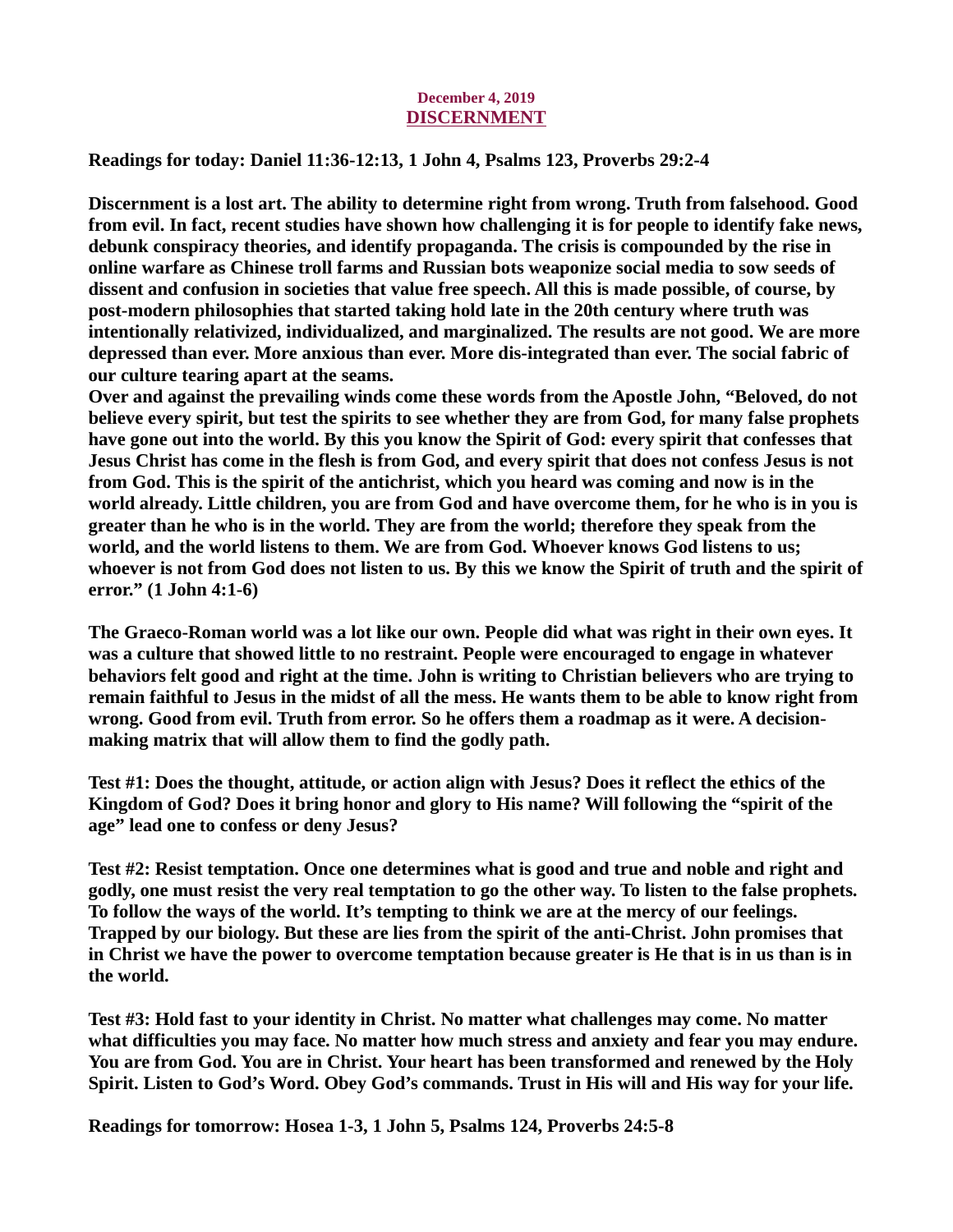#### December 5, 2019 MORE THAN WE CAN HANDLE?

#### <span id="page-9-0"></span>[Readings for today: Hosea 1-3, 1 John 5, Psalms 124, Proverbs 29:5-8](https://www.biblegateway.com/passage/?search=Hosea+1-3%2C+1+John+5%2C+Psalms+124%2C+Proverbs+29%3A5-8&version=ESV)

How many times have I heard well-meaning people tell those who are hurting or grieving or suffering, "God won't give you more than you can handle." I think the prophets would beg to differ. As we've read through the books of Isaiah and Jeremiah and Ezekiel, how many times have we seen God ask - even demand - more from His prophets than any person should ever be able to handle? Speaking truth to power. Risking your life over and over again. Wandering naked through the streets. Embodying the coming judgment of God. And just when we can't think it could ever get any worse along comes the prophet Hosea. Called by God to marry a prostitute. His life would mirror the broken relationship between God and His people. Hosea's pain is a reflection of God's pain. Hosea's heartbreak at Gomer's continual betrayals is a reflection of God's heartbreak over Israel's worship of the pagan gods. The names of Hosea's children reflect not only his suffering but the divine pathos of God Himself as He wrestles with the unconditional love He pledged to Israel. When Hosea purchases his bride back from the slave traders in Hosea 3, one is reminded of the incredible grace of God which relentlessly pursues us to the day we die.

As a pastor, I have spent countless hours in marriage counseling. More often than not, they are in my office because one or both have been unfaithful. They have stepped out on their spouse with a friend. A co-worker. Perhaps even a prostitute. The pain is unspeakable. The betrayal beyond words. It is almost impossible to recover. Why? Because even in our sex-saturated culture there is a sense that sexual intimacy is the greatest gift one can give to another person. It is the gift of oneself. The gift of the deepest, most profound parts of oneself. It is an act that transcends simple physical pleasure, joining hearts and entangling souls in a deeply spiritual way. This is why God has always reserved it for the marriage covenant. Sex was something to be enjoyed within the bounds of an unconditional commitment to one other person for as long as you both shall live.

However, we have made a mockery of this gift. Our culture debases sexuality by promoting a hookup, swipe right culture. We called it sexual freedom and yet suffer from an epidemic of STD's, unplanned pregnancies, and sexual abuse. We thought it would lead to greater relational intimacy but the quality of our relationships continues to decline. Marriages fail at ever higher rates as individuals pursue their own pleasure and fulfillment at the expense of the other. The sexual revolution continues to gain steam through social media, television, movies, etc. which are univocal in their declaration that we are at the mercy of our hormonal urges. Whatever feels good is right and true regardless of the collateral damage it leaves in our wake.

It is abundantly clear throughout the book of Hosea that our only hope in life or death is the great faithfulness of God. The steadfast loyal love of God for His people. No matter what we may do or where we may go or how many times we play the "whore" and chase after other gods. God will not let go. He will redeem. He will save.

"Yet the number of the children of Israel shall be like the sand of the sea, which cannot be measured or numbered. And in the place where it was said to them, "You are not my people," it shall be said to them, "Children of the living God." And the children of Judah and the children of Israel shall be gathered together, and they shall appoint for themselves one head. And they shall go up from the land, for great shall be the day of Jezreel."(Hosea 1:10-11)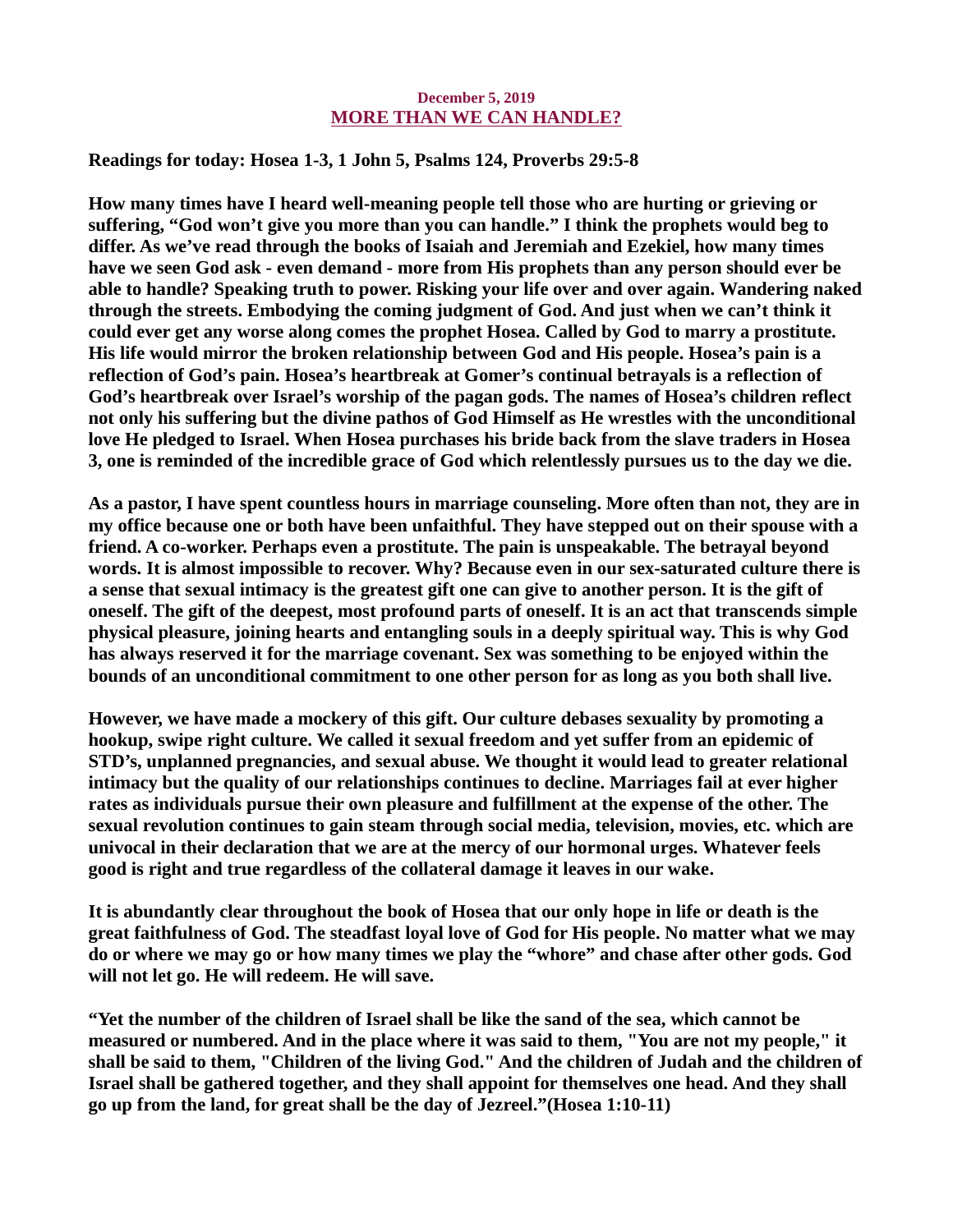"Therefore, behold, I will allure her, and bring her into the wilderness, and speak tenderly to her. And there I will give her her vineyards and make the Valley of Achor a door of hope. And there she shall answer as in the days of her youth, as at the time when she came out of the land of Egypt. "And in that day, declares the Lord, you will call me 'My Husband,' and no longer will you call me 'My Baal.' For I will remove the names of the Baals from her mouth, and they shall be remembered by name no more. And I will make for them a covenant on that day with the beasts of the field, the birds of the heavens, and the creeping things of the ground. And I will abolish the bow, the sword, and war from the land, and I will make you lie down in safety. I will betroth you to me in faithfulness. And you shall know the Lord." (Hosea 2:14-18, 20)

"Afterward the children of Israel shall return and seek the Lord their God, and David their king, and they shall come in fear to the Lord and to his goodness in the latter days." (Hosea 3:5)

The heart of the gospel has nothing to do with us and everything to do with God. The fundamental truth of our lives is that we all fall short of God's glory. We all run from God to the far country and play the prodigal. We all would much rather wallow in the muck and mire of sin than surrender to God. The reality is life often gives us more than we can handle which is why we need God. And the great news is He is faithful. He is loyal. Steadfast. True. He will never stop pursuing. Never stop watching. Never stop waiting for us to repent and return. There is nothing that can separate us from His love. Nothing that can snatch us out of His hand. Nothing that can break the eternal covenant He first made with us. This is good news! Even great news for those who love God and are called according to His purpose!

Readings for tomorrow: Hosea 4-5, 2 John 1, Psalms 125, Proverbs 29:9-11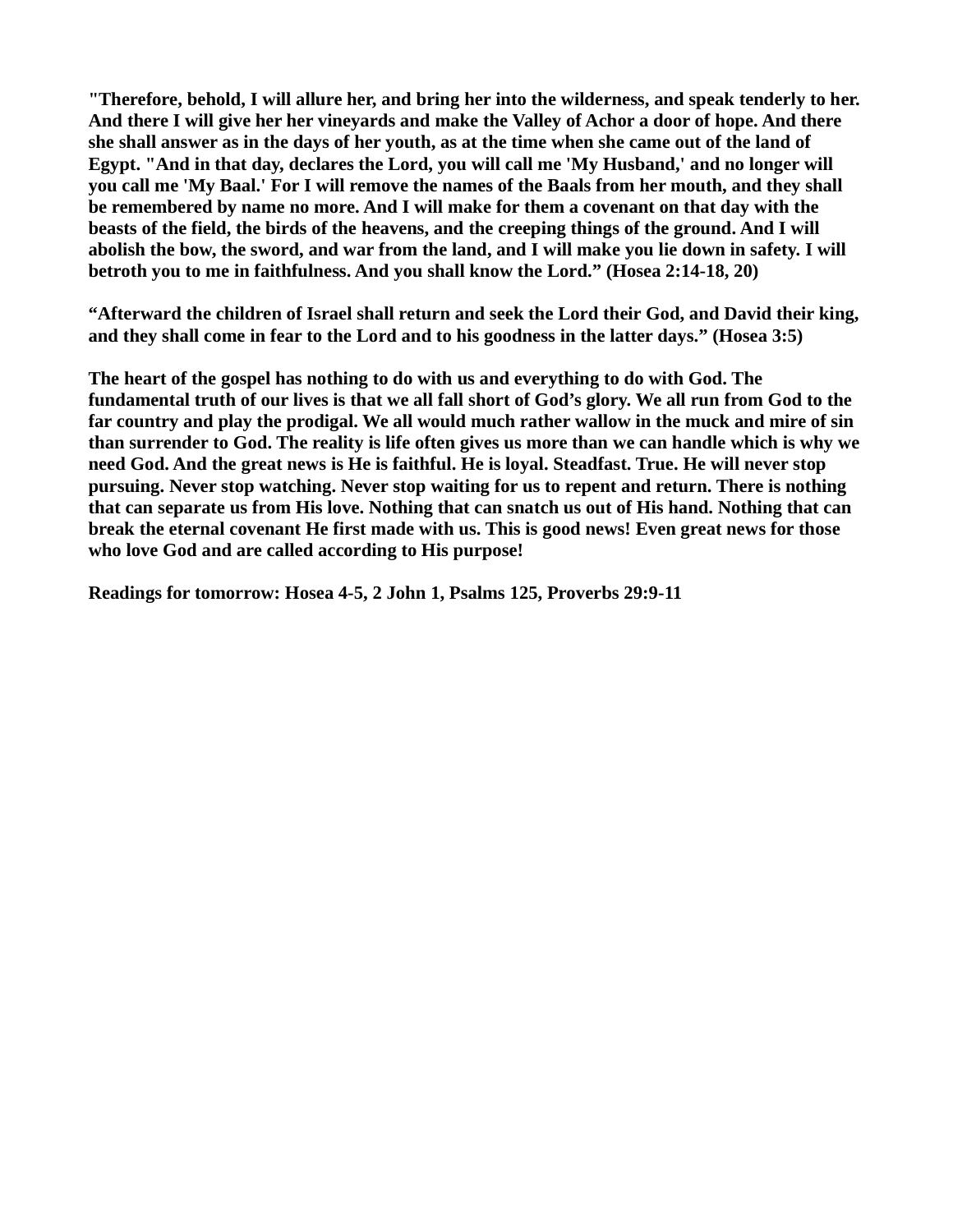#### December 6, 2019 FACE TO FACE

<span id="page-11-0"></span>[Readings for today: Hosea 4-5, 2 John 1, Psalms 125, Proverbs 29:9-11](https://www.biblegateway.com/passage/?search=Hosea+4-5%2C+2+John+1%2C+Psalms+125%2C+Proverbs+29%3A9-11&version=ESV)

"Though I have much to write to you, I would rather not use paper and ink. Instead I hope to come to you and talk face to face, so that our joy may be complete." (2 John 1:12)

We live in such a lonely world. Though we are more connected than ever, our relationships are superficial at best. We no longer know how to talk to each other. No longer know how to engage each other. No longer know how to share with each other. I see this particularly in my children's generation. It's amazing to me how scared they often are to make a simple phone call much less talk to someone face to face. Of course, this isn't just a "millennial thing." People across the age spectrum are finding it hard to relate to each other.

I remember years ago being asked by an older woman if I would come talk to her neighbor about Jesus. I asked her how long she had lived next to this person. "Over thirty years" was her response. And why have you never shared Jesus with her? "Because we only talk about the Packers and the weather." What do you know about this person? "Well, they lost their spouse a few years ago. Went through a bout of cancer. Struggled with their kids a bit." And you've never shared Jesus with them? Never taken them a meal? Never invited them over for dinner? Never prayed with them in the midst of their struggles? "No". The look on her face was heartbreaking. She simply did not know how to get from the Packers to the deeper issues her neighbor was struggling with. I can sympathize.

We live in a world that fosters disconnection from real, flesh and blood, face to face relationships. The busyness of our daily lives creates relational distance. The pace we try to keep promotes exhaustion. The activity level we maintain connects us with lots and lots of different people but prevents us from spending the kind of time we need to build deep, intimate friendships. The result is isolation. Loneliness. Social anxiety. Fear. These things conspire to create a vicious cycle that only leads us deeper and deeper into despair.

Contrast this way of life with the way of Jesus. The celebration of Christmas is the celebration of the Incarnation. This miraculous idea that God would actually leave heaven to come to earth. The Word becoming flesh and blood and moving into our neighborhood. God becoming one of us that He might see us face to face. Go eyeball to eyeball with His beloved children in order to draw them into intimate relationship with Him. I've often had people ask me why God couldn't make His will more plain. Why can't God make His love more obvious? Why doesn't He just write us a note and spread it across the skies? Because God doesn't work like that. God's not into text messages or social media. He's not going to shoot you an email or hit you up on Snapchat. He came for you. He's coming for you. He will not rest until He gets to look you in the face and tell you of His deep love for you. This Christmas season, may we not only receive His love but share it face to face with those around us.

Readings for tomorrow: Hosea 6-9, 3 John 1, Psalms 126, Proverbs 29:12-14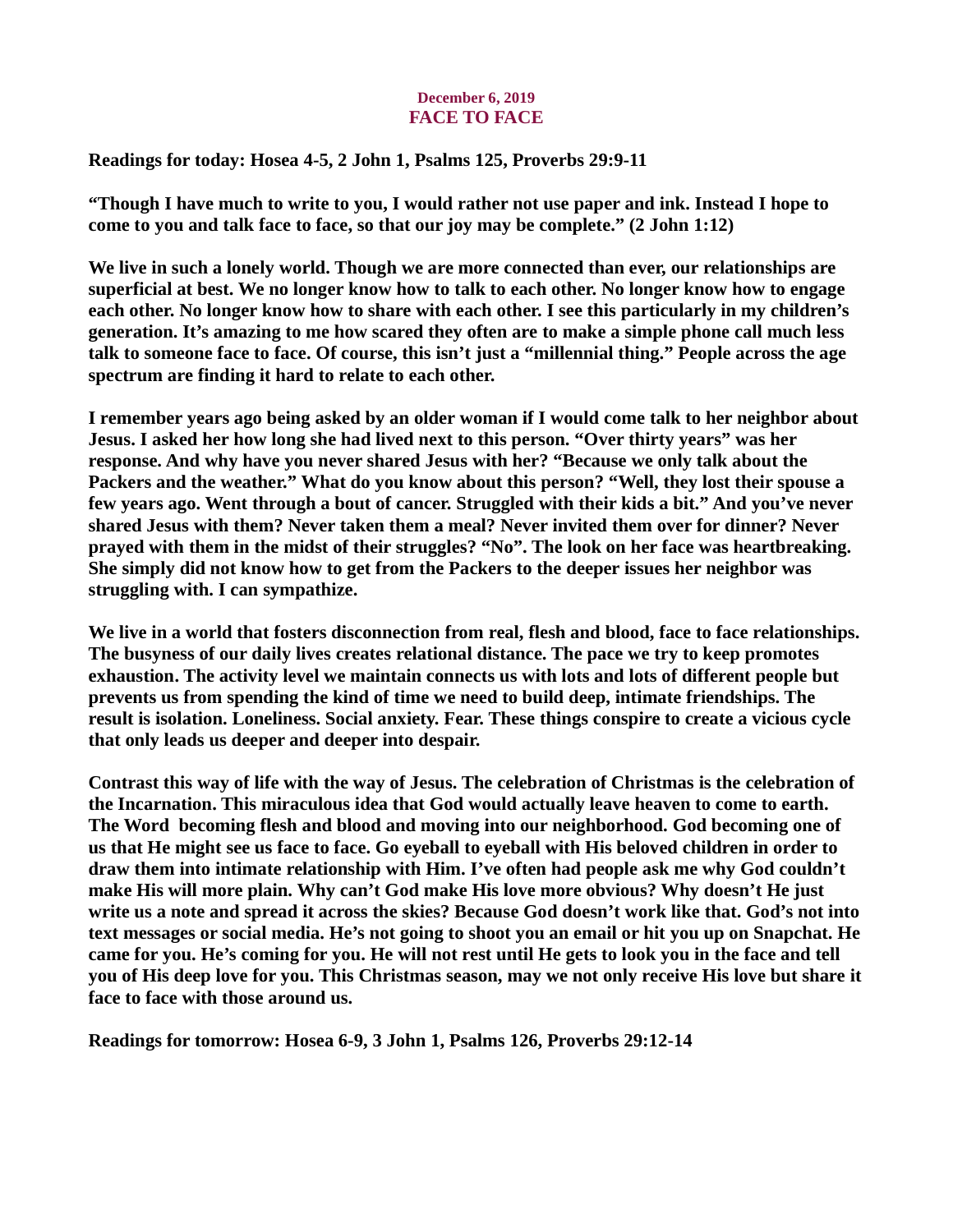#### December 7, 2019 TAKING SIN SERIOUSLY

<span id="page-12-0"></span>[Readings for today: Hosea 6-9, 3 John 1, Psalms 126, Proverbs 29:12-14](https://www.biblegateway.com/passage/?search=Hosea+6-9%2C+3+John+1%2C+Psalms+126%2C+Proverbs+29%3A12-14&version=ESV) "For they sow the wind, and they shall reap the whirlwind." (Hosea 8:7)

We do not take sin seriously enough. We do not know how deep the corruption runs. We do not understand how ruined we are. We are utterly broken. Our desires jumbled up and disordered. Our loves completely out of alignment. We tend to think more highly of ourselves than we ought. We tend to think we are pretty good. Graded on a curve against those around us, we measure up. We're better than most. We're more thoughtful. More moral. More loving. We care. We're compassionate when the mood strikes us. Our hearts are tender in the face of tragedy. Our eyes fill with tears when we hear about a soccer team trapped in a cave or a school shooting or we see images of children being separated from their parents on the border. These emotions make us feel righteous. Morally good. So when we read the words of the prophets confronting God's people on their sin, we have a hard time believing he's really speaking to us.

"But they do not consider that I remember all their evil. Now their deeds surround them; they are before my face." (Hosea 7:2) God remembers everything we've done. Every word we've said. Every thought we've had. Every emotion we've ever felt. He has seen it. He remembers it. Nothing is hidden from His sight. For Him, these things are continually before His face in living color. God knows what happens in the deepest recesses of our hearts. He knows those things we try our best to keep secret. He sees what happens on business trips. He knows our browser history. He hears those illicit conversations over phone, text, or through that email we like to think is private.

There are consequences for sin. God's justice must be satisfied. Who may come into His presence? Who may ascend to His holy hill? "He who walks blamelessly and does what is right and speaks truth in his heart..." (Psalms 15:2) But this does not describe us. We are all weak. Like sheep we have wandered astray. We have turned aside, each to our own way. We do what is right in our own eyes without giving God a second thought. We do not intentionally seek to align ourselves with His will. Frankly, we don't even know how to do that because we can barely muster up the effort to worship Him on a weekly basis much less spend daily time in His Word and in prayer. We have not surrendered to Him. We do not want to bow the knee before Him. We want to live our lives the way we want to live them and we expect, even demand, God to bless us along the way. This is why Hosea says, "They have deeply corrupted themselves as in the days of Gibeah: he will remember their iniquity; he will punish their sins." (Hosea 9:9) We do not take sin seriously enough because we do not take God seriously enough. And because we do not take our sin seriously enough nor take God seriously enough, we do not truly grasp the depth and the breadth of His amazing grace. God looks at us honestly. He is fully aware of how deep the evil runs in each and every human heart. He knows we are broken beyond repair. Sick beyond healing. Dead in our trespasses. Completely unable to save ourselves. This is why He sent

His only beloved Son. He gave Him as a gift. Offered Him up freely on our behalf. He did what we could not. He took our place. Died the death we deserved. Satisfied the justice of God. Took all our unrighteousness on Himself. He carried the sins of the world on His shoulders. He who was blameless and did only what was right actually became sin for us so that we might become the righteousness of God. It's the most astounding, shocking, radical turn of events imaginable! Those on death row receive pardon while the most innocent man in history is executed in their place! This is the good news of the gospel, friends! And available for all who will surrender their lives to Christ!

Readings for tomorrow: Hosea 10-14, Jude 1, Psalms 127, Proverbs 29:15-17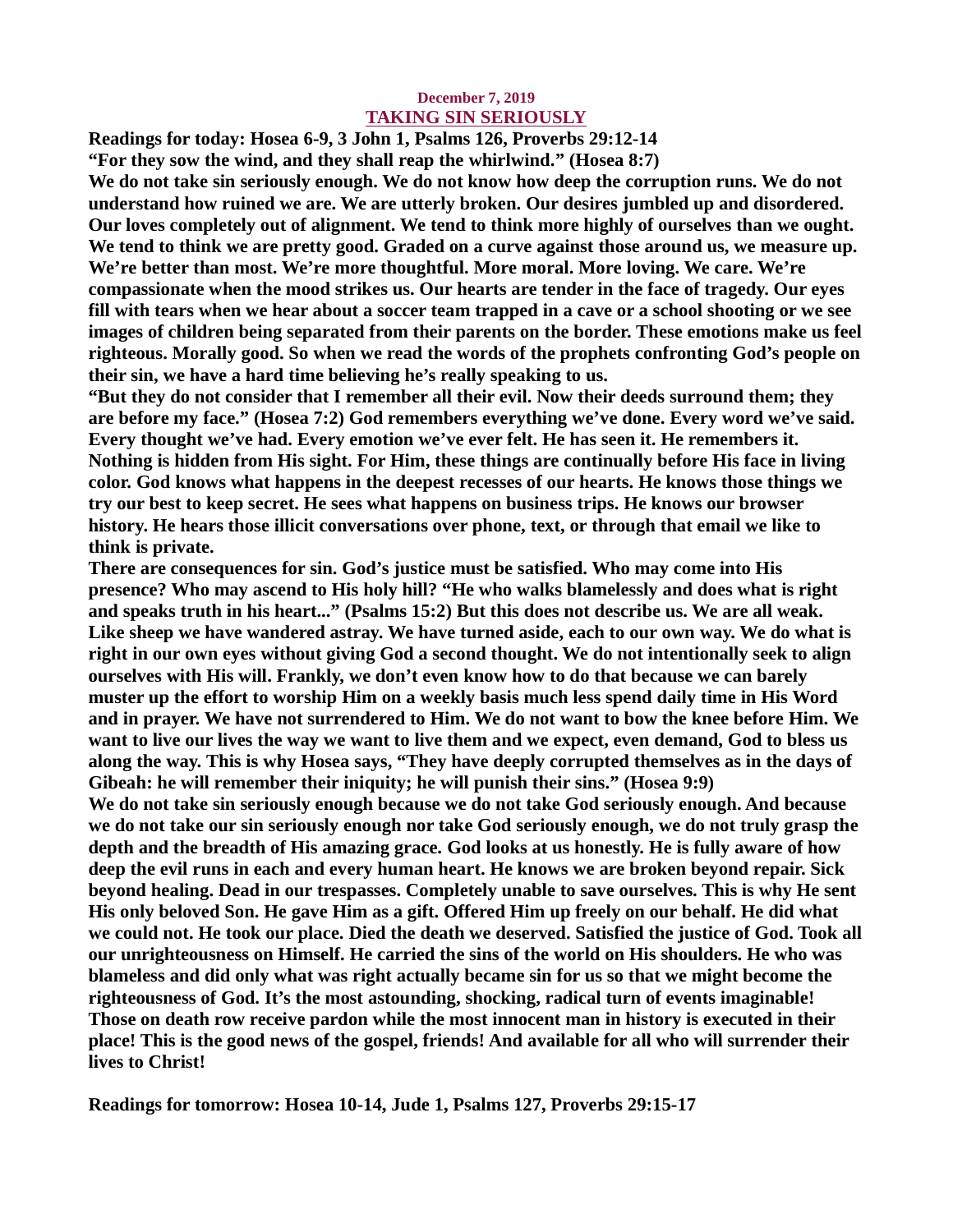### <span id="page-13-0"></span>December 8, 2019 SCRIPTURES FOR TODAY [Readings for today: Hosea 10-14, Jude 1, Psalms 127, Proverbs 29:15-17](https://www.biblegateway.com/passage/?search=Hosea+10-14%2C+Jude+1%2C+Psalms+127%2C+Proverbs+29%3A15-17&version=ESV) Readings for tomorrow: Joel 1-3, Revelation 1, Psalms 128, Proverbs 29:18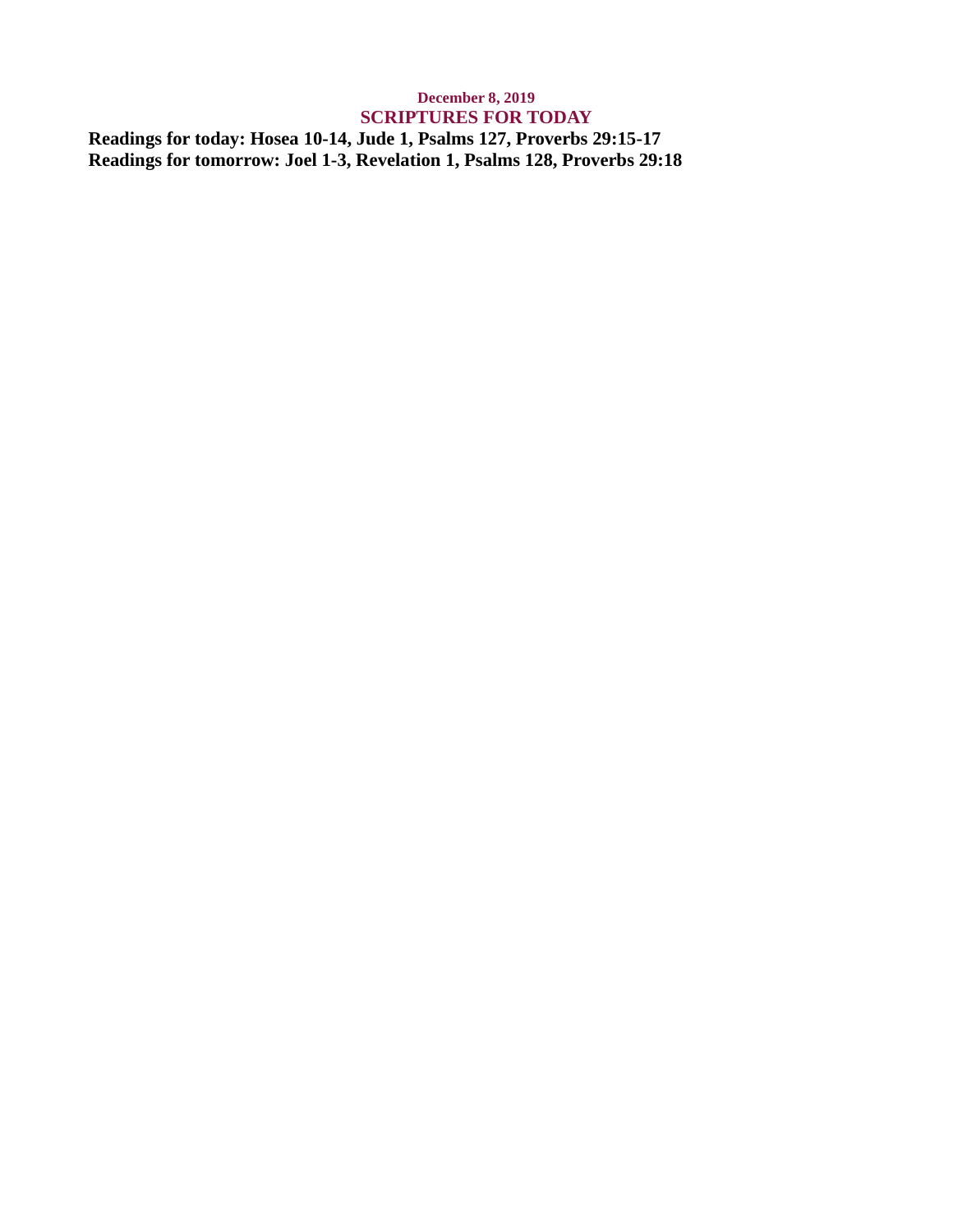#### December 9, 2019 REPENTANCE

#### <span id="page-14-0"></span>[Readings for today: Joel 1-3, Revelation 1, Psalms 128, Proverbs 29:18](https://www.biblegateway.com/passage/?search=Joel+1-3%2C+Revelation+1%2C+Psalms+128%2C+Proverbs+29%3A18&version=ESV)

Joel is one of my favorite books of the Old Testament mainly because of how it describes repentance and revival. There is a lot of talk in churches today about revival. A lot of prayers ascend asking God to bring revival. To pour out His Spirit. To bless our nation. To awaken the slumbering hearts of God's people across our great land. Why then does revival not come? Why does our culture continue it's rapid descent into chaos? Why is there such a rise in hate and anger and rage? Why is God not answering our prayers?

According to Joel, the answer is quite clear. Repentance always precedes revival. We have not yet come to the end of ourselves. We have not yet exhausted our strength. We still believe on some level that it is up to us and our programs and our resources to bring this revival about. So we believe the lies. If we could just elect the right person. Just put the right programs in place. Just attend church more often. Just worship with more emotion. Sadly, we will do anything and everything to avoid falling on our faces, helpless before the Lord. We will do all we can to avoid putting on sackcloth and ashes. We simply refuse to bow the knee. Confession of sins both personal and corporate is a lost art. And this is why revival has not and will not come to the American church. We are too puffed up. Too prideful. Too divided. Too rich. Too comfortable. To consumer-driven. We spend more time complaining and arguing than we do in heartfelt prayer. We spend much time guarding our hearts because we've been wounded than forgiving those who hurt us. We have such little faith but remain unwilling to put the time and effort in to deepen our relationship with Christ. I know these are broad generalizations but study after study confirms they are true.

Joel speaks prophetically to the American church. To our church. To my church. To my own heart.

"Put on sackcloth and lament, O priests; wail, O ministers of the altar. Go in, pass the night in sackcloth, O ministers of my God! Because grain offering and drink offering are withheld from the house of your God. Consecrate a fast; call a solemn assembly. Gather the elders and all the inhabitants of the land to the house of the Lord your God, and cry out to the Lord." (Joel 1:13- 14)

"Yet even now," declares the Lord, "return to me with all your heart, with fasting, with weeping, and with mourning; and rend your hearts and not your garments." Return to the Lord your God, for he is gracious and merciful, slow to anger, and abounding in steadfast love; and he relents over disaster. Who knows whether he will not turn and relent, and leave a blessing behind him, a grain offering and a drink offering for the Lord your God?" (Joel 2:12-14)

"Blow the trumpet in Zion; consecrate a fast; call a solemn assembly; gather the people. Consecrate the congregation; assemble the elders; gather the children, even nursing infants. Let the bridegroom leave his room, and the bride her chamber. Between the vestibule and the altar let the priests, the ministers of the Lord, weep and say, "Spare your people, O Lord, and make not your heritage a reproach, a byword among the nations. Why should they say among the peoples, 'Where is their God?" (Joel 2:15-17)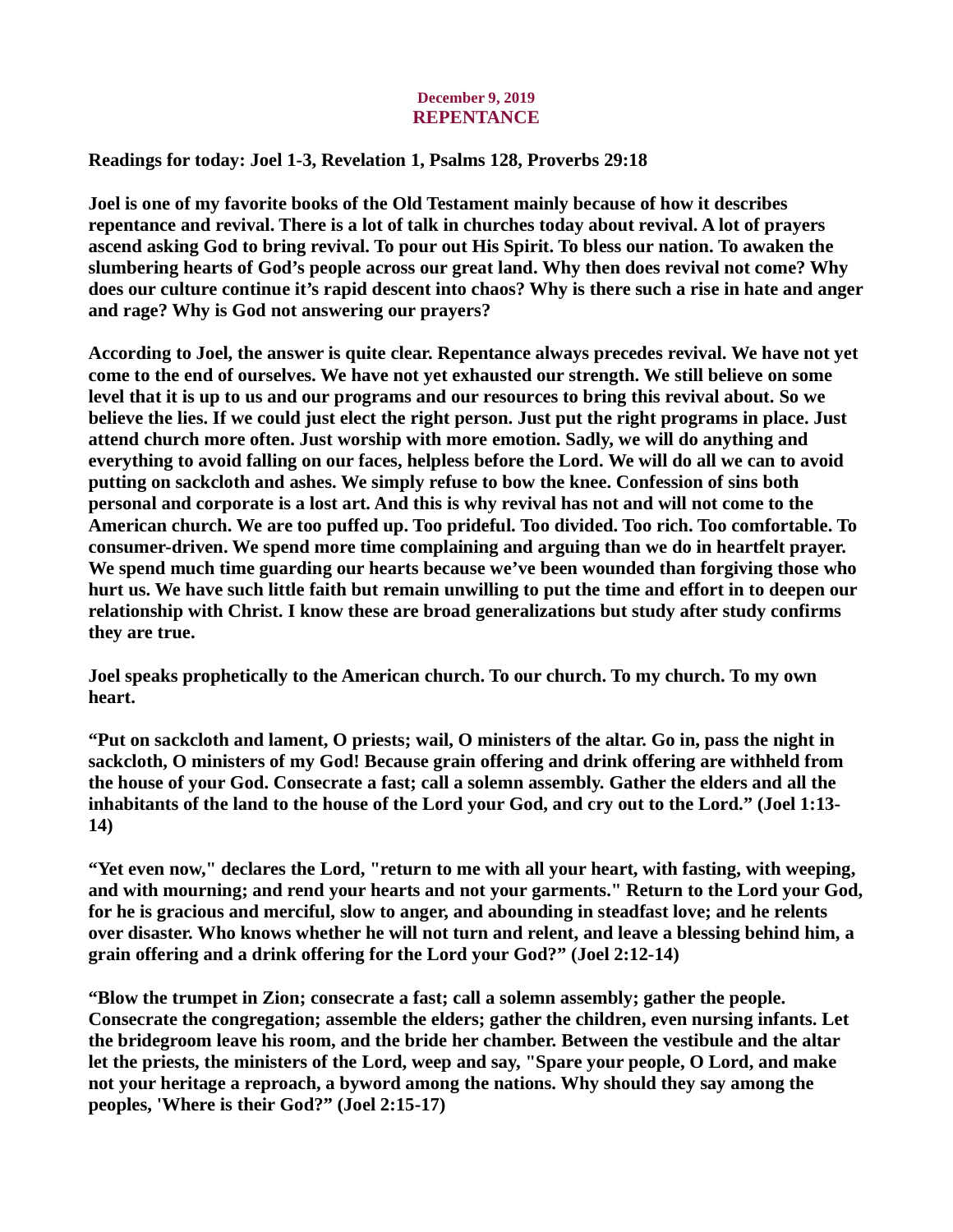These are challenging words. Joel is getting in our face. He leaves us no room for equivocation. We either accept or reject them and the consequences of our decision is clear. If we reject them, there will be judgment. If we accept them, there will be blessing.

"Be glad, O children of Zion, and rejoice in the Lord your God, for he has given the early rain for your vindication; he has poured down for you abundant rain, the early and the latter rain, as before. "The threshing floors shall be full of grain; the vats shall overflow with wine and oil. I will restore to you the years that the swarming locust has eaten, the hopper, the destroyer, and the cutter, my great army, which I sent among you." (Joel 2:23-25)

"And it shall come to pass afterward, that I will pour out my Spirit on all flesh; your sons and your daughters shall prophesy, your old men shall dream dreams, and your young men shall see visions." (Joel 2:28)

Friends, the Word of God is clear. God desires to bring revival to His people. But revival requires repentance. Revival requires submission to God's will. To God's way. And most importantly, to God's love. Until we do this, we will not see revival come. We cannot receive from God until we open our hearts and unclench our fists. And this is a process. It's not something that happens easily. It is a daily decision we make to place ourselves before the Lord. Bow the knee. Believe Him for who He is and what He has to say.

Readings for tomorrow: Amos 1-3, Revelation 2:1-17, Psalms 129, Proverbs 29:19-20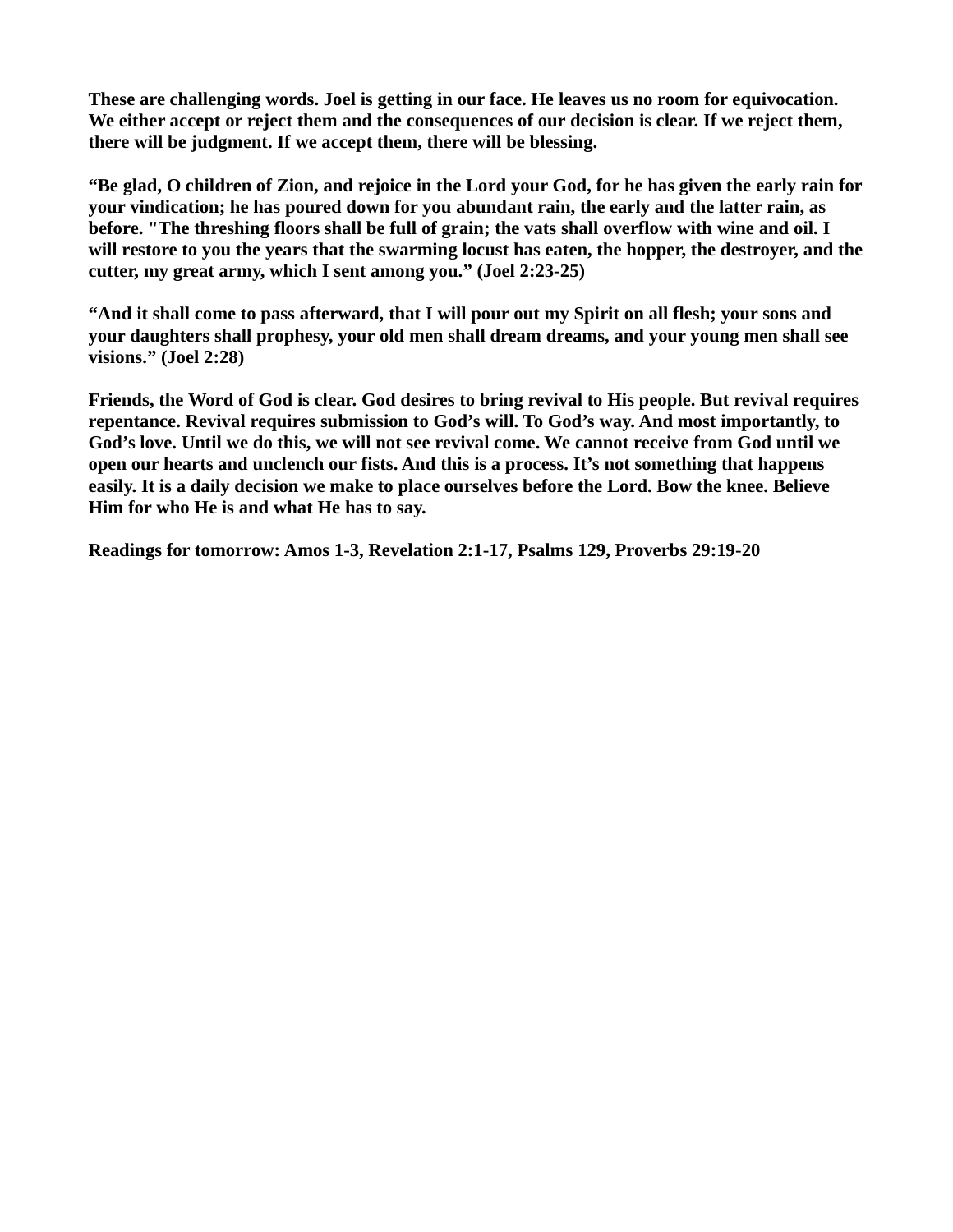#### December 10, 2019 GOD'S JUSTICE

#### <span id="page-16-0"></span>[Readings for today: Amos 1-3, Revelation 2:1-17, Psalms 129, Proverbs 29:19-20](https://www.biblegateway.com/passage/?search=Amos+1-3%2C+Revelation+2%3A1-17%2C+Psalms+129%2C+Proverbs+29%3A19-20&version=ESV)

We all want justice. We want those who do evil to get what they deserve. We want those who commit the crime to do the time. No one can stand above the law. No one should get a pass. Be they a President or a member of the US Congress. Be they a lawyer or a doctor. A pastor or a priest. Everyone is subject to the governing authorities and all should be held accountable for their actions. We believe this passionately. It's driving our political debates right now. It's the underlying premise behind the Mueller Report and the Horowitz Report and the Impeachment process. Justice is all we seem to talk about these days.

But what about God's justice? What about when God judges the nations of the earth? What about when God judges Damascus, Gaza, Tyre, Edom, the Ammonites, and Moab for the violence and suffering they caused? What do we think when God applies the "eye for an eye" standard against those who transgress His Law? We start to backpedal. We start making excuses. We reject justice in favor of mercy and even begin to question the character of God. Why? Because down deep. In places dark and secret in our hearts. We all know we are guilty. We all know we are sinful. We all know we make mistakes. We all know we commit crimes against God and our fellow human beings every single day. And while we will cry out for justice against others, we certainly don't want that same standard applied to us. While we will go on social media and attack others, we never want those guns turned on us. While we cast aspersions on other people's character, question their motives, and assume the absolute worst of their intentions; we definitely want to be given a break. Shown a little grace. Given a little mercy. In short, we are so quick to judge others but so unwilling to judge ourselves.

The same was true for Israel. As they people of God, they enjoyed a special relationship with their Creator. ""You only have I known of all the families of the earth…" (Amos 3:2) God had chosen them from among the nations of the earth. He had shown them favor. Showered them with blessing. Given them His Law. God's desire was that they would become a light to the pagan nations that surrounded them. They would serve as His instrument of salvation in the world. But Israel rejected God's Word. They rebelled against God's Law. They betrayed God at every turn. So God lays down His judgment on His own people. They would not escape His righteous justice.

What was true for the people of Israel remained true for the churches of Revelation. What was true for the churches of Revelation remains true for us today. We all stand under God's judgment. We are all subject to God's justice. All of us are guilty. All of us stand condemned. Left on our own with no advocate to speak for us before the Father, all of us would suffer the same fate as the pagan nations that surrounded Israel or the Nicolaitans whom God hated. This is why we need Jesus. The Righteous One who took our place. Stood as our substitute. Took the punishment we deserved. Satisfied the demands of God's justice. Turned aside God's wrath. It is only through faith in Christ that we escape the wrath to come. This is the true message of Christmas. God loving the world so much He sends His only Son to suffer on our behalf. God desiring none to perish so He takes the sin of the world on His own shoulders. God unwilling to watch the creature made in His image continue their descent into darkness, evil, and pain so He plunges into the depths to rescue. To save. Thanks be to God for the gift of Jesus!

Readings for tomorrow: Amos 4-6, Revelation 2:18-3:6, Psalms 130, Proverbs 29:21-22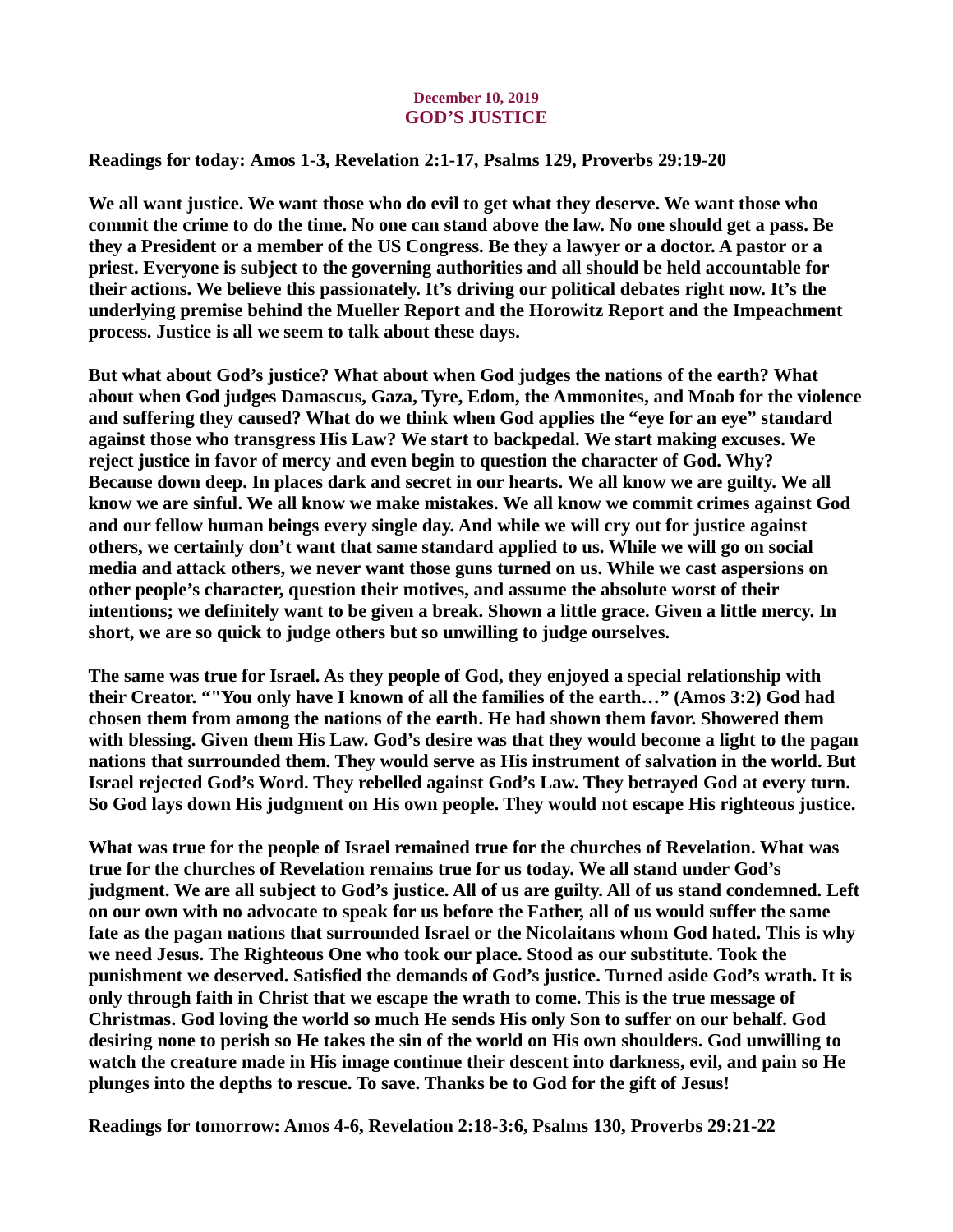#### December 11, 2019 LET JUSTICE ROLL DOWN…

<span id="page-17-0"></span>[Readings for today: Amos 4-6, Revelation 2:18-3:6, Psalms 130, Proverbs 29:21-22](https://www.biblegateway.com/passage/?search=Amos+4-6%2C+Revelation+2%3A18-3%3A6%2C+Psalms+130%2C+Proverbs+29%3A21-22&version=ESV)

Whenever I read the words from Amos 5:24, I immediately think of Martin Luther King Jr. This verse was one of many that formed the bedrock of the Civil Rights struggle in the 1960's. Delivered August 28, 1963 at the Lincoln Memorial, this sermon is one of the greatest ever delivered. Sadly, Martin's dream has yet to be realized but his words remain timely and relevant for our own time.

"I am happy to join with you today in what will go down in history as the greatest demonstration for freedom in the history of the Nation. Five score years ago, a great American, in whose symbolic shadow we stand today, signed the Emancipation Proclamation. This momentous decree came as a great beacon of light and hope to millions of Negro slaves who had been seared in the flames of withering injustice. It came as the joyous daybreak to end the long night of captivity.

But one hundred years later, the Negro still is not free. One hundred years later, the life of the Negro is still sadly crippled by the manacle of segregation and the chain of discrimination. One hundred years later, the Negro lives on a lonely island of poverty in the midst of a vast ocean of material prosperity. One hundred years later, the Negro is still languishing in the corner of American society and finds himself an exile in his own land. So we have come here today to dramatize a shameful condition.

In a sense we have come to the capital to cash a check. When the architects of our republic wrote the magnificent words of the Constitution and the Declaration of Independence, they were signing a promissory note to which every American was to fall heir. This note was a promise that all men -- black men as well as white men -- would be guaranteed the unalienable rights of life, liberty, and the pursuit of happiness.

But it is obvious today that America has defaulted on this promissory note insofar as her citizens of color are concerned. Instead of honoring this sacred obligation, America has given the Negro people a bad check -- a check that has come back marked "insufficient funds." But we refuse to believe that the bank of justice is bankrupt. We refuse to believe that there are insufficient funds in the great vaults of opportunity in this Nation.

So we have come to cash this check. A check that will give us the riches of freedom and the security of justice.We have also come to this hallowed spot to remind America that the fierce urgency is now. This is no time to engage in the luxury of cooling off or to take the tranquilizing drug of gradualism. Now is the time to make real the promise of democracy. Now is the time to rise from the dark and desolate valley of segregation to the sunlit path of racial justice. Now is the time to life our Nation from the quicksands of racial injustice to the solid rock of brotherhood. Now is the time to make justice a reality for all of God's children.

It would be fatal for the Nation to overlook the urgency of the moment. This sweltering summer of the Negro's legitimate discontent will not pass until there is an invigorating autumn of freedom and equality. 1963 is not an end, but a beginning.Those who hope that the Negro needed to blow off steam and will be content will have a rude awakening if the Nation returns to business as usual. There will be neither rest nor tranquillity in America until the Negro is granted his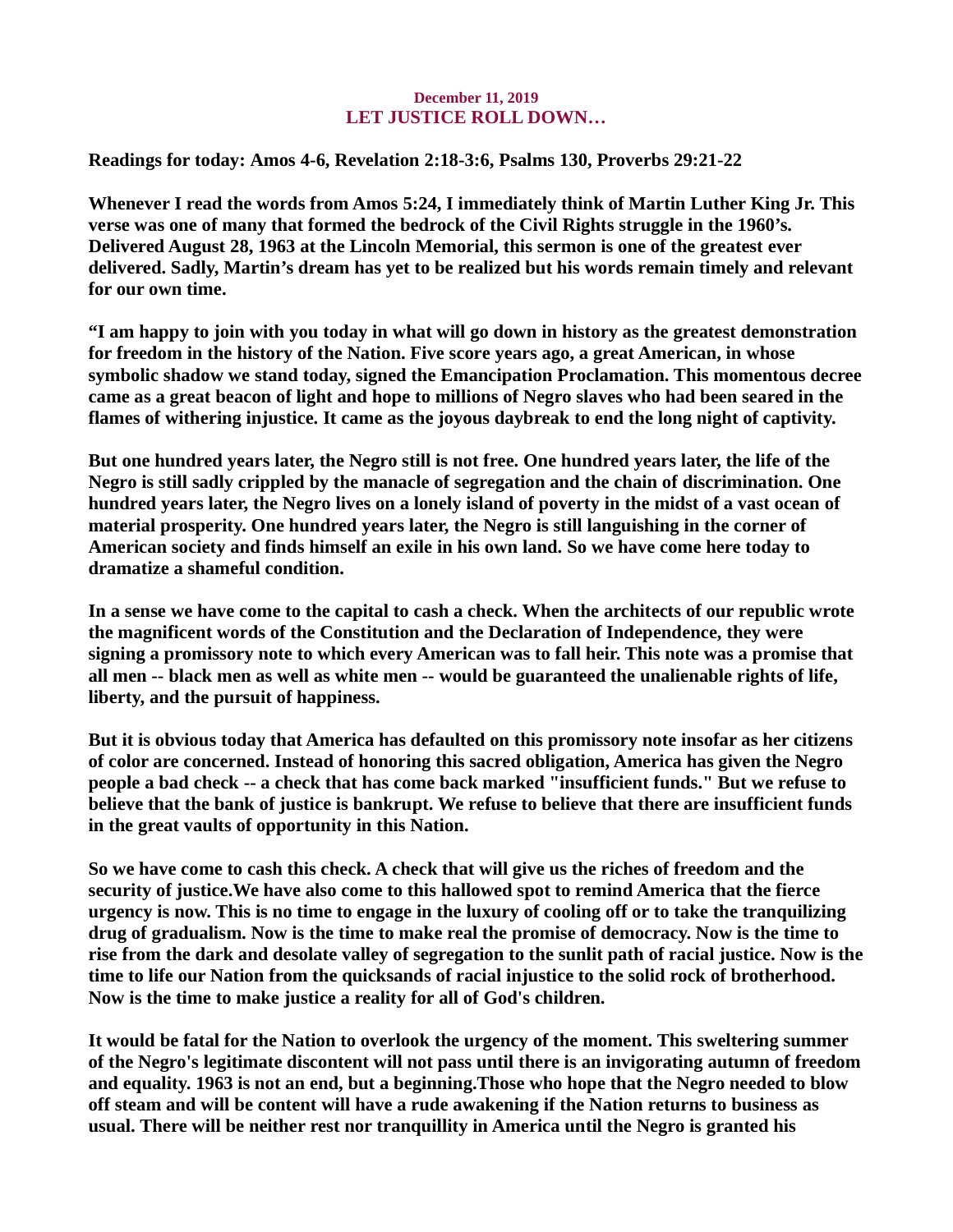citizenship rights. The whirlwind of revolt will continue to shake the foundations of our Nation until the bright day of Justice emerges.

But there is something that I must say to my people who stand on the warm threshold which leads into the palace of justice. In the process of gaining our rightful place, we must not be guilty of wrongful deeds. Let us not seek to satisfy our thirst for freedom by drinking from the cup of bitterness and hatred.

We must forever continue our struggle on the high plane of dignity and discipline. We must not allow our creative protest to degenerate into physical violence. Again and again we must rise to the majestic heights of meeting physical force with soul force.

The marvelous new militancy which has engulfed the Negro community must not lead us to a distrust of all white people -- for many of our white brothers, as evidenced by their presence here today, have come to realize that their destiny is inextricably tied up with our destiny. They have come to realize that their freedom is inextricably bound to our freedom.

We cannot walk alone, and as we walk, we must make the pledge that we shall always march ahead. We cannot turn back. There are those who are asking the devotees of civil rights: "When will you be satisfied?" We can never be satisfied as long as the Negro is the victim of the unspeakable horrors of police brutality. We can never be satisfied as long as our bodies, heavy with the fatigue of travel, cannot gain lodging in the motels of the highways and the hotels of the cities. We can not be satisfied as long as the Negro's basic mobility is from a smaller ghetto to a larger one. We can never be satisfied as long as our children are stripped of their selfhood and robbed of their dignity by signs stating "For Whites Only." We cannot be satisfied so long as the Negro in Mississippi cannot vote and the Negro in New York believes he has nothing for which to vote. No, no, we are not satisfied and will not be satisfied until justice rolls down like water and righteousness like a mighty stream.

I am not unmindful that some of you have come here out of great trials and tribulations. Some of you have come fresh from narrow jail cells. Some of you have come from areas where your quest for freedom left you battered by the storms of persecution and staggered by the winds of police brutality. You have been the veterans of creative suffering. Continue to work with the faith that unearned suffering is redemptive.

Go back to Mississippi. Go back to Alabama; go back to South Carolina; go back to Georgia; go back to Louisiana; go back to the slums and ghettoes of our northern cities knowing that somehow this situation can and will be changed. Let us not wallow in the valley of despair.

I say to you today, my friends, even though we face the difficulties of today and tomorrow, I still have a dream. It is a dream deeply rooted in the American dream. I have a dream that one day this Nation will rise up and live out the true meaning of its creed--"we hold these truths to be selfevident that all men are created equal."

I have a dream that one day on the red hills of Georgia the sons of former slaves and the sons of former slaveowners will be able to sit down together at the table of brotherhood. I have a dream that one day even the state of Mississippi, a state sweltering with the heat of injustice, sweltering with the heat of oppression, will be transformed into an oasis of freedom and justice.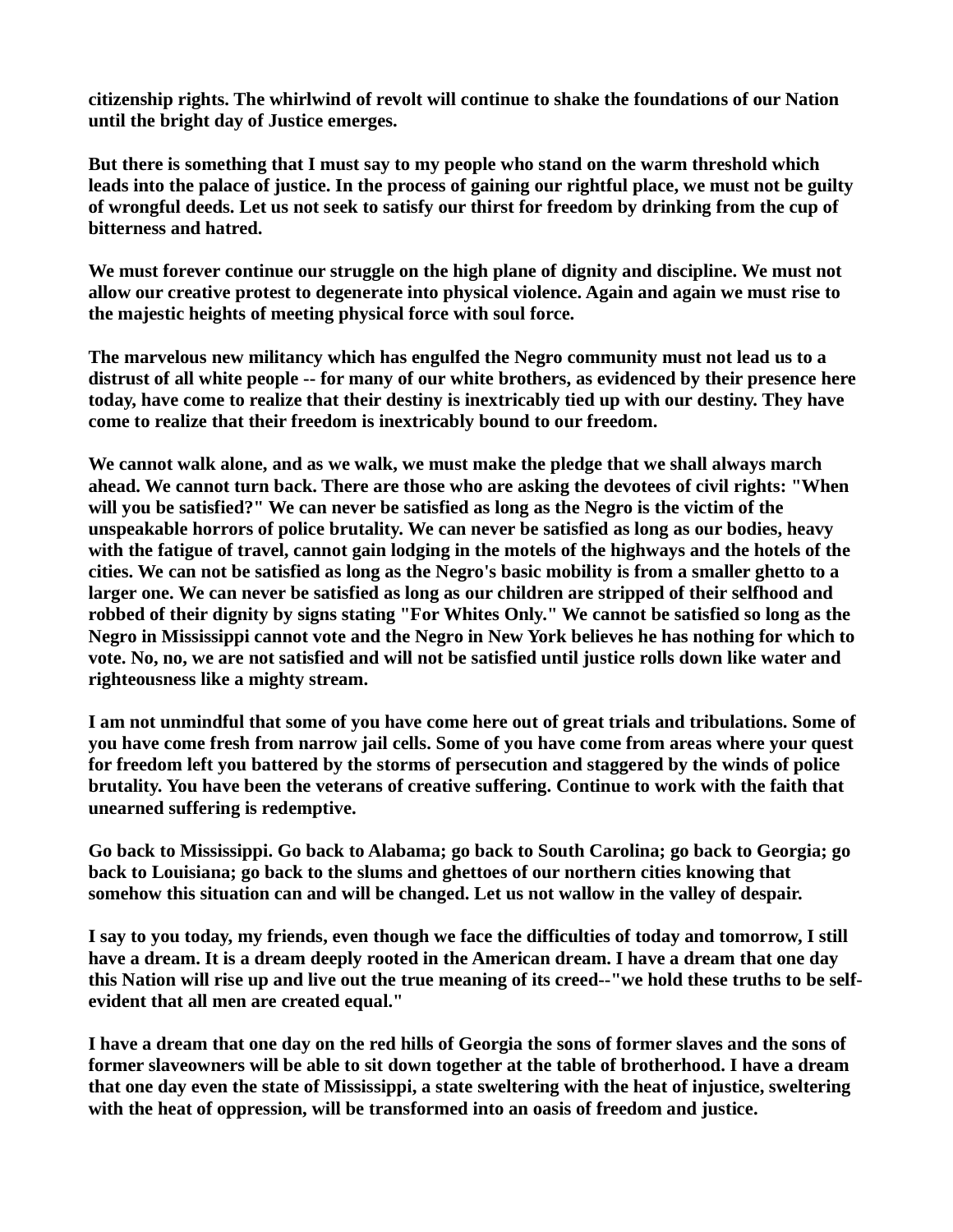I have a dream that my four little children will one day live in a Nation where they will not be judged by the color of their skin, but by the conduct of their character.

I have a dream today.

I have a dream that one day down in Alabama, with its vicious racists, with its Governor, having his lips dripping the words of interposition and nullification -- one day right there in Alabama, little black boys and black girls will be able to join hands with little white boys and little white girls as brothers and sisters.

I have a dream today.

I have a dream that one day every valley shall be exalted: every hill and mountain shall be made low, the rough places will be made plane, and the crooked places will be made straight and the glory of the Lord shall be revealed and all flesh shall see it together.

This is our hope. This is the faith that I go back to the South with. With this faith, we will be able to hew out of the mountain of despair a stone of hope. With this faith, we will be able to transform the jangling discords of our Nation into a beautiful symphony of brotherhood. With this faith, we will be able to work together; to pray together; to struggle together; to go to jail together; to stand up for freedom together, knowing that we will be free one day.

This will be the day when all of God's children will be able to sing with new meaning "My country 'tis of thee, sweet land of liberty, of thee I sing. Land where my fathers died, land of the Pilgrim's pride, from every mountainside let freedom ring."

And if America is to be a great nation, this must become true. So let freedom ring. From the prodigious hilltops of New Hampshire, let freedom ring. From the mighty mountains of New York, let freedom ring, from the heightening Alleghenies of Pennsylvania, let freedom ring, from the snow-capped Rockies of Colorado. Let freedom ring from the crevatial slopes of California.

But not only that. Let freedom ring from Stone Mountain of Georgia. Let freedom ring from Lookout Mountain of Tennessee. Let freedom ring from every hill and molehill in Mississippi. From every mountainside.

Let freedom ring and when this happens...And when we allow freedom ring, when we let it ring from every village and every hamlet, from every state and every city, we will be able to speed up that day when all of God's children, black men and white men, Jews and Gentiles, Protestants and Catholics will be able to join hands and sing in the words of the old Negro spiritual, "Free at Last! Free at Last! Thank God Almighty, We're Free at Last!"

Readings for tomorrow: Amos 7-9, Revelation 3:7-22, Psalms 131, Proverbs 29:23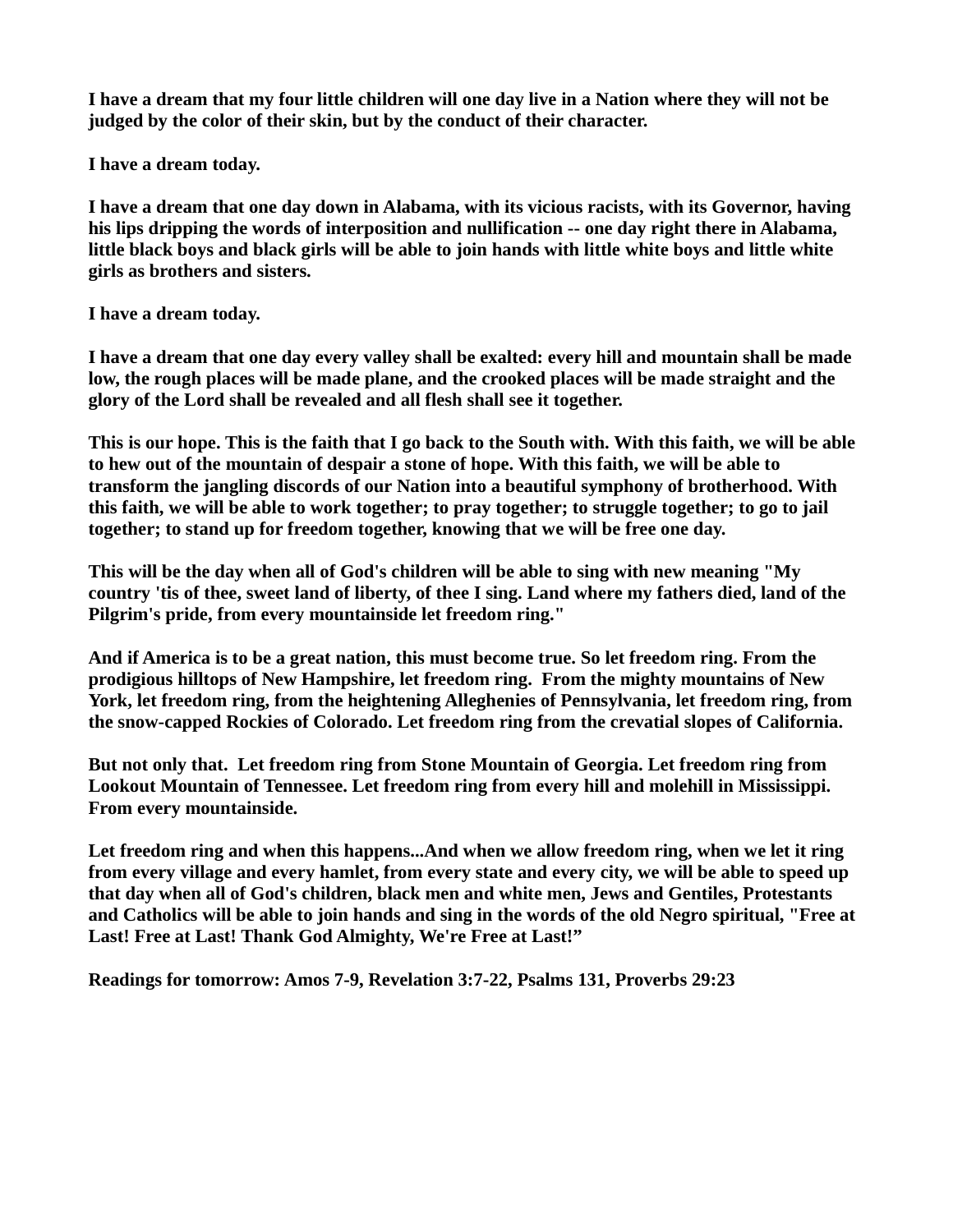#### December 12, 2019 PSALMS OF ASCENT

<span id="page-20-0"></span>[Readings for today: Amos 7-9, Revelation 3:7-22, Psalms 131, Proverbs 29:23](https://www.biblegateway.com/passage/?search=Amos+7-9%2C+Revelation+3%3A7-22%2C+Psalms+131%2C+Proverbs+29%3A23&version=ESV)

"O Lord, my heart is not lifted up; my eyes are not raised too high; I do not occupy myself with things too great and too marvelous for me. But I have calmed and quieted my soul, like a weaned child with its mother; like a weaned child is my soul within me. O Israel, hope in the Lord from this time forth and forevermore." (Psalms 131:1-3)

Today's reading finds us in the middle of what the Bible calls the "Psalms of Ascent." Psalms 120- 134. Many believe these were the songs Israel sang as they ascended to Jerusalem to keep the three annual festivals detailed in Deuteronomy 16. They are songs of worship. Songs of praise. Songs of thanksgiving. They express the deep gratitude the people feel towards God for all He has done for them. They sing them together. They sing them as they gather. One can almost imagine thousands coming to Jerusalem all singing these songs with one voice. It must have been a powerful, moving scene. In addition, many scholars believe these were the songs Israel sang at different high points in their history like the dedication of Solomon's Temple or the rebuilding of the walls during Nehemiah's time. Over and over again, Israel returned to these psalms to express their faith and trust in God.

Christians have built on this tradition of worship. Many churches throughout the world sing these psalms in worship. The Eastern Orthodox Church sings these psalms every Friday during Vespers. The Roman Catholic Church schedules these psalms to be sung during daily prayer. The goal is to remind Christians we are on our own pilgrimage to a Heavenly Jerusalem and these psalms build the spiritual intensity of the worship service as we prepare for the reading of the gospel. It's a powerful thing to experience.

I think these Psalms are particularly potent during the Christmas season. For centuries, Christmas dedicated the weeks leading up to Christmas for reflection and prayer and fasting. Advent is one of the "penitential seasons" of the church where we spend intentional time denying ourselves the pleasures of this world in order to prepare for the coming of the Christ child. Sadly, we have commercialized this season. We've turned it into a season of excess. We eat too much. Drink too much. Spend too much. While there is greater generosity and greater joy, there is also a lot of stress and anxiety and fear as well. Depression rates skyrocket. Suicide rates go through the roof. People experience crisis after crisis. All because we have taken our eyes off of Jesus - the reason for the season - and fix them on the things of this world. This is where the Psalms of Ascent come in. They help focus us back on God. They lift our eyes above the hills to the One who comes to our rescue. They draw us into the presence of God where we can quiet our souls and calm our fears. They restore our hope in the Lord.

Imagine if you took the next twelve days and intentionally slowed things down. Imagine if you took the next twelve days and intentionally quieted things down. Imagine if you took the next twelve days and you filled your time with the Lord and the people you love. How would that change your experience of Christmas this year? Instead of feeling rushed and overwhelmed, you may find yourself feeling peace and joy. Instead of struggling to fit everything in, you may find yourself more focused on those relationships that are most important to you. Instead of barely making it to Christmas and through Christmas, you may find yourself with plenty of time to sit at the manger wondering at the glory of it all.

Readings for tomorrow: Obadiah 1, Revelation 4, Psalms 132, Proverbs 29:24-25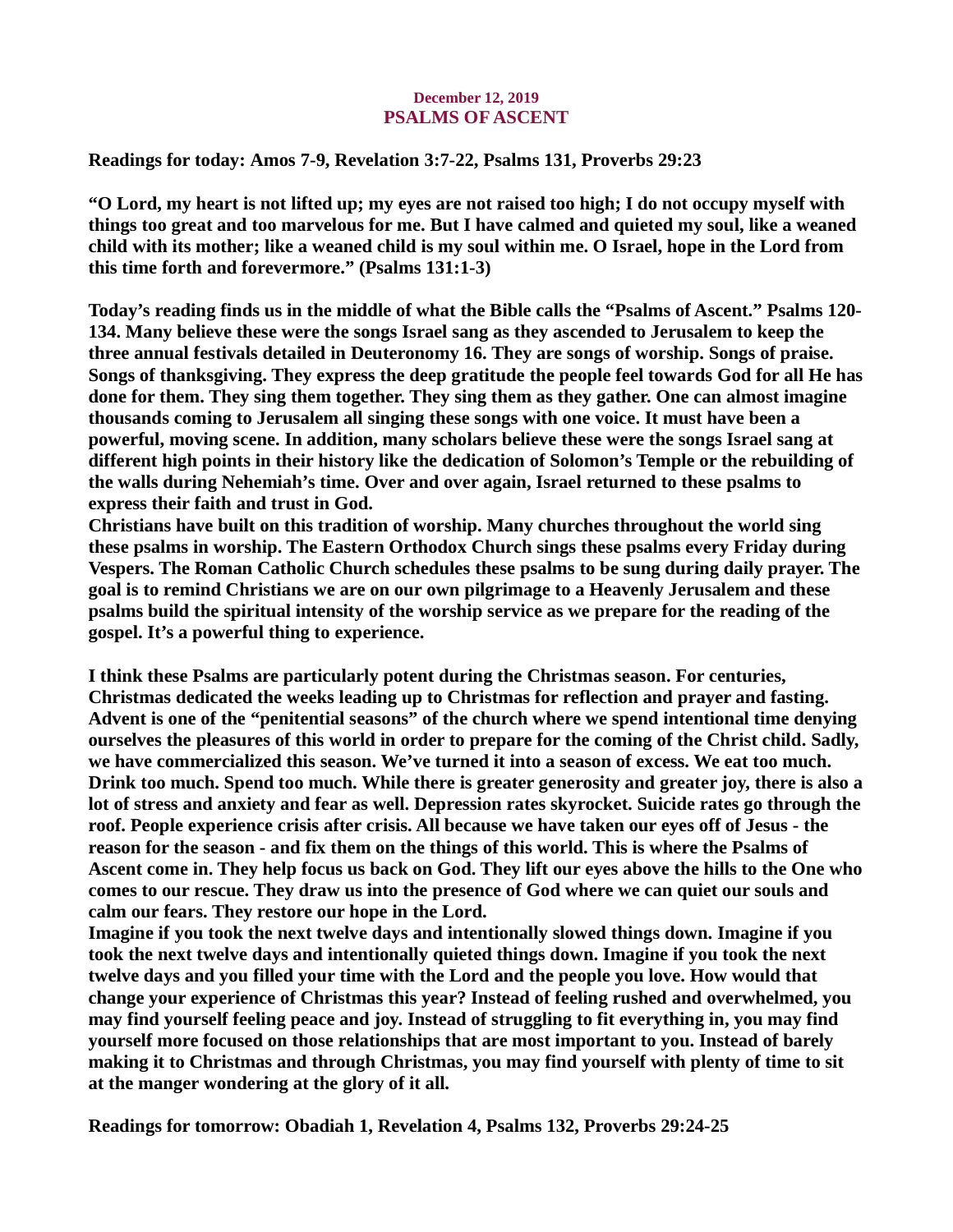#### December 13, 2019 THE WAY OF JESUS

<span id="page-21-0"></span>[Readings for today: Obadiah 1, Revelation 4, Psalms 132, Proverbs 29:24-25](https://www.biblegateway.com/passage/?search=Obadiah+1%2C+Revelation+4%2C+Psalms+132%2C+Proverbs+29%3A24-25&version=ESV)

"For the master's tools will never dismantle the master's house. They may allow us temporarily to beat him at his own game, but they will never enable us to bring about genuine change." - Audre Lorde

At first glance, Audre Lorde is probably the last name you would expect to see cited on this blog. Lorde was a revolutionary. A proud black lesbian feminist whose deeply personal writings - both poetry and prose - contributed significantly to the Civil Rights movement. Most definitely not a Christian, Lorde identified more with the deities of her African roots. However, one of her most famous essays contains this powerful phrase, "The master"s tools will never dismantle the master's house." Her essential argument is that real change requires us to dismantle current frameworks of thinking - the racist, patriarchal system in her mind - and replace them with new systems of thought. Put another way, any change generated from within a broken system remains broken and corrupted by the very system one is trying to change. I agree with her. Strangely enough, so does an ancient Jewish prophet named Obadiah.

"But do not gloat over the day of your brother in the day of his misfortune; do not rejoice over the people of Judah in the day of their ruin; do not boast in the day of distress. Do not enter the gate of my people in the day of their calamity; do not gloat over his disaster in the day of his calamity; do not loot his wealth in the day of his calamity. Do not stand at the crossroads to cut off his fugitives; do not hand over his survivors in the day of distress. For the day of the Lord is near upon all the nations. As you have done, it shall be done to you; your deeds shall return on your own head." (Obadiah 1:12-15)

How many times have we seen it happen throughout human history? A marginalized group of people rise up in rebellion. Overthrow their oppressors. Replace those in authority with their own people. Only to fall prey to the same temptations. I think of what's happening right now in Bolivia as a charismatic, revolutionary, indigenous leader swept into power by a populist revolt seeks to overturn the very constitution he swore to uphold by ignoring term limits. I think of the number of African nations that have watched this vicious cycle repeat itself over and over again. And I have concerns about the infighting in our own country. I think about the scorched earth policy both political parties employ to deny the other any kind of victory. It's clearly a struggle for power with the winner gloating over the misfortune of the loser. The victor seeking to loot the wealth of the vanquished. The one who wins not content until they grind their opponent to dust. It's a zero sum game. And all of us are perpetrators. All of us are victims. We will not find peace until we stop playing the "master's game." Stop playing by the "master's rules." Stop using the "master's tools" to tear one another down.

The day of the Lord is coming, friends. A day of judgment. A day of recompense. When God Himself will arrive to judge the nations of the earth. As we have done…so shall it be done to us. Our deeds will return on our own heads. Our work will be tested with fire. Those who have placed their trust in Christ. Who have refused to play the by the rules of this world. Who have refused to conform to the patterns of this world. Who have refused to surrender to the powers and principalities who rule this world will be saved. As Christians, our primary allegiance is to the King of kings. Our primary loyalty is to the Lord of lords. Our citizenship belongs to the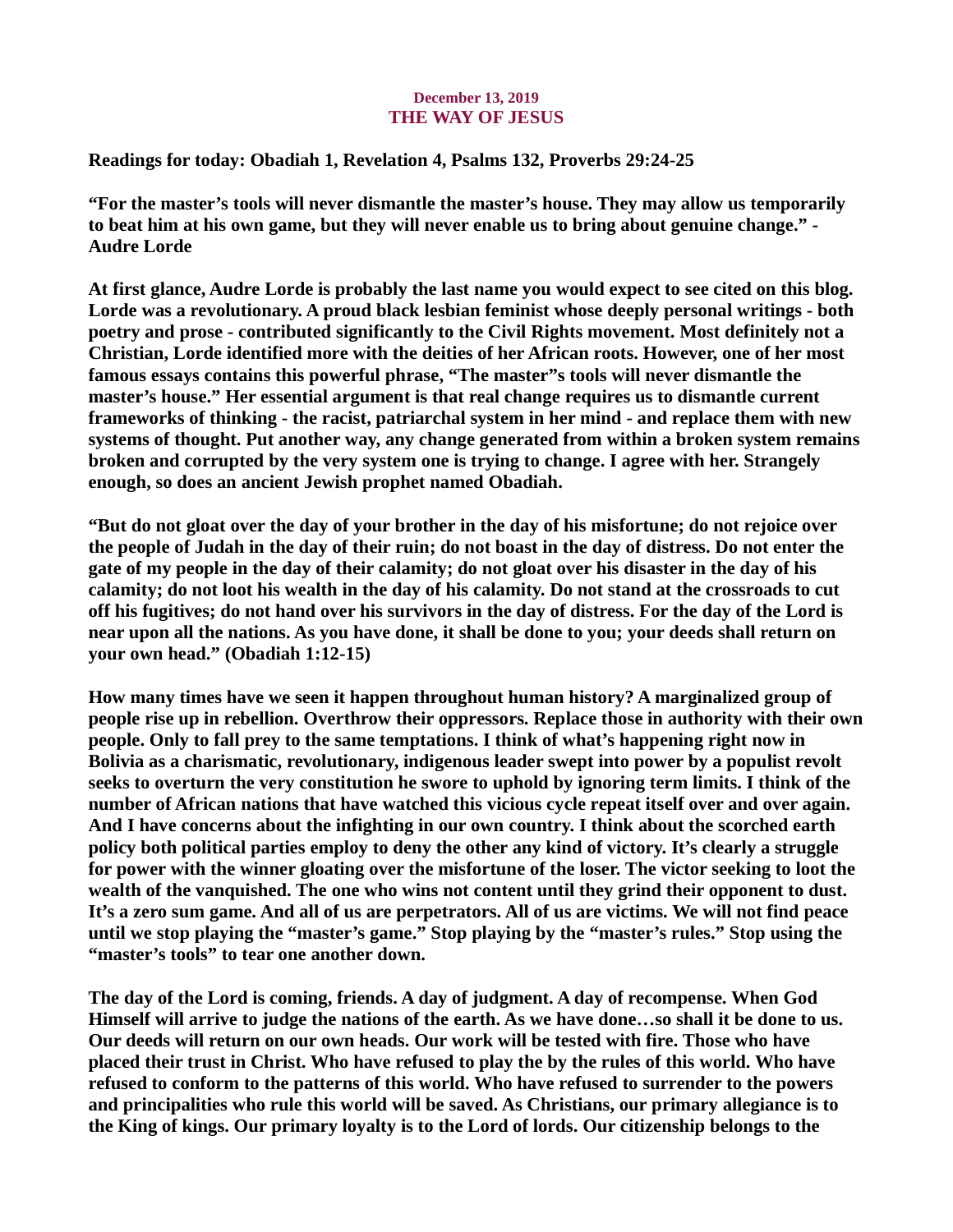kingdom of heaven. Our identity is grounded not in race. Not in sexuality. Not in gender. Not in wealth or power or privilege. But in Christ alone. As such, we are no longer slaves to the broken systems of this world. No longer servants to the corrupt frameworks of this earth. No longer bound and oppressed by the hate-filled, rage-fueled, violence-driven authority structures of this age. We can choose a different way. We can choose the way of peace. The way of hope. The way of joy. The way of love. We can choose the way of Jesus.

Readings for tomorrow: Jonah 1-4, Revelation 5, Psalms 133, Proverbs 29:26-27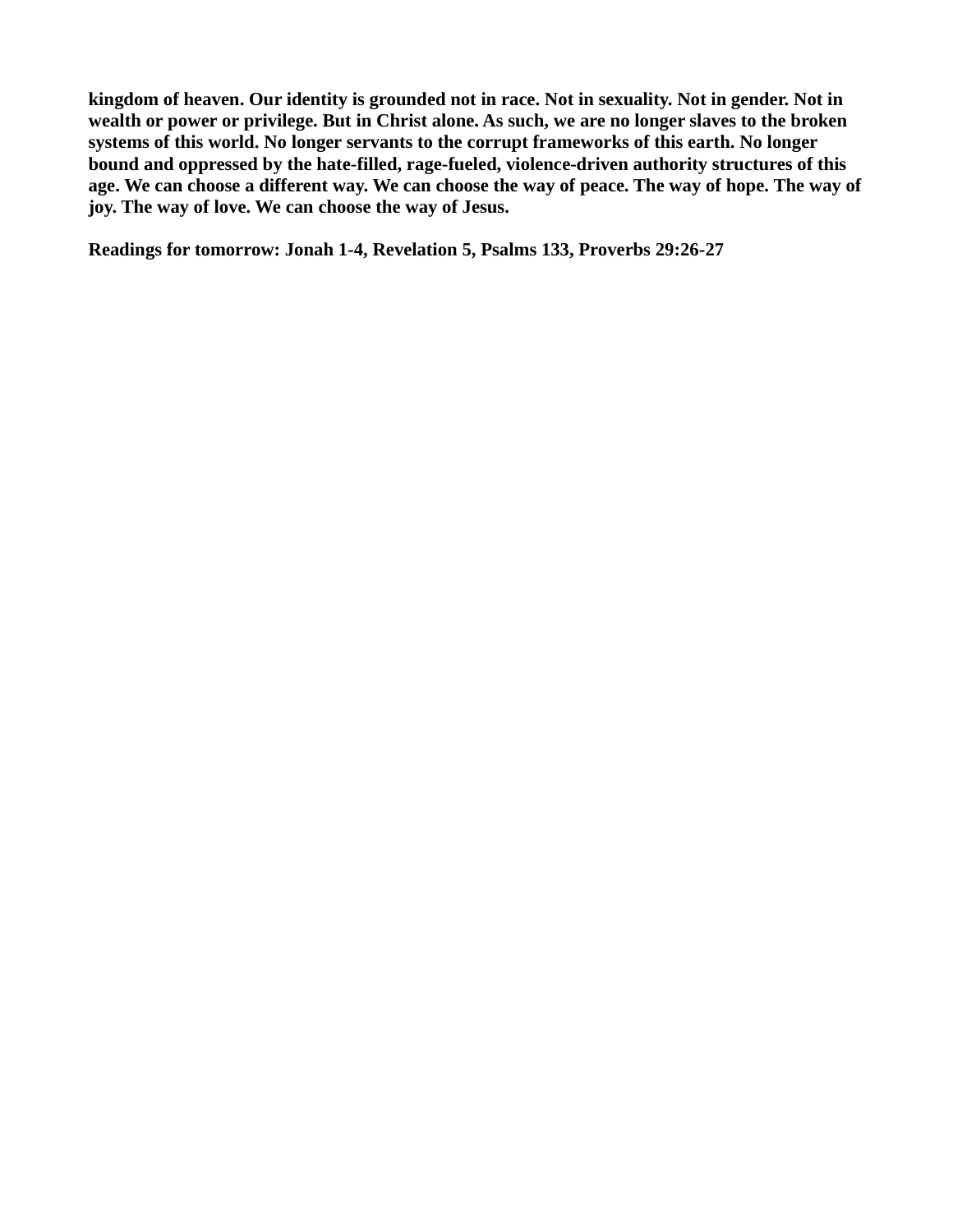#### December 14, 2019 DYING TO SELF

#### <span id="page-23-0"></span>[Readings for today: Jonah 1-4, Revelation 5, Psalms 133, Proverbs 29:26-27](https://www.biblegateway.com/passage/?search=Jonah+1-4%2C+Revelation+5%2C+Psalms+133%2C+Proverbs+29%3A26-27&version=ESV)

Jonah is a great book. Especially when read in it's historical context. The northern kingdom of Israel has just been destroyed by the Assyrian Empire. They've been scattered to the four winds. Forcibly resettled in new lands. Their way of life gone forever. And now we get to read of God's prophetic attempt to call those same Assyrians to repentance. To say Jonah is an unwilling prophet is an understatement! He must have had a tremendously frustrating career. His own people refuse to follow the Lord. They keep repeating the same mistakes over and over again. They are unfaithful. They are unworthy. They are idolatrous. As a result, God sends the Assyrians to punish them. To drive them to their knees in humility and repentance. When that doesn't work, those same Assyrians become the instrument of His righteous judgment on His own people. One can only imagine the hatred a man like Jonah would harbor for such people. They are Gentiles. Unbelievers. Unclean. Unworthy of God's grace. But then he receives the call to go and preach the gospel to them. What the heck?!

Jonah is a great book to read today. Our world is full of hatred and enmity. Social media gives full vent to our anger and rage. Judging others seems to be the order of the day and grace is in short supply. If someone disagrees with you, they are almost sub-human. Worthy only to be unfriended, unfollowed, and publicly shamed. If someone questions you, they become a target. Attacked. Torn down. Their character assassinated. If someone doesn't affirm you, they get cut out of your life almost immediately. It is sad and disheartening and ultimately self-destructive.

Perhaps this is why Jesus calls us to love our enemies. Love humanizes. Love requires grace and forgiveness. Love requires listening and humility. Ultimately, love is selfless. It requires us to die to self in order to live for someone else. It forces us to take a good hard look at ourselves, our motives, our intentions, and lay them aside before engaging others. It celebrates diversity and assumes the best of others. It honors difference and dignifies those who disagree. It is deeply practical. And it should set Christians apart from the rest of the world.

Unfortunately, too many Christians seem to have forgotten this command. They explain it away. Rationalize it. Reject it. And the result is only more pain as the vicious cycle continues. Every Christian should ponder and pray over the closing words of Jonah..."When the sun rose, God appointed a scorching east wind, and the sun beat down on the head of Jonah so that he was faint. And he asked that he might die and said, "It is better for me to die than to live." But God said to Jonah, "Do you do well to be angry for the plant?" And he said, "Yes, I do well to be angry, angry enough to die." And the Lord said, "You pity the plant, for which you did not labor, nor did you make it grow, which came into being in a night and perished in a night. And should not I pity Nineveh, that great city, in which there are more than 120,000 persons who do not know their right hand from their left, and also much cattle?" (Jonah 4:8-11) We need to ask ourselves if we do well to be so angry? So enraged? We need to ask ourselves if we pity those who are like us more than those who are different? Pity those who agree with us more than those who disagree? Pity our friends more than our enemies? Should God not pity Democrats and Republicans? Liberals and conservatives? Whites and blacks? Asians and Latinos? Aboriginal people as well as immigrants? Should God not pity Americans as well as Mexicans? Israelis as well as Palestinians? North as well as South Koreans? Should God not pity Trump supporters as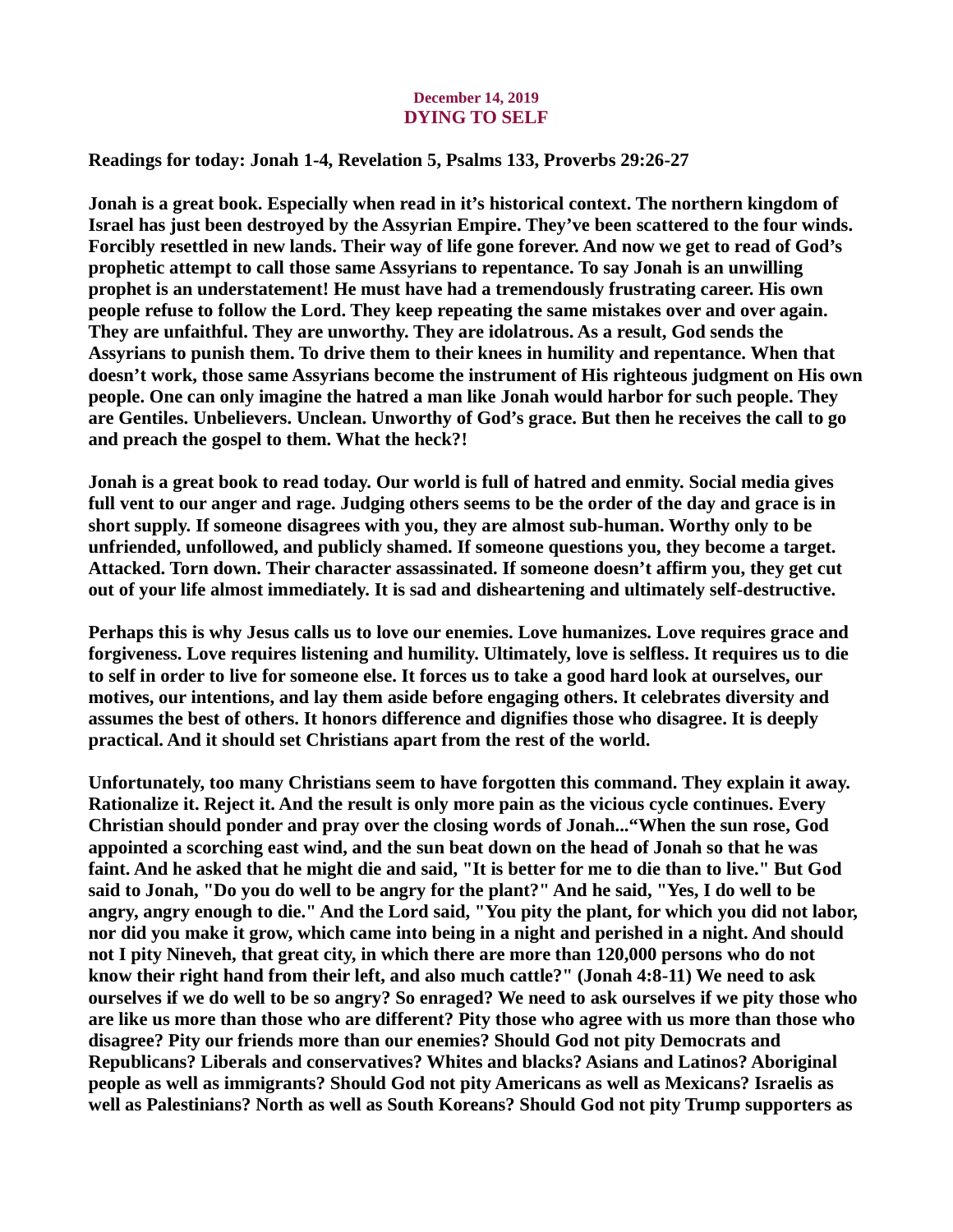well as Bernie supporters? Rich as well as poor? Privileged as well as under-privileged? The list is infinite but thankfully so is God's grace.

The way to life is the way of love. And the way of love is the way of sacrifice. We must die so others might live. We must lay down our lives so that others may thrive. We must give our lives away so that others might rise. Friends and enemies alike. Worthy and unworthy alike. This is what it means to follow Jesus. This is what it looks like to have the heart of God.

Readings for tomorrow: Micah 1-4, Revelation 6, Psalms 134, Proverbs 30:1-4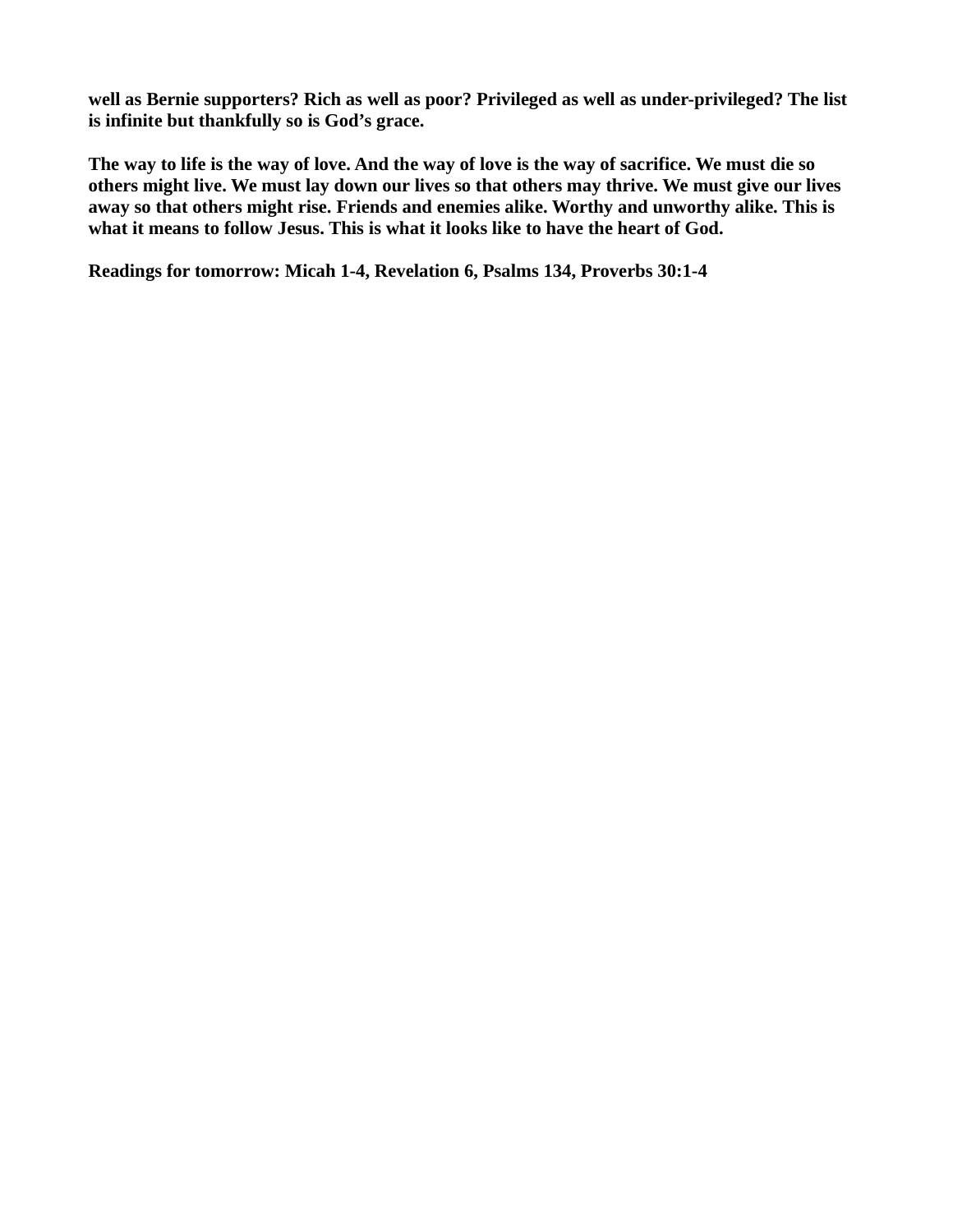#### December 15, 2019 **SCRIPTURE FOR TODAY**

<span id="page-25-0"></span>[Readings for today: Micah 1-4, Revelation 6, Psalms 134, Proverbs 30:1-4](https://www.biblegateway.com/passage/?search=Micah+1-4%2C+Revelation+6%2C+Psalms+134%2C+Proverbs+30%3A1-4&version=ESV) Readings for tomorrow: Micah 5-7, Revelation 7, Psalms 135, Proverbs 30:5-6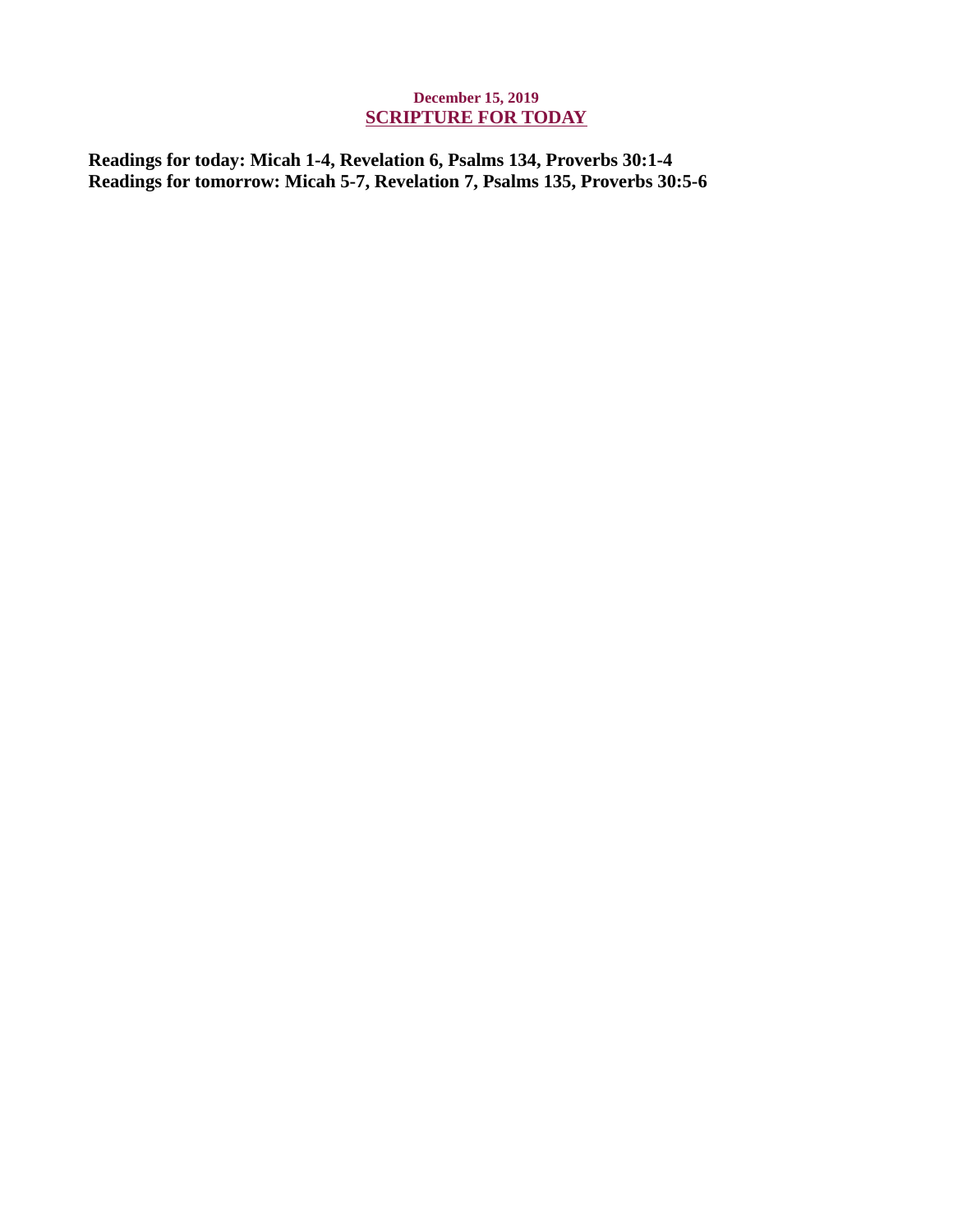#### December 16, 2019 GOD'S EVERLASTING ARMS

#### <span id="page-26-0"></span>[Readings for today: Micah 5-7, Revelation 7, Psalms 135, Proverbs 30:5-6](https://www.biblegateway.com/passage/?search=Micah+5-7%2C+Revelation+7%2C+Psalms+135%2C+Proverbs+30%3A5-6&version=ESV)

I grew up going to church every Sunday. I said the creeds. Prayed the prayers. Sang the songs. My mom was a music teacher and she instilled in all of us a great love for music, especially the music of the church. My brothers and I all participated in choir and we learned the great hymns. One of my favorites growing up was a hymn titled, "Leaning on the Everlasting Arms." More upbeat than most, the chorus goes like this. "Leaning, leaning; Safe and secure from all alarms! Leaning, leaning; Leaning on the everlasting arms." Though I did not come to faith until college, I've always experienced God as a comforting presence. Mainly because of songs like this one that declare His nature and character. Even though I was not a believer, God was instilling in me through the music, prayers, creeds, and sermons I heard a deep understanding of who He is. Building a bridge to my heart that I would later walk across at CU.

I love how Micah concludes his prophetic work. "Who is a God like you, pardoning iniquity and passing over transgression for the remnant of his inheritance? He does not retain his anger forever, because he delights in steadfast love. He will again have compassion on us; he will tread our iniquities underfoot. You will cast all our sins into the depths of the sea." (Micah 7:18-19) In this passage we hear echoes of the great epiphany of Moses from Exodus 34 where God literally appears and reveals His divine nature and character to His people. "The Lord, the Lord, a God merciful and gracious, slow to anger, and abounding in steadfast love and faithfulness, keeping steadfast love for thousands, forgiving iniquity and transgression and sin, but who will by no means clear the guilty, visiting the iniquity of the fathers on the children and the children's children, to the third and the fourth generation." (Exodus 34:6-7) Throughout their history. Thousands upon thousands of years. Israel leaned on the everlasting arms of their God. They trusted in His forgiveness and grace. They experienced His deep, loyal, steadfast love. They rejoiced in His great compassion. Every week when they would gather for worship, they sang. They prayed. They declared the glory of God. And they passed on their faith to each successive generation.

Why is worship so important? Why is reading Scripture every day so important? Why is coming before Christ on a regular basis so crucial for our faith? Because we need to be reminded of God's great faithfulness. We need to be reminded of His great love and compassion. His mercy and grace. His forgiveness. We need to be reminded in the midst of judgment that while "weeping may tarry for a night, joy comes in the morning."(Psalm 30:5b) We need to be reminded that while God will not be mocked and will by no means clear those who are guilty of sin, He will not remain angry with us forever. "For His anger is fleeting but His favor lasts a lifetime."(Psalm 30:5a) We need to be reminded that God knows our weakness and has provided a way for us to salvation. "But you, O Bethlehem Ephrathah, who are too little to be among the clans of Judah, from you shall come forth for me one who is to be ruler in Israel, whose coming forth is from of old, from ancient days...And he shall stand and shepherd his flock in the strength of the Lord, in the majesty of the name of the Lord his God. And they shall dwell secure, for now he shall be great to the ends of the earth." (Micah 5:2, 4)

I don't know what you might be facing today. The challenges. The crises. The difficulties. Maybe it's a health issue. Maybe it's a family issue. Maybe it's a job issue. Maybe you're staring at an uncertain future. Maybe you've made a huge mistake and you're paying the price. Let me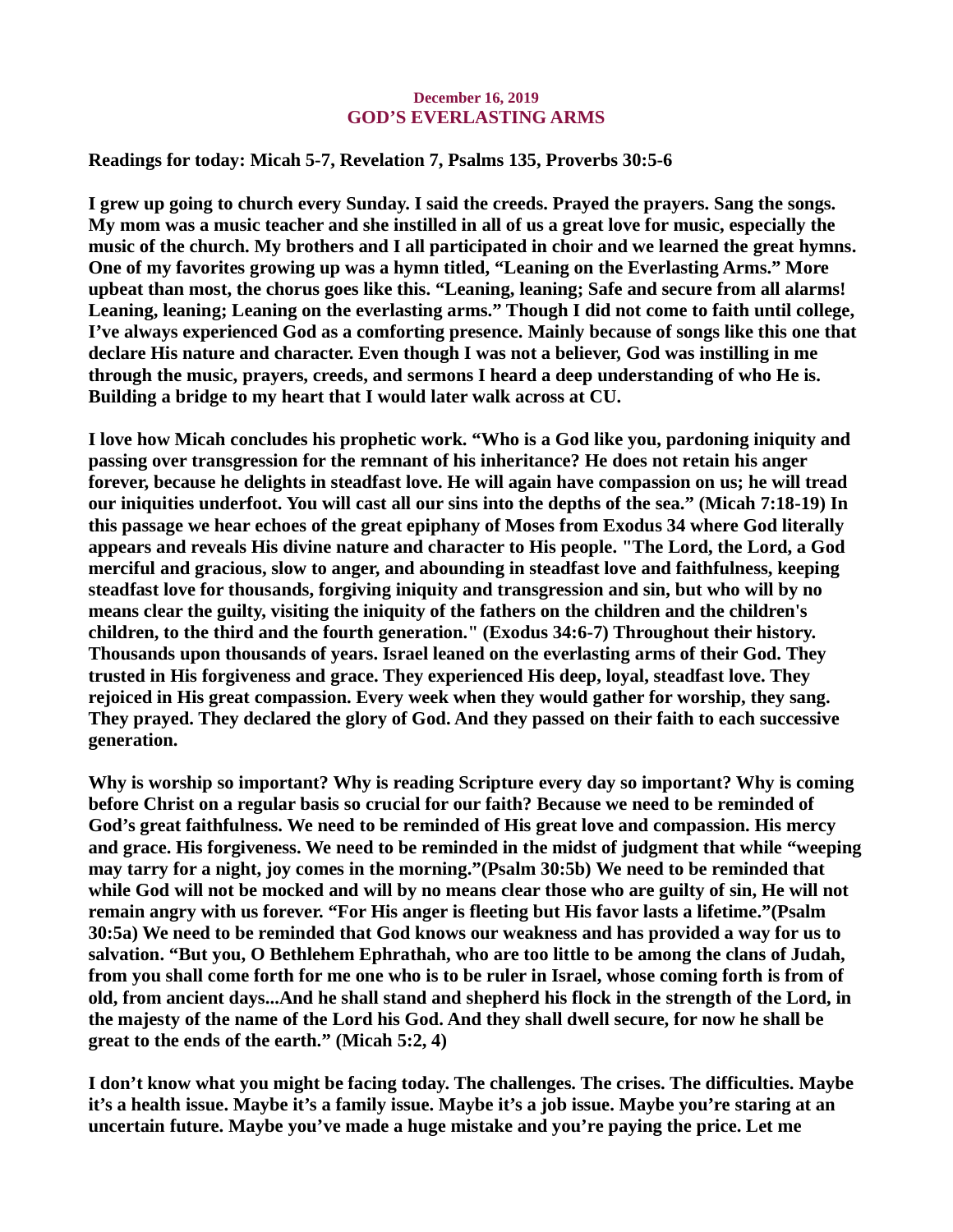encourage you to lean on the everlasting arms of Jesus! Trust Him. Believe in Him. Place your faith in Him to carry you through! Maybe things are going well for you. Life is blessed. Success seems to follow you wherever you go. Your kids are doing great. Your career is on the upward swing. You're surrounded by people who love you. Praise Jesus! Thank Him for His great faithfulness! Rejoice in His favor! Share it with others.

God is the same yesterday, today and forever, friends.(Hebrews 13:8) There is no shadow or turning with Him.(James 1:17) "God is not man, that he should lie, or a son of man, that he should change his mind. Has he said, and will he not do it? Or has he spoken, and will he not fulfill it?" (Numbers 23:19) Believe Him for your life today!

Readings for tomorrow: Nahum 1-3, Revelation 8, Psalms 136, Proverbs 30:7-9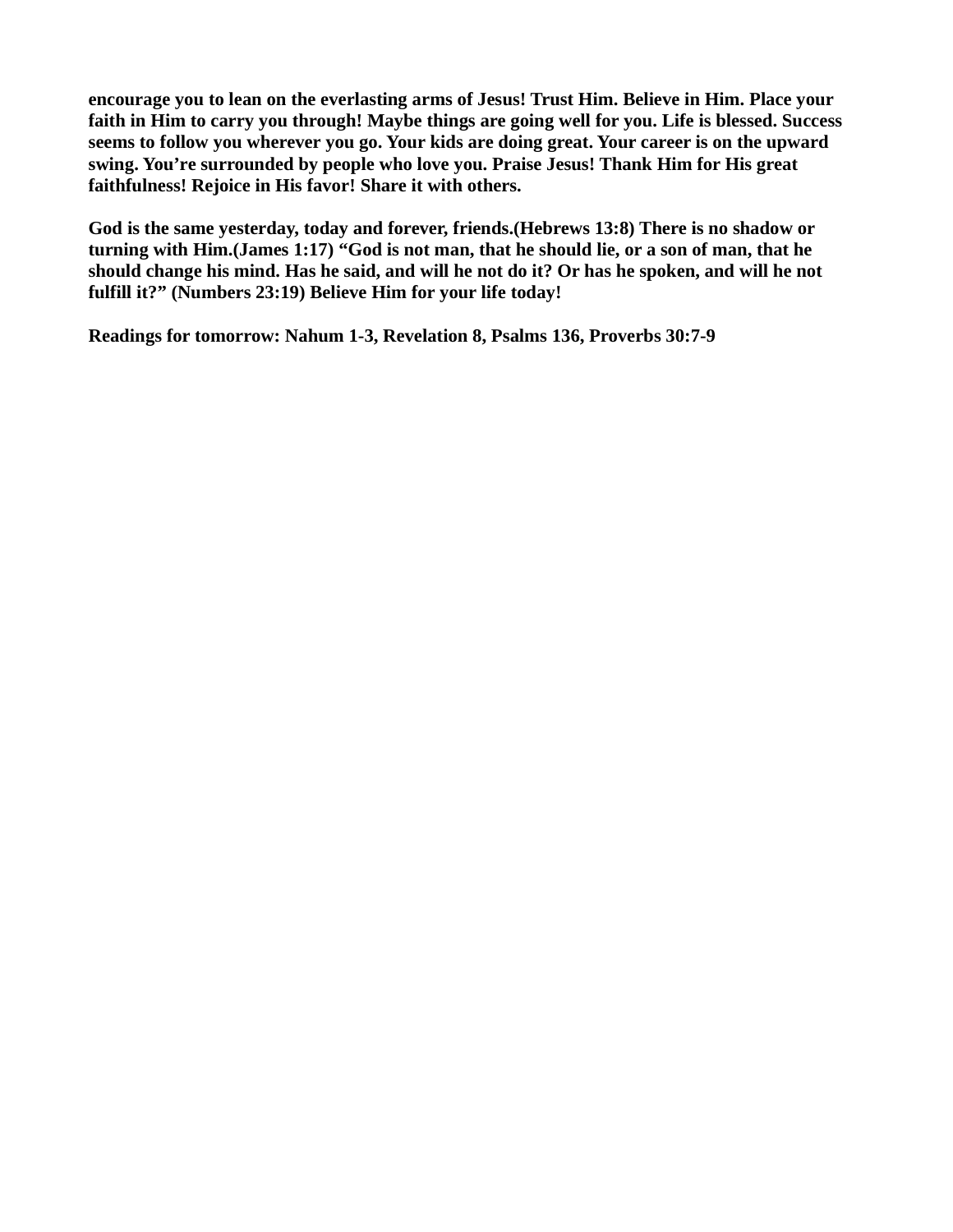#### December 17, 2019 TWO-FACED GOD

<span id="page-28-0"></span>[Readings for today: Nahum 1-3, Revelation 8, Psalms 136, Proverbs 30:7-9](https://www.biblegateway.com/passage/?search=Nahum+1-3%2C+Revelation+8%2C+Psalms+136%2C+Proverbs+30%3A7-9&version=ESV)

"The Lord is a jealous and avenging God; the Lord is avenging and wrathful; the Lord takes vengeance on his adversaries and keeps wrath for his enemies. The Lord is slow to anger and great in power, and the Lord will by no means clear the guilty. His way is in whirlwind and storm, and the clouds are the dust of his feet. He rebukes the sea and makes it dry; he dries up all the rivers; Bashan and Carmel wither; the bloom of Lebanon withers. The mountains quake before him; the hills melt; the earth heaves before him, the world and all who dwell in it. Who can stand before his indignation? Who can endure the heat of his anger? His wrath is poured out like fire, and the rocks are broken into pieces by him. The Lord is good, a stronghold in the day of trouble; he knows those who take refuge in him. But with an overflowing flood he will make a complete end of the adversaries, and will pursue his enemies into darkness." (Nahum 1:2-8)

The Romans had a myth about a god named Janus. Janus was the god of beginnings and endings. He looked to both the future and the past. He was the god of transitions. The god of dualities. The god of doorways and gates. As such, he was always depicted as having two faces.

One of the most common questions I get when we read the Bible in groups is why God seems to have two faces. Why God seems to have two natures. The Old Testament often depicts Him as a vengeful, angry deity capable of great atrocities while the New Testament often depicts Him as a God of love and grace and mercy. What gives? How can both be true? Should we just jettison the Old Testament as irrelevant to our understanding of God's nature and character as some are wont to do? Jesus doesn't leave us that option. He tells us not one "jot or tittle" will pass from the Law. He clearly believes His Messiahship is the fulfillment of Old Testament prophecy. He is the God of Abraham, Isaac, and Jacob as much as He is our God today. He is the Alpha and the Omega. The Beginning and the End. He is the Lord of life and the Lord of time. In a sense, He is the true Janus with this one critical difference…He only has one face.

God is eternally consistent and He interacts with His creation in an eternally consistent way. From the beginning, God makes the heavens and the earth out of nothing. It is perfect. It is good. He then makes a creature in His own image. Endows it with the ability to discern right from wrong. Good from evil. Obedience from disobedience. He gives this creature dominion over all He has made. The sole reason for this creature's existence is to steward all creation for the glory of God. Care for creation as the high priest of God. And creation itself is designed to thrive under the authority of this image-bearing creature. Tragically, the creature rebels against God. Rejects his calling. And abuses his authority. Now the world suffers. The world groans. The world cries out in pain. Disease. Pestilence. Violence. Natural disasters. Famine. Drought. These are signs of a world in chaos. A world in turmoil. A world in upheaval because the high priest has abandoned his call in order to serve himself.

All of us are guilty. All of us have sinned and fallen short of the glory God originally intended for us. All of us are naturally selfish. Self-interested. Self-promoting. Self-absorbed. We are our highest priority. Taking care of self is our number one goal. This is the opposite of God's design. In God's eyes, it is "evil" and the source of all the pain in the world. God is just. He is holy. He is righteous. So He judges the people of the earth. He sends His prophets to call them to account for their sin. He rightly demands they get back to work. Return to their high calling. Fulfill the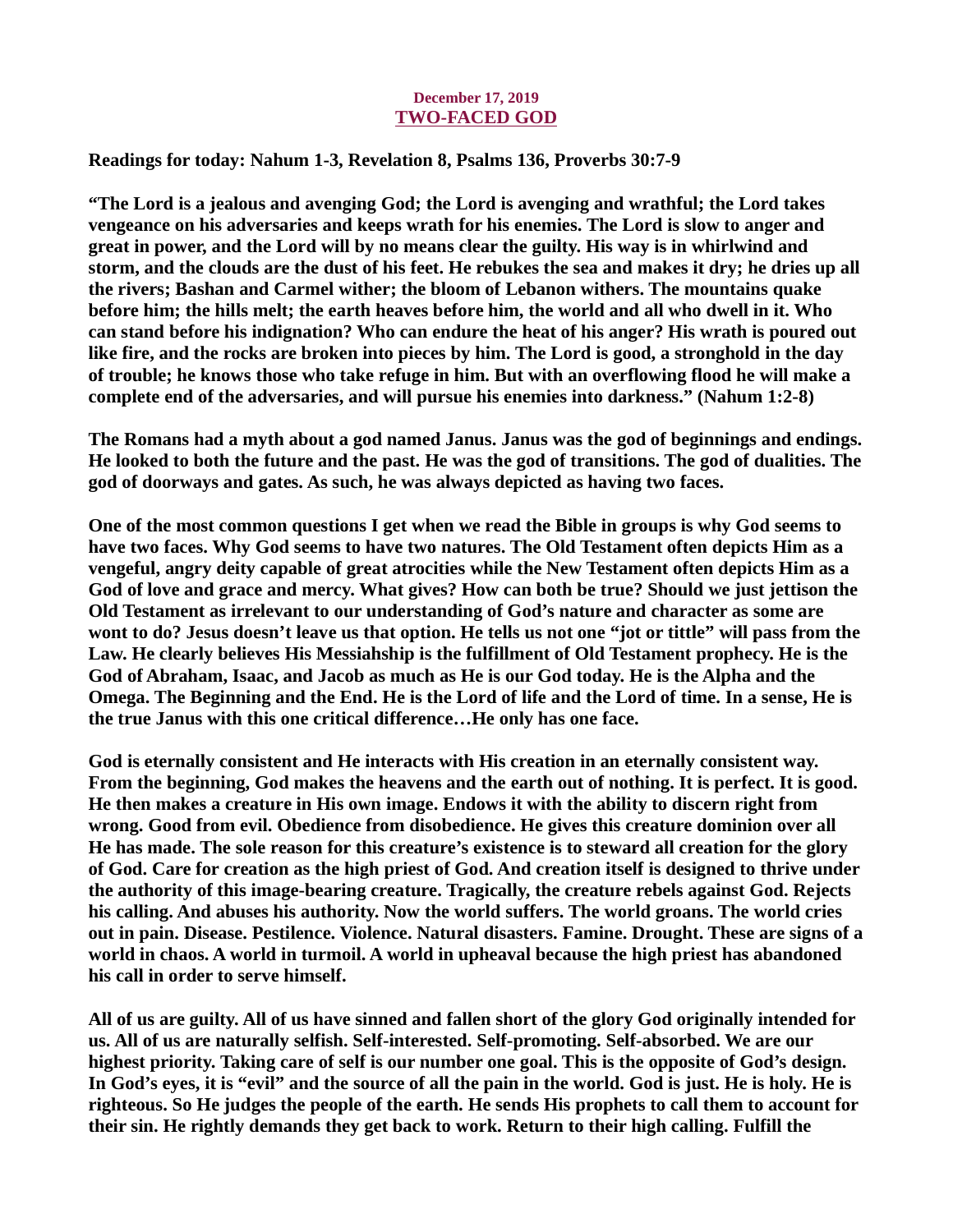purpose for which they were designed in the first place. But humanity continues to rebel. Continues to dig in their heels. They make other gods. Gods they can control. Gods they can manipulate. Gods who reflect their broken image. These gods are lifeless of course. They offer nothing because they are not real. So sin piles up on sin. The injustice and violence and suffering of the world increases. Eventually, God does step in. He punishes. He puts an end to evil. The results are terrifying in their scope and power. Still humanity protests. Still humanity blameshifts. How can God be so cruel? How can God be so unfair? How can God be so unloving?

Eventually, in the fullness of time, God sends His one and only Son into the world. This has been God's plan all along. Hatched in the mists of eternity before time began. God plotting to rescue His creation from the Fall. Planning to redeem the creature made in His image and restore him to his rightful place in the world. Sin has piled up on sin. The injustice and violence and suffering only continues to increase. So God steps in. He takes our punishment. He puts an end to evil. The scope and power of Jesus' suffering and death is terrifying to behold. How can God be so cruel to His Son? How can God be so unfair as to lay the sin of the world on His shoulders? How can the Father be so unloving towards His beloved Son?

In Christ, the God of the Old Testament and the God of the New Testament come together. Jesus satisfies the demands of the Father's justice. He turns away the Father's righteous wrath. He takes the Father's righteous judgment on Himself. In so doing, He becomes a refuge for all who would come to Him. He becomes a stronghold for all who would run to Him. He becomes a sanctuary for all who would seek shelter in Him. He is good and His love endures forever!

Readings for tomorrow: Habakkuk 1-3, Revelation 9, Psalms 137, Proverbs 30:10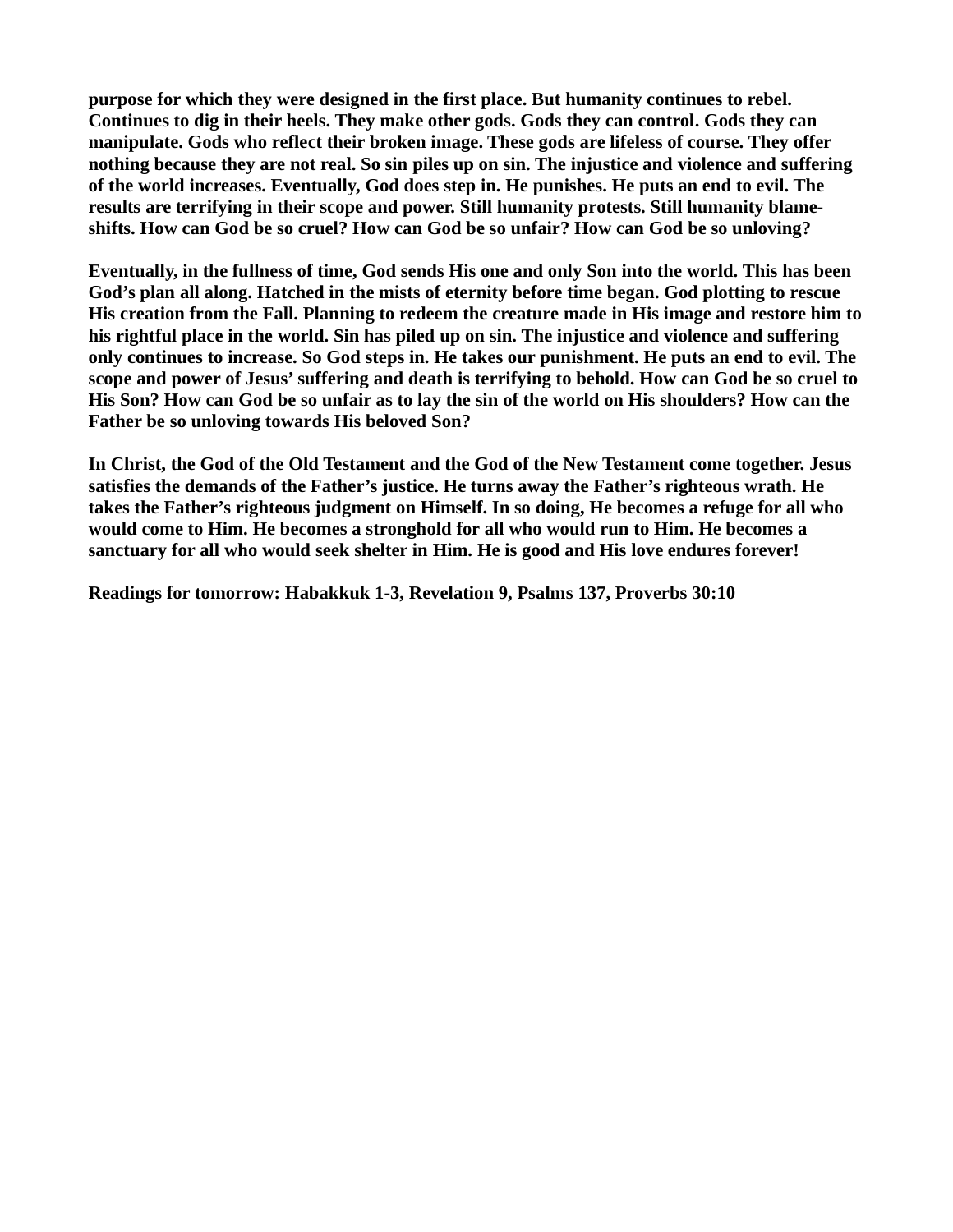#### December 18, 2019 IS GOD ENOUGH?

<span id="page-30-0"></span>[Readings for today: Habakkuk 1-3, Revelation 9, Psalms 137, Proverbs 30:10](https://www.biblegateway.com/passage/?search=Habakkuk+1-3%2C+Revelation+9%2C+Psalms+137%2C+Proverbs+30%3A10&version=ESV)

"Though the fig tree should not blossom, nor fruit be on the vines, the produce of the olive fail and the fields yield no food, the flock be cut off from the fold and there be no herd in the stalls, yet I will rejoice in the Lord; I will take joy in the God of my salvation. God, the Lord, is my strength; he makes my feet like the deer's; he makes me tread on my high places." (Habakkuk 3:17-19)

When I was in college, I attended a Bible study one summer where the leader challenged us all to think about why we loved God. Drawing in material from across the Old Testament, he forced us to ask the fundamental question, "Is God worthy of our love simply because He's God? Or does God need to earn our love and devotion on some level?" That may seem like an easy question to answer on the face of it but consider the implications. Consider the words of Habakkuk above. What if God withheld His blessings from your life? What if your work didn't prosper? You never got married? Your children suffered? What if your health failed? You were discriminated against? Or falsely accused and imprisoned? What if your friends walked away from you? Your family turned against you? And you were left alone? What if your body turned against you and you contracted a disease like ALS? Or schizophrenia emerged when you were in your early 20's? Or early dementia set in robbing you of your faculties? Would you still love God? Would He still be worthy of your devotion? Taking it one step further, would you rejoice? Praise the God of your salvation?

These are the issues the leader of our group forced us to confront as we wrestled with the fundamental question, "Is God Enough?" From a ministry perspective, consider the call God placed on Habakkuk's life. He is called to preach judgment. Suffering. Pain. The coming retribution for cumulative sins of the people of God. This is not your best life now. Or seven steps to a better you. Or God has a wonderful plan for your life. This is hard stuff and I am sure it didn't make him very popular. He probably didn't pastor a mega-church. Probably didn't fill an auditorium. Probably would not have appeared on the cover of OutReach Magazine. He fails the seeker-sensitive test. Fails to make faith attractive. He puts a stumbling block to faith in the path of every single person who would give him a listen. And yet, everything he says is true. God's truth.

Passages like this force us to grapple with why we believe. Why we love God. Why we worship Him and serve Him. Is it for the eschatological goodies? Eternal salvation? An eternal home where the streets are paved with gold? A place where there is no more suffering, crying, or pain? Is that why we love God? Because He provides a safe and secure retirement plan? Or is it for the temporal blessings? Health. Wealth. Success. Take these things away and we often find our faith on the chopping block. I can't tell you the number of Christians I've counseled over the years who've walked away from their faith simply because they felt God had let them down.

Is God enough? It's a question every Christian has to wrestle with at some point in their lives. It's fundamentally the question the great heroes of our faith wrestled with in their lives. Noah believed God was enough even as he watched the world be destroyed. Abraham and Sarah believed God was enough even though they were barren and had no children. Moses believed God was enough even as he was being sent back to what I'm sure he assumed would be certain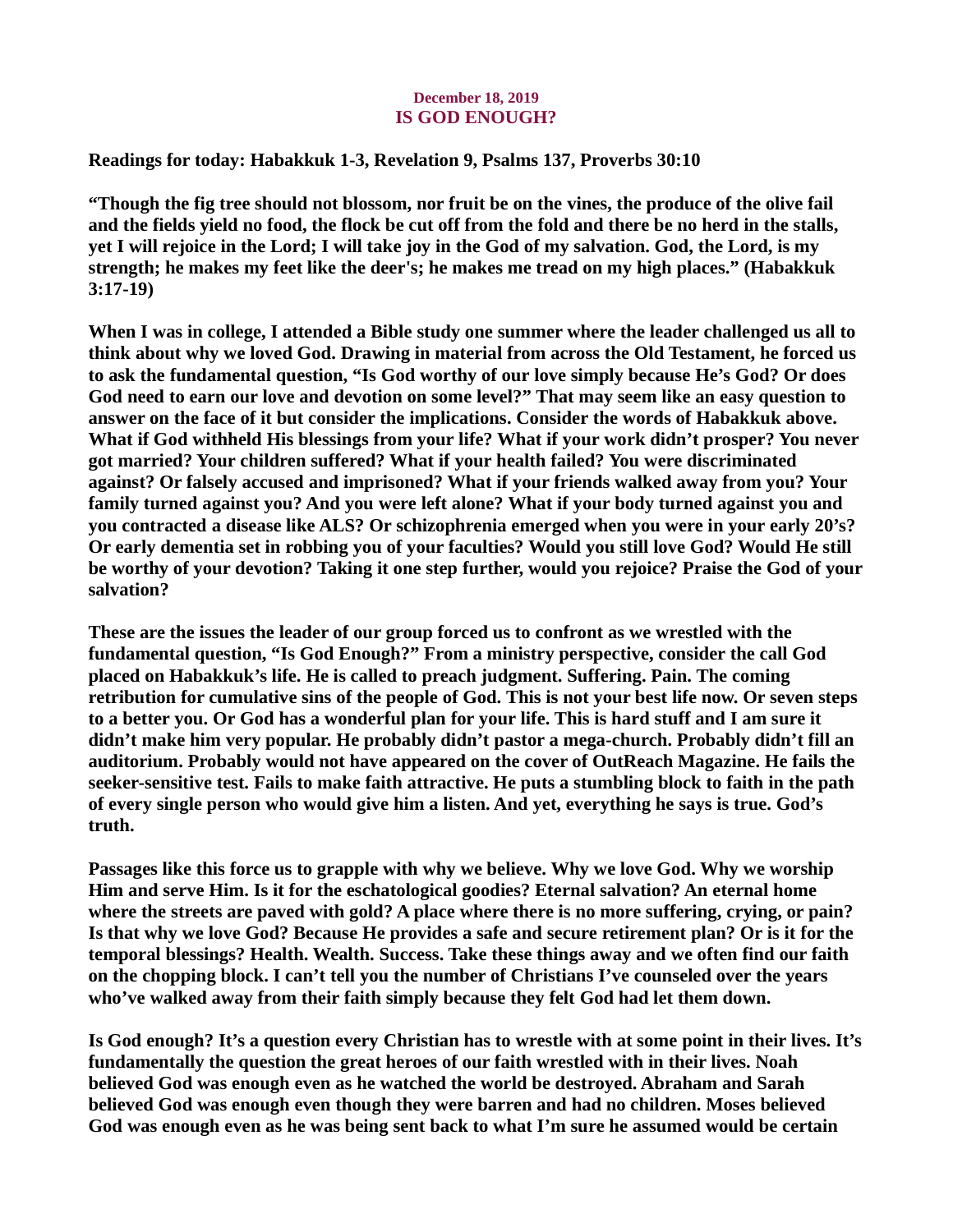death in Egypt. David believed God was enough even after he committed rape and adultery. Jesus believed His Father was enough which is why He embraced the cross. Paul believed God was enough which is how he learned to be content in all circumstances. And on and on it goes. Down through the ages. The question is posed to every generation in all times and places. Until it comes to us. Do we believe God is enough? Or do we need more? What if God took away our American Dream? What if God took away our health? Our wealth? Our success? What if it served God's purposes to strip these things out of our lives? Would He still be enough for us? Or would we find ourselves needing more?

Especially during this Christmas season, I hope you will take time to ponder and reflect on the gift of Jesus. He truly is more than enough!

Readings for tomorrow: Zephaniah 1-3, Revelation 10, Psalms 138, Proverbs 30:11-14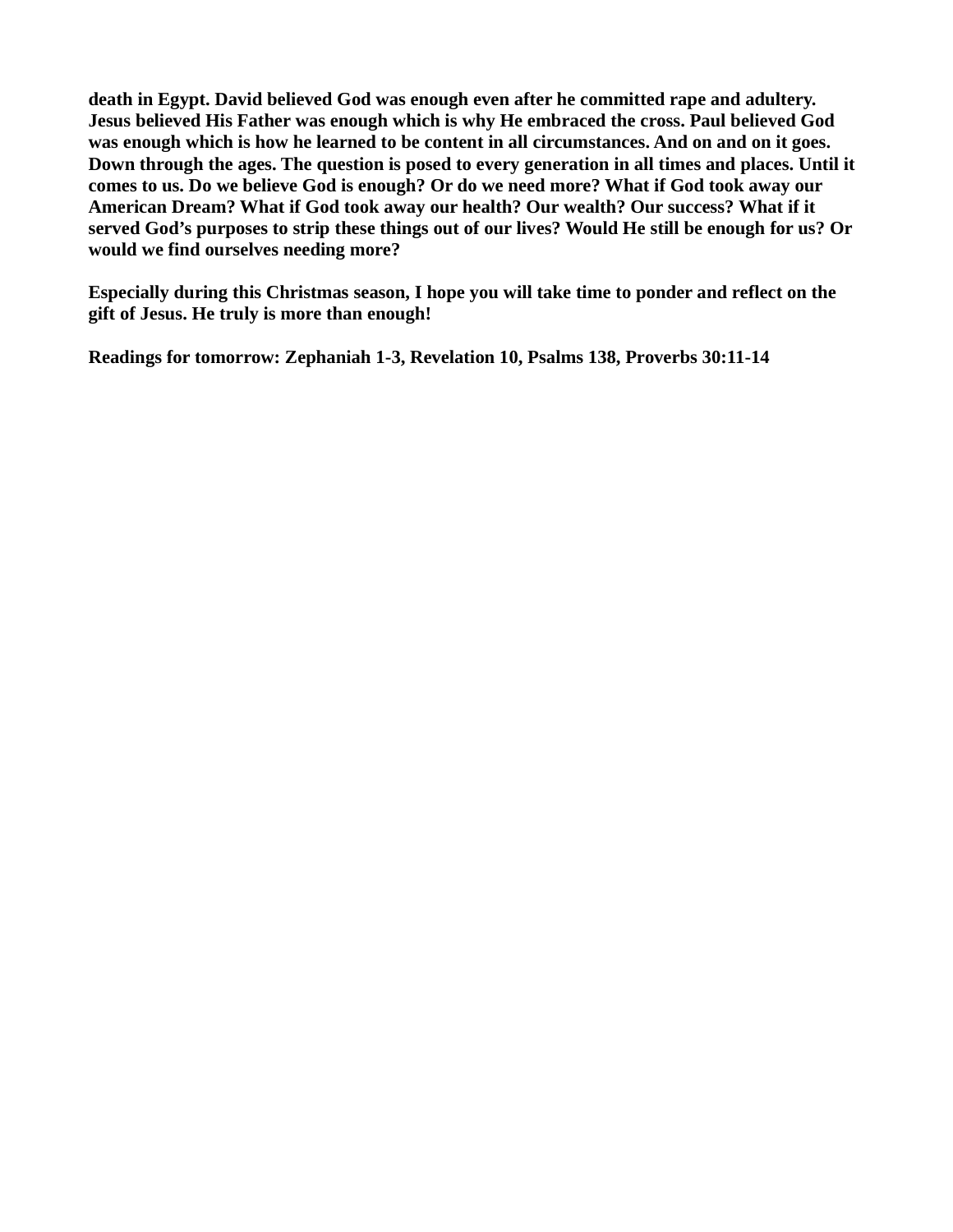#### December 19, 2019 THE CHALLENGE OF REVELATION

<span id="page-32-0"></span>[Readings for today: Zephaniah 1-3, Revelation 10, Psalms 138, Proverbs 30:11-14](https://www.biblegateway.com/passage/?search=Zephaniah+1-3%2C+Revelation+10%2C+Psalms+138%2C+Proverbs+30%3A11-14&version=ESV)

I always find it strangely appropriate to finish my Bible reading each year in the Book of Revelation. As we head into the celebration of Christmas - the first advent of Jesus Christ - it is good to let our hearts naturally turn to His second advent. The day when He comes again. When the living and the dead are raised and heaven and earth come together in consummate glory and the reign of God is established once and for all.

When will it happen? How will it happen? No one really knows and the Book of Revelation is notoriously difficult to decipher and understand. So here are some basic ground rules as you wade into the final book of the Bible. First, it is written by John while in prison on the island of Patmos. In order to get this letter out to the churches, John had to write it in code. The Roman authorities would have screened every piece of communication coming in and out of the prison so John had to be careful. Second, the writing is apocalyptic which is a very specific genre known to many in the ancient world. The fantastic images and visions are hallmarks of this type of literature. Third, the churches John is writing to are under persecution. They are facing the prospect of torture and death on a daily basis. This book is meant to encourage and equip them so they can endure in the rough days ahead. Fourth, many different Christians approach this book from many different interpretive angles. There is no one way to read this book and we want to make sure to extend liberty and charity to one another as we go. Wherever you land on the "End Times" theological spectrum, what's most important is that we all agree Jesus will come again.

Does this mean we should just chuck Revelation? Of course not. But as we read, we should remind ourselves over and over again of the words John spoke to the seven churches. They must become the "lens" through which we read the rest of the book. After all, this letter was initially intended for their benefit and encouragement. As you and I struggle and wrestle through the ups and downs of life. As we battle our own demons and fight against forces beyond our control. As we watch our country and our world descend into more and more chaos. I believe these words from John become more and more relevant. "I am the Alpha and the Omega," says the Lord God, "who is and who was and who is to come, the Almighty." (Revelation 1:8) God spoke the first Word in creation and God will have the last Word in consummation. He who began all things, will bring them to a close according to His will and good pleasure. God is. This is all we know. This is really all we can say. God stands outside the time and space continuum He created and will remain there looking in until He determines the time is right for His return. As John said in His Gospel, God revealed Himself to the world but the world did not recognize Him. He revealed Himself to His people, His family, and they rejected Him. When He comes again, every knee will bow and every tongue confess that He is Lord. He will leave no doubt. "Behold, he is coming with the clouds, and every eye will see him, even those who pierced him, and all tribes of the earth will wail on account of him. Even so. Amen." (Revelation 1:7)

It is good to know that God is in control. Not in a flippant, cliche, empty platitude kind of way but a real, gritty, earthy, down-in-the-weeds, feet-on-the-ground kind of experience that undergirds all of life. It is good to hold fast to an eternal perspective when things in this life go haywire. To know God is at work even now building a new Jerusalem which will one day descend to earth. To know that God is at work even now preparing a place for each and every one of us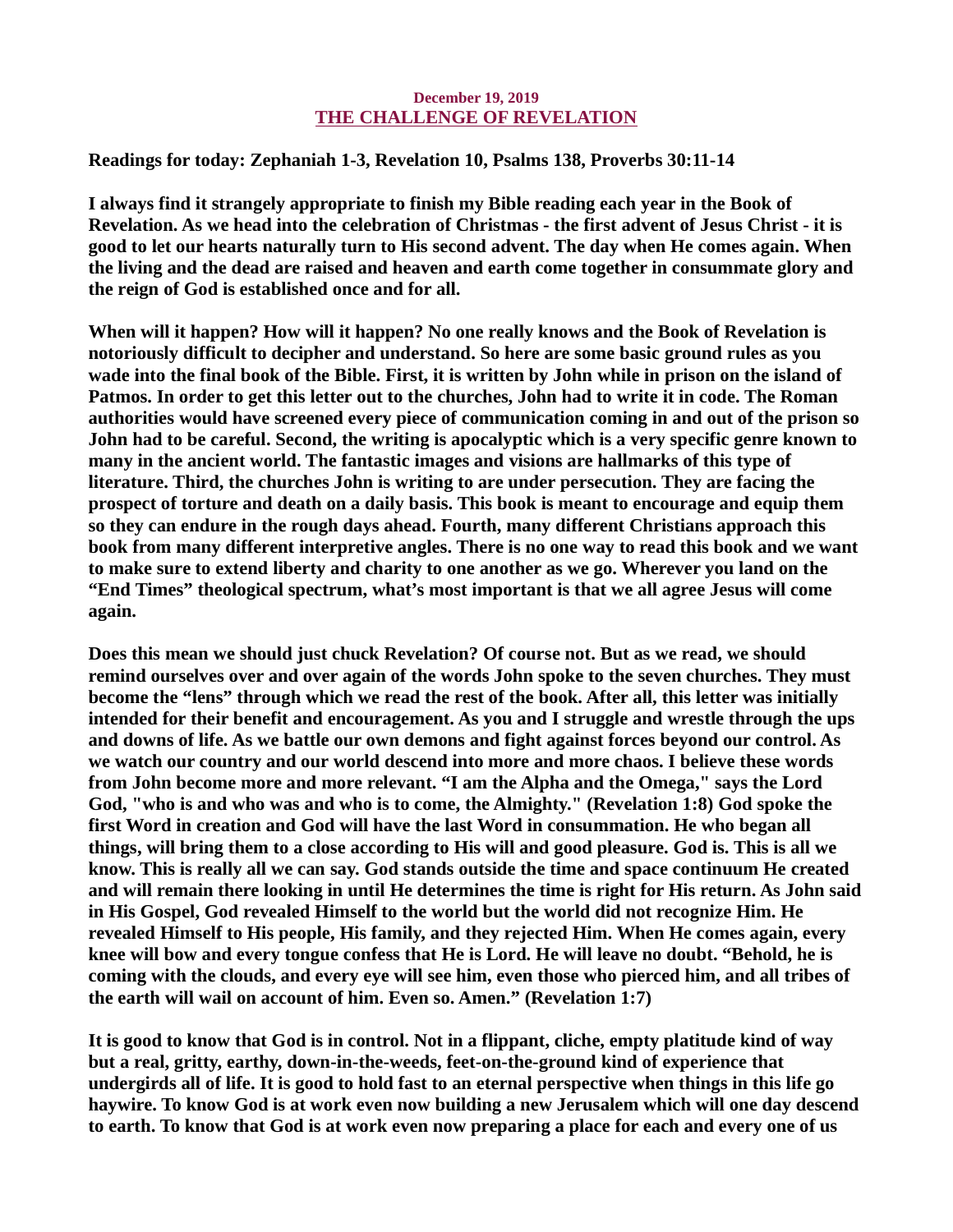that we may dwell with Him forever. To know that God is at work not just in heaven above but in earth below to draw many to Himself. He sends us out in His name to fight injustice. To minister peace. To heal the sick. Visit those in prison. Clothe the naked. Feed the hungry. Bring the good news of the gospel to those who have not heard or who need to hear again. Do we as the church often lose our way? Of course. Just look at the warnings John issues to the seven churches. Ephesus, you have lost your first love. Smyrna, you are about to suffer terribly. Pergamum, too many of follow false teaching. Thyatira, you tolerate sexual immorality and idolatry. Sardis, your works are not yet complete. Philadelphia, hold fast to your faith. Laodicea, pick a side. Sounds about right. Par for the course for the church of Jesus Christ. We are mixed bag. Broken people trying our best to follow Jesus. We won't always get it right. We won't always get it wrong. Thankfully, our eternal destiny does not rest on our faithfulness but on the faithfulness of the One who declares, "Fear not, I am the first and the last, and the living one. I died, and behold I am alive forevermore, and I have the keys of Death and Hades." (Revelation 1:17-18)

As your journey through the Bible in 2019 comes to a close and you ponder what the Lord may be calling you to in 2020, what lessons have you learned? How has your faith been challenged? Where have you found comfort? How have you grown spiritually? What questions persist? What doubts continue to plague? Don't be afraid to take these to Jesus! He is not afraid of your fears. He is not daunted by your questions. He doesn't get angry over your battle with unbelief. He is here to help. He is here to comfort. He is here to guide. Trust Him and He will see you through!

Readings for tomorrow: Haggai 1-2, Revelation 11, Psalms 139, Proverbs 30:15-16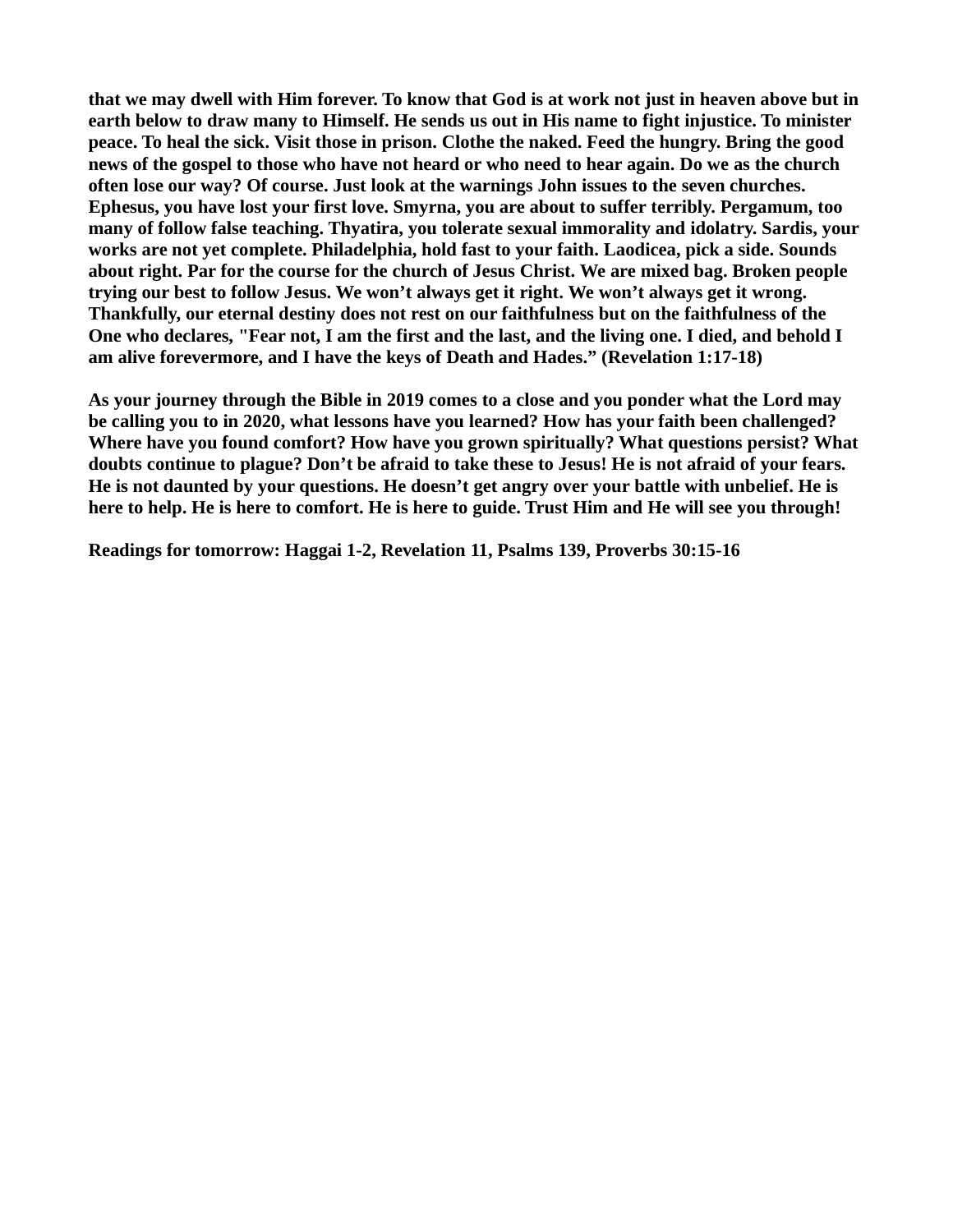#### December 20, 2019 CREATED FOR WORSHIP

#### <span id="page-34-0"></span>[Readings for today: Haggai 1-2, Revelation 11, Psalms 139, Proverbs 30:15-16](https://www.biblegateway.com/passage/?search=Haggai+1-2%2C+Revelation+11%2C+Psalms+139%2C+Proverbs+30%3A15-16&version=ESV)

What is the meaning of life? Why are we put on this green earth? What is our purpose? What is God's will? These are the fundamental questions of our existence. And no matter how hard we try or how much we drink or how many pills we take or how much we smoke or how much we eat or how much we save or how much we spend or how hard we work out or how successful we become or how much sex we experience or how many children we have or how much power and control we are able to gain…we will never find peace until we find the answers. For thousands of years humanity has been on this quest. Searched high and low. Traversed the globe. Looked in every nook and cranny on earth. To no avail. U2 was right. We still haven't found what we're looking for.

What is the chief end of man? What is the reason for our existence? Why are we here? To worship God and enjoy Him forever. To praise God for who He is and what He's all about. To serve God and bear Him glorious image to the world. This is why God comes down so hard on Israel when they neglect the rebuilding of His Temple. It's not that God's homeless. It's not that God is feeling lonely. It's not that God somehow is dependent on the worship of His people. Far from it. God created the universe and all that is in it and exists outside time and space in perfect communion with Himself. But God does love us and He desires to have a relationship with us and the Temple is the place where Israel could come and meet with Him. The Temple was the place where Israel could come and worship Him. The Temple was the place where heaven met earth and on that threshold we find all our fundamental questions answered.

"Then the word of the Lord came by the hand of Haggai the prophet, "Is it a time for you yourselves to dwell in your paneled houses, while this house lies in ruins? Now, therefore, thus says the Lord of hosts: Consider your ways. You have sown much, and harvested little. You eat, but you never have enough; you drink, but you never have your fill. You clothe yourselves, but no one is warm. And he who earns wages does so to put them into a bag with holes…Go up to the hills and bring wood and build the house, that I may take pleasure in it and that I may be glorified, says the Lord." (Haggai 1:3-6, 8)

God will have the worship He deserves and the worship He demands. He created us to praise Him. Created us to worship Him. Created us to serve Him. When we abandon those purposes or neglect those purposes, our lives descend into chaos and confusion. When we are attentive to the Lord and surrender to His will and willingly offer our lives to Him, we experience the blessings of peace and joy and love that pass all understanding. As you head into Christmas this year, where is your heart? Is it drawn towards worship? Drawn to the stable? Drawn to the manger? Drawn towards the Christ child? Do you find your heart longing to go to the "Temple" to worship the Living God?

Readings for tomorrow: Zechariah 1, Revelation 12, Psalms 140, Proverbs 30:17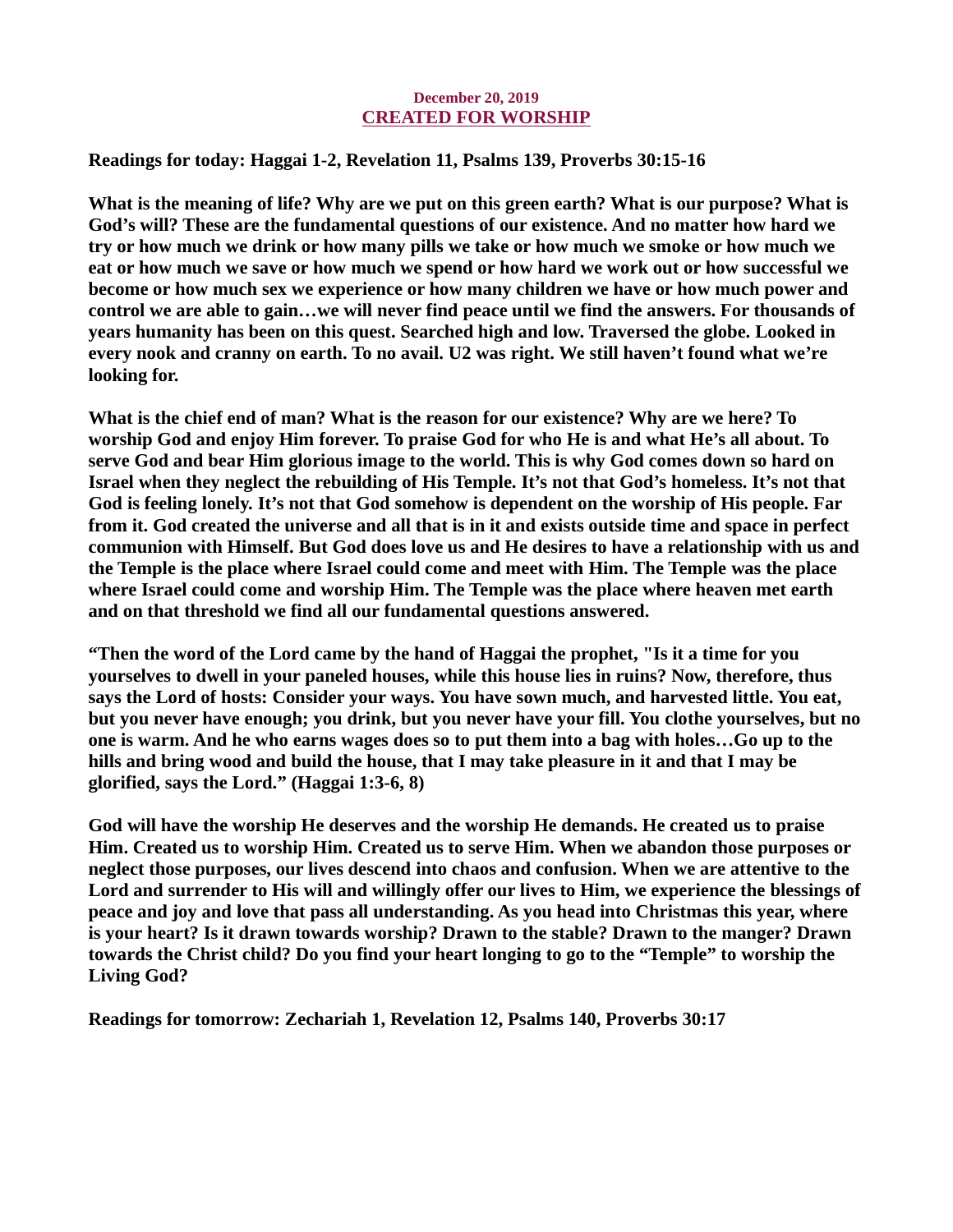#### December 21, 2019 UNDERSTANDING REVELATION

<span id="page-35-0"></span>[Readings for today: Zechariah 1, Revelation 12, Psalms 140, Proverbs 30:17](https://www.biblegateway.com/passage/?search=Zechariah+1%2C+Revelation+12%2C+Psalms+140%2C+Proverbs+30%3A17&version=ESV)

Imagine for a moment you live in a world full of violence. Suffering. Pain. Disease. A world where food can be scarce. Clean water unreliable. Disposable income non-existent. Imagine your political leaders are corrupt. Regime change is a constant. Imagine armies marching through your town, your city, your community with frequency. Stripping your storehouses bare. Often burning your fields. Stealing everything of value. Imagine feeling trapped. Helpless. Powerless.

Now layer in the fact that you are a Christian in a predominantly pagan city. There are only about twenty to thirty of you. You have no wealth. No political power. No cultural influence. You are considered an oddity at best, seditious at worst. Because you refuse to participate in the cult of the emperor or the cultural festivals of your city, you are often persecuted. The people taking out their anger and frustration on you with great regularity. Because you follow special rules regarding diet, practice sexual restraint, and care for the sick, poor, and dying; you stand out. You cannot hide. You are marginalized.

Such was the lot of the early Christians John was writing to and it is against this backdrop that we have to read Revelation. Especially passages like the one we find in chapter twelve. The early Christians faced significant persecution. Their lives were threatened almost every day. Living out their faith was not safe. It was costly. It was sacrificial. They were discriminated against in the workplace, in the marketplace, and in the halls of political power in their communities. So when John writes about the suffering of the woman in Revelation and the terrifying might of the dragon as he pursues her, one can easily imaging those early Christians drawing strength and hope from his words…"Now the salvation and the power and the kingdom of our God and the authority of his Christ have come, for the accuser of our brothers has been thrown down, who accuses them day and night before our God. And they have conquered him by the blood of the Lamb and by the word of their testimony, for they loved not their lives even unto death." (Revelation 12:10-11)

One of the reasons reading and understanding Revelation is so hard for us is we've never experienced persecution. Not on the level of our brothers and sisters in the first century or in places like China or Iran today. We have lived relatively comfortable lives of privilege, power, wealth, and influence. We've enjoyed a somewhat unprecedented run of peace especially if one is white and middle class. We've not had to grapple with institutional discrimination. Systemic persecution.We don't know what it's like to be targeted by the government, and more importantly, the government's police force. And so we are left to speculate. Left to hypothesize on the identity of the woman and the dragon. Left to conjecture on when the war will happen and why God allows the war in the first place.

These questions are important ones but it is equally important to keep in mind the cultural distance between us and those Christians who are living under intense persecution around the world, including our own country. For them, these words are not allegorical but literal. They know what it's like to hear the dragon's roar, feel his breath, and endure his relentless pursuit. They know what it's like to watch their loved ones suffer and struggle and die for their faith. They are the casualties of the very real war being waged in the heavens. The dragon will not go quietly. He will not give up easily. He wants to take as many with him as he can.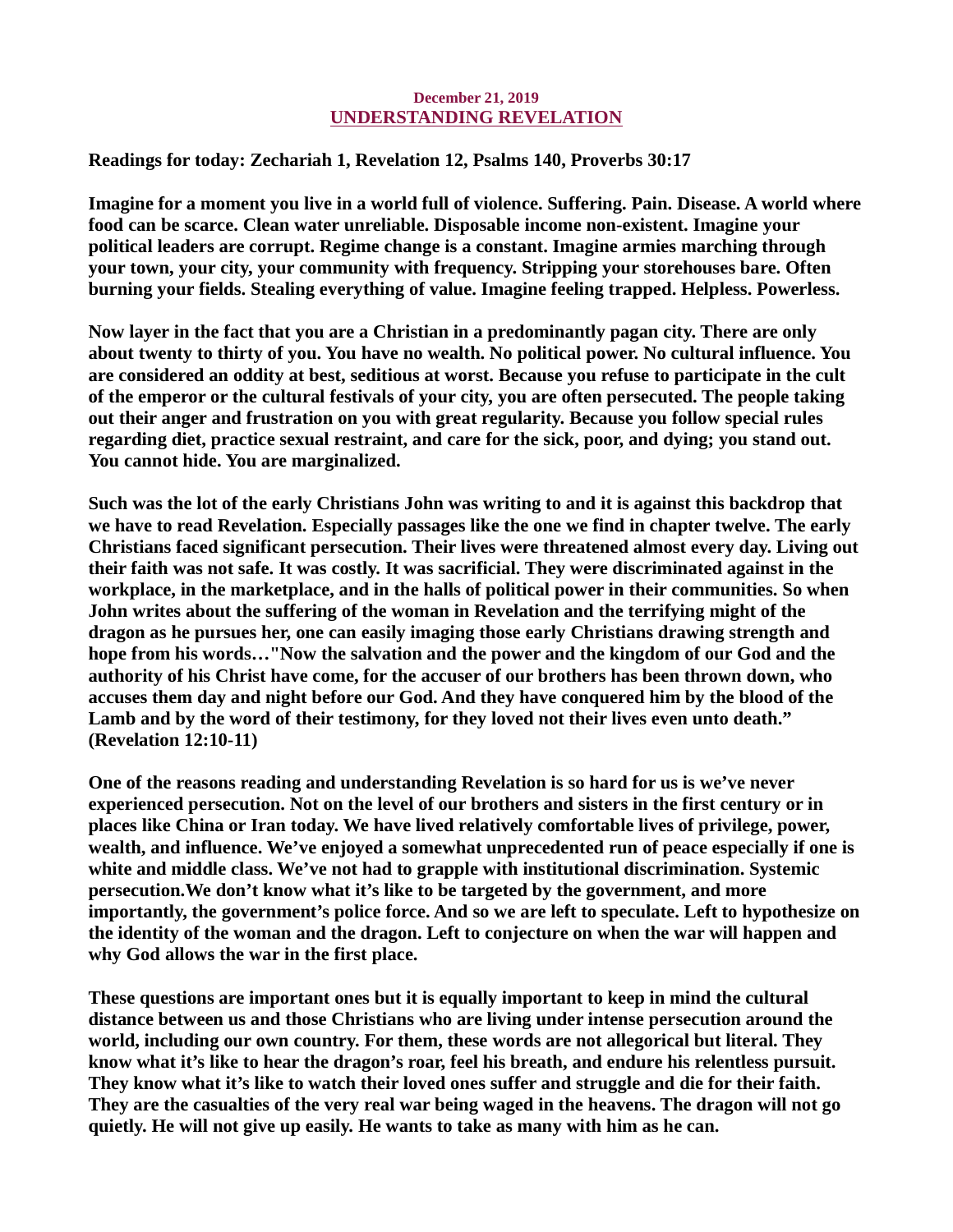So how do we read and understand this difficult book? We humbly let these truths sink in. We resist the temptation to engage this book philosophically and instead try to read it from the perspective of those who suffer. What hope can we find? What can we learn about perseverance and endurance and facing our trials by faith? How can we hold onto faith in the Son of God who came into the world to defeat the powers of darkness and destroy the devil once and for all?

Readings for tomorrow: Zechariah 2-3, Revelation 13, Psalms 141, Proverbs 30:18-20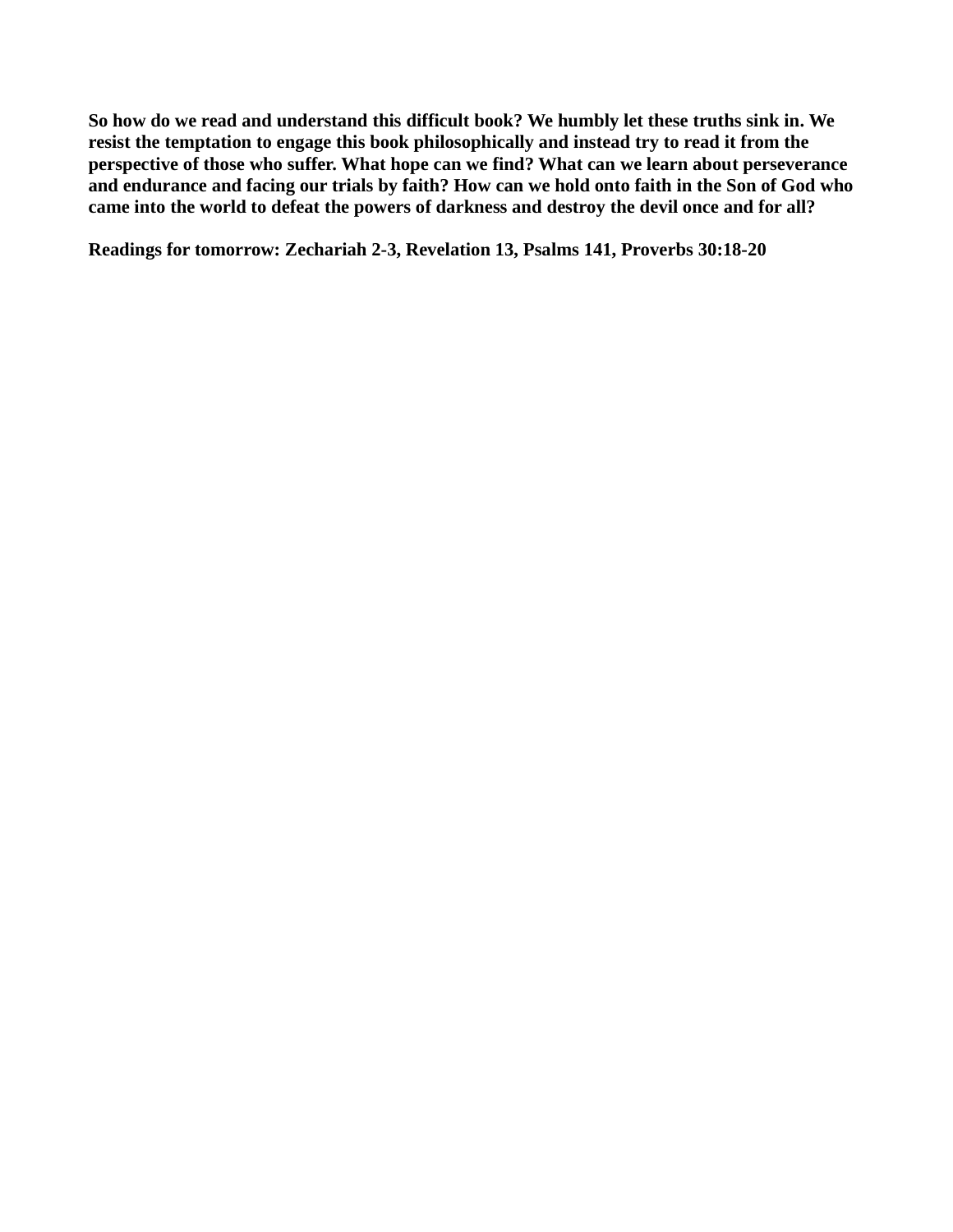#### December 22, 2019 **SCRIPTURE FOR TODAY**

<span id="page-37-0"></span>[Readings for today: Zechariah 2-3, Revelation 13, Psalms 141, Proverbs 30:18-20](https://www.biblegateway.com/passage/?search=Zechariah+2-3%2C+Revelation+13%2C+Psalms+141%2C+Proverbs+30%3A18-20&version=ESV) Readings for tomorrow: Zechariah 4-5, Revelation 14, Psalms 142, Proverbs 30:21-23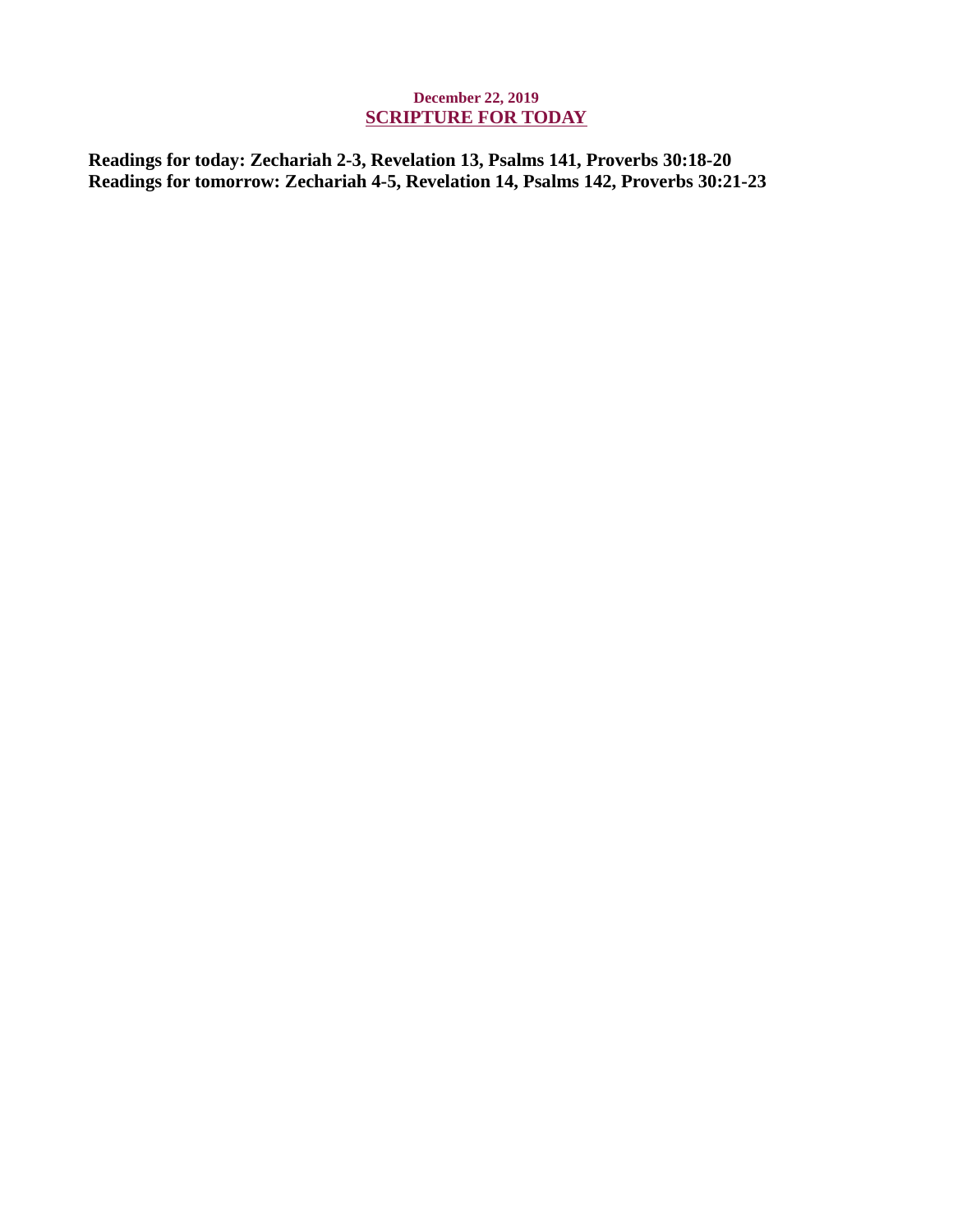#### December 23, 2019 SEALED AND SET APART

<span id="page-38-0"></span>[Readings for today: Zechariah 4-5, Revelation 14, Psalms 142, Proverbs 30:21-23](https://www.biblegateway.com/passage/?search=Zechariah+4-5%2C+Revelation+14%2C+Psalms+142%2C+Proverbs+30%3A21-23&version=ESV)

One of the more common questions I get from the book of Revelation has to do with the identity of the 144,000 listed in chapters seven and fourteen. Those who take a "dispensational premillenialist" view of Revelation will argue that after the rapture of the church, the Holy Spirit will set apart 144,000 Jewish believers who evangelize the earth. Others will argue - like the Jehovah's Witnesses - that this is a special group of believers set apart by God. My belief is that this number is symbolic, representing the full number of those who have been redeemed.

Again, this is muddy water we're swimming in. Interpreting Revelation is difficult at best and there are godly men and women who take different positions on these issues. So it's important to hold loosely here to our eschatological positions while we hold tightly to one another in fellowship.

Why do I believe the 144,000 is symbolic? Several reasons. First and foremost, is the fact that the number itself is highly stylized. Numbers are often used symbolically throughout Scripture to communicate a deeper truth. We have already seen from much of the writings of the New Testament that one of the biggest challenges facing the early church was the inclusion of the Gentile believers into largely Jewish fellowships. Remember, John is writing to actual churches who are facing severe persecution and he is seeking to encourage them. So it makes perfect sense that in John's vision from God, an angel of the Lord seals 144,000. A number combining the 12 tribes of Israel with the 12 apostles of Jesus multiplied by 1000 - a number which the Bible often uses to describe a multitude too large to count. Indeed, the very next section in chapter seven talks about "a great multitude that no one could number, from every nation, from all tribes and peoples and languages, standing before the throne and before the Lamb, clothed in white robes, with palm branches in their hands, and crying out with a loud voice, "Salvation belongs to our God who sits on the throne, and to the Lamb!" (Revelation 7:9-10)

Second, the list in chapter seven of the tribes of Israel is unique and highly stylized as well. Judah is listed first, probably because Jesus is descended from this particular tribe thus giving him primacy over his older brother Reuben. Joseph is listed which is unusual as his place was taken by his sons, Ephraim and Manasseh. Levi is listed which is also somewhat unusual in that he is left out of some Old Testament lists since he didn't inherit any land. Also, because room needs to be made for both of Joseph's sons to be listed. Dan is left out, perhaps because his territory was the center of idolatry in ancient Israel. The point here is that this list is unique and actually not in alignment with Old Testament history which means a more symbolic, theological point is being made.

Third, when this number reappears in chapter fourteen, the 144,000 is described as the "redeemed from the earth" or "redeemed/purchased from humanity" which is universal language. Furthermore, if one is going to take a more literal view then one has to conclude that the 144,000 represent a special group of celibate, Jewish evangelists sent out to the earth. I tend to believe the language continues to be symbolic here with sexual purity representing the holiness attributed to those who believe - both Jew and Gentile alike - by the blood of the Lamb.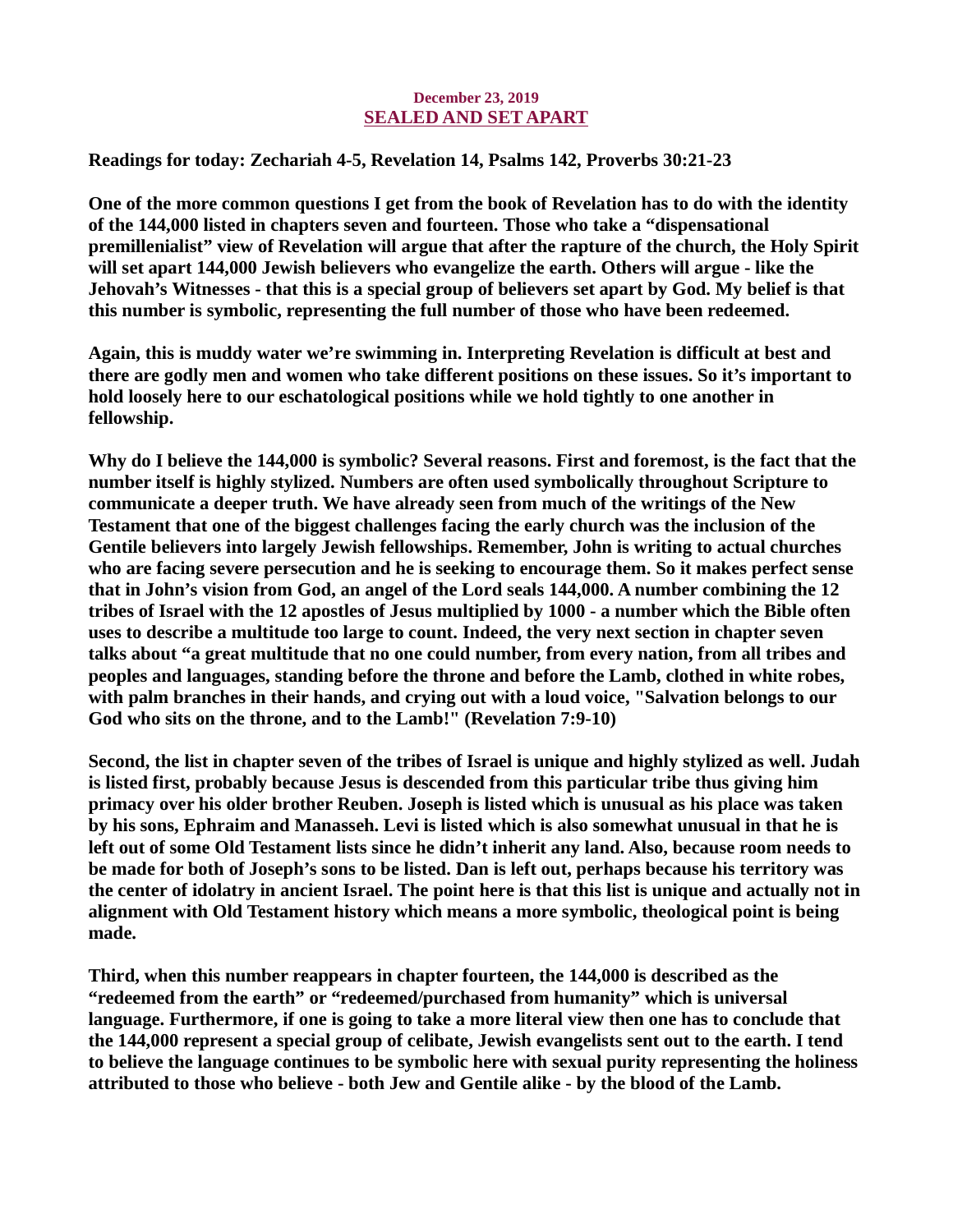So what's the point? Are we just arguing over how many angels can dance on the head of a pin? I think the larger issue at stake here is this...in this world we will suffer tribulation. In this world we will suffer persecution for our faith. Perhaps we've escaped for a time in America but those days are rapidly coming to a close. Christian hegemony has come to an end in the West and we will soon find ourselves faced with the challenges our brothers and sisters face around the world. John's Revelation will become even more significant in the years ahead not as an intellectual exercise as we try to "crack the code" but as an encouragement in our suffering for Jesus. Just as John wanted to encourage the early Christians to hold fast to our faith even under great trial, so he encourages us to do the same. We have been sealed as God's own people. We have been set apart to proclaim the excellencies of His grace. We have been saved from a crooked and perverse generation and now are sent out to be His lights in the world.

Readings for tomorrow: Zechariah 6-7, Revelation 15, Psalms 143, Proverbs 30:24-28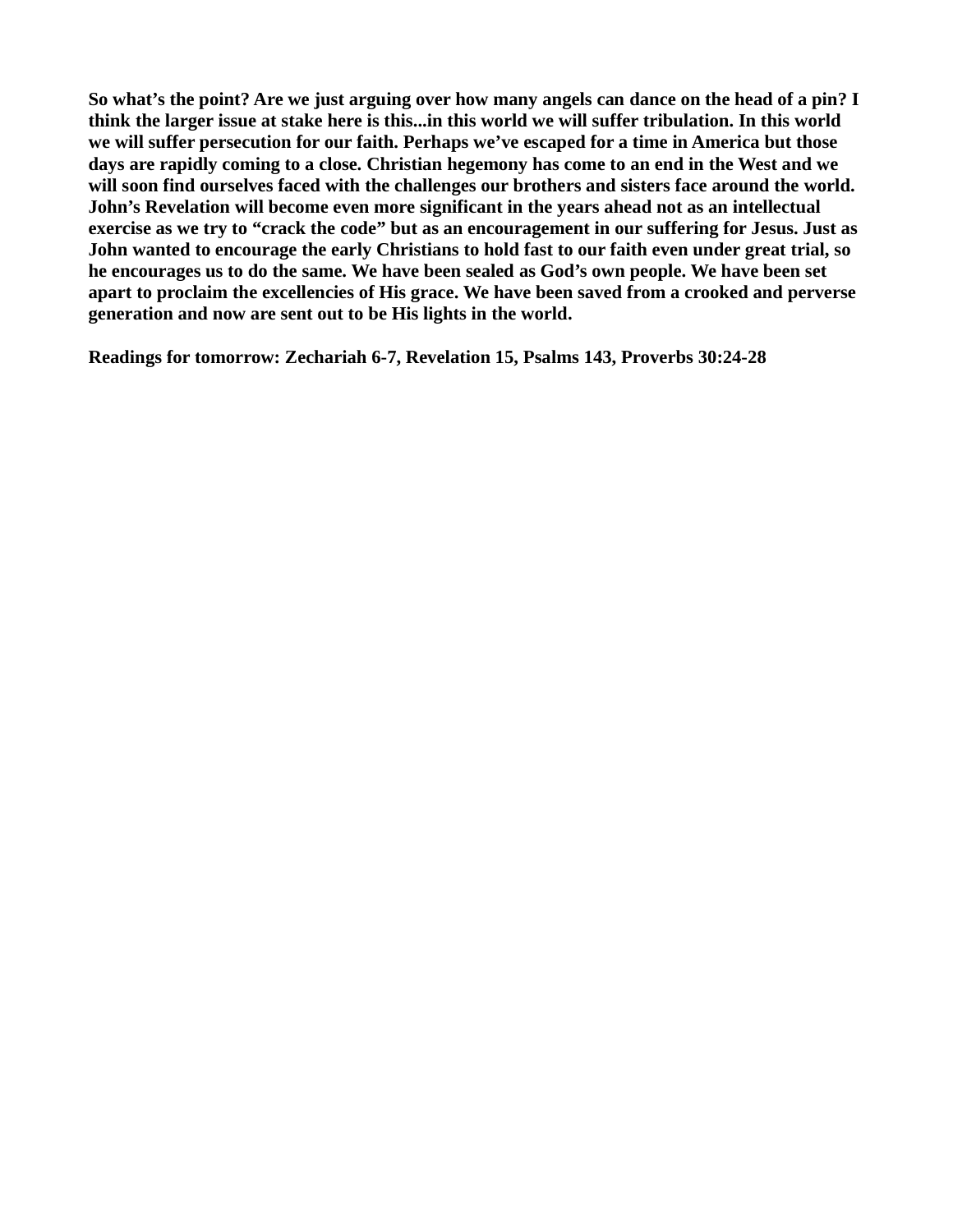#### December 24, 2019 CHRISTMAS EVE

<span id="page-40-0"></span>[Readings for today: Zechariah 6-7, Revelation 15, Psalms 143, Proverbs 30:24-28](https://www.biblegateway.com/passage/?search=Zechariah+6-7%2C+Revelation+15%2C+Psalms+143%2C+Proverbs+30%3A24-28&version=ESV)

It's Christmas Eve. The most special and miraculous night of the year. I think of the millions who will gather around the globe this evening to sing praises to God for all He has done. To worship Christ the newborn King. To marvel at God's presence in a manger. To tell the old, old story once again.

Why does this story refuse to die? Why does it not just fade into history like so many other stories? What is it about this particular baby that makes Him stand out from all others? As many have pointed out over the years, human history is full of myths and legends. Full of miracles and signs and wonders. Many different religions have come and gone over the centuries. Why has Christianity persisted? Why does it remain so compelling? Historians puzzle over the answer. The rise of the Christian faith is one of the most unlikely things that has ever occurred. There really is no good human explanation for how a rag-tag bunch of uneducated disciples were able to convert an empire within three centuries. No one really understands or can explain how a group of largely poor, powerless, marginalized, and persecuted people were able to spread the gospel so far and wide.

Perhaps it is true? Perhaps this baby we celebrate tonight truly is the King of kings and the Lord of lords. Perhaps He is who He says He is. God incarnate in human flesh come to dwell among us. Come to be with us. Come to fight for us. This, of course, is the conclusion of literally billions of people on the earth today and throughout history. It is what keeps them coming back. It's what keeps them preaching. Keeps them serving. Keeps them giving so much of themselves for the sake of the world.

I love the picture today from the Book of Revelation. The saints of God who have triumphed over death. Those who have persevered through the trials and tribulations of this life. Those who have endured suffering and persecution but have held fast to their faith in Christ. Together, they gather before the throne. Spread out over a sea of glass mingled with fire. And what are they doing? They're singing. They're worshipping. They're praising God for all He has done. "And they sing the song of Moses, the servant of God, and the song of the Lamb, saying "Great and amazing are your deeds, O Lord God the Almighty! Just and true are your ways, O King of the nations! Who will not fear, O Lord, and glorify your name? For you alone are holy. All nations will come and worship you, for your righteous acts have been revealed." (Revelation 15:3-4)

Tonight you and I have the chance to sing the "song of the Lamb" once again. Sing the song of the Emmanuel. Wherever you gather this evening and whoever you gather with, I pray it is a special time of worship. May Christ fill your hearts with His presence and perfect love! Merry Christmas!

Readings for tomorrow: Zechariah 8, Revelation 16, Psalms 144, Proverbs 30:29-31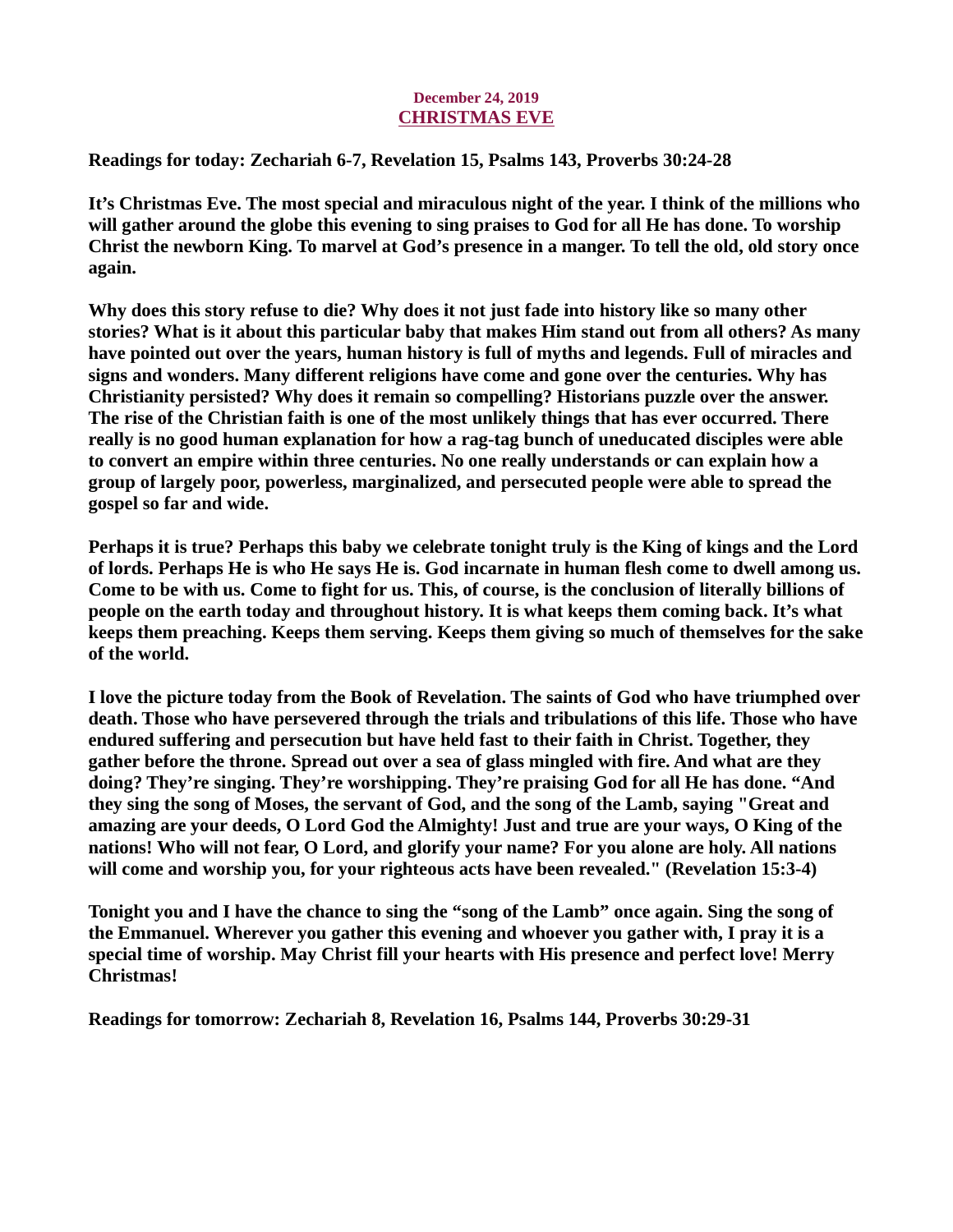### December 25, 2019 **CHRISTMAS**

<span id="page-41-0"></span>[Readings for today: Zechariah 8, Revelation 16, Psalms 144, Proverbs 30:29-31](https://www.biblegateway.com/passage/?search=Zechariah+8%2C+Revelation+16%2C+Psalms+144%2C+Proverbs+30%3A29-31&version=ESV) Readings for tomorrow: Zechariah 9, Revelation 17, Psalms 145, Proverbs 30:32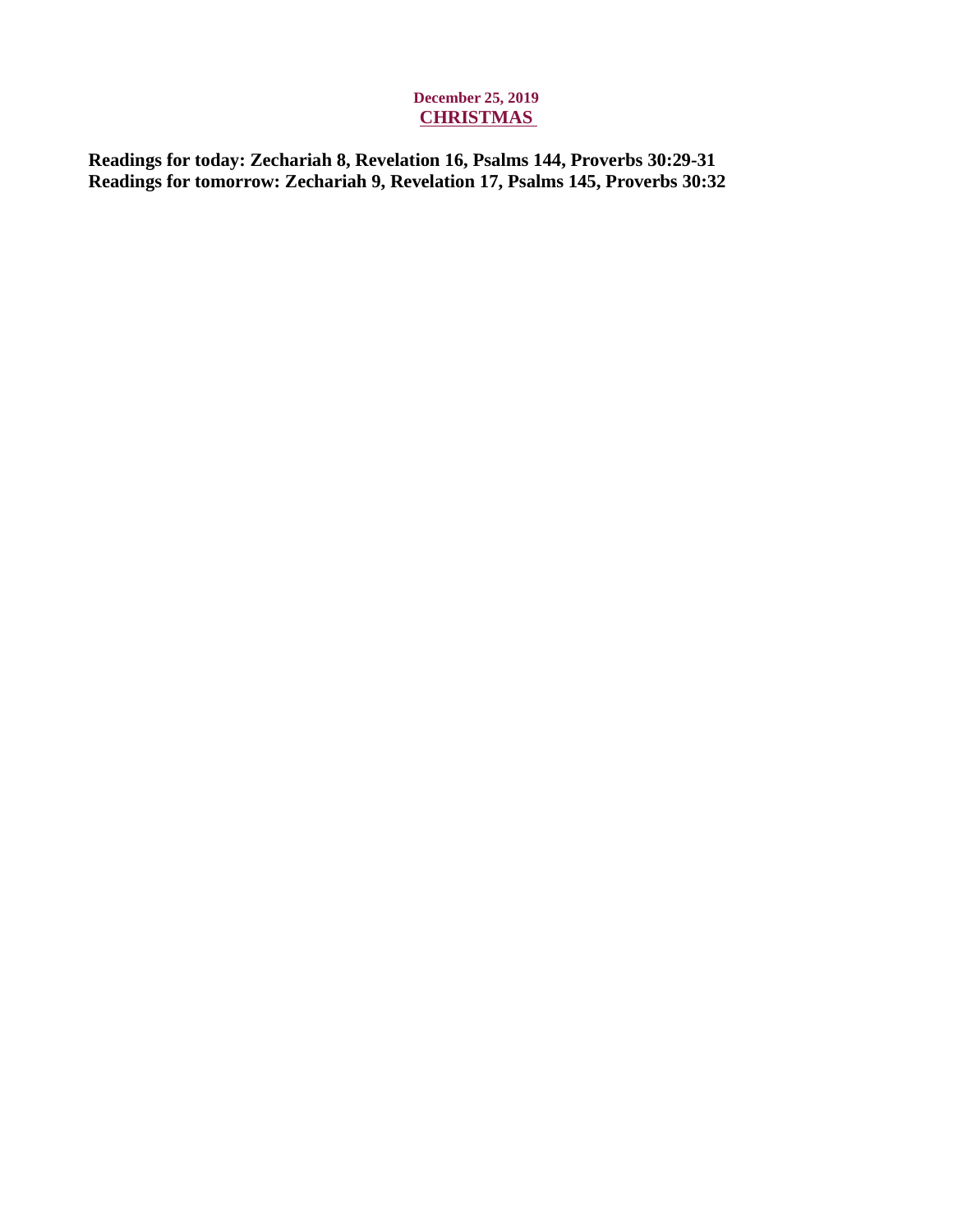#### December 26, 2019 SONGS OF PRAISE

#### <span id="page-42-0"></span>[Readings for today: Zechariah 9, Revelation 17, Psalms 145, Proverbs 30:32](https://www.biblegateway.com/passage/?search=Zechariah+9%2C+Revelation+17%2C+Psalms+145%2C+Proverbs+30%3A32&version=ESV)

There may not be a better Psalm for the day after Christmas. After all the songs have been sung. The Word preached. The candles lit. The majesty and mystery of Christmas Eve comes to a close. We go to our homes. We eat good food. We drink good wine. We enjoy special time with those we love. Then life ramps up again. We head back to work. Homes empty as friends and family catch flights back home. Gifts are returned. Decorations taken down and put away for another year. Before we know it, we launch into another year.

It's easy to forget God in the midst of ordinary life. It's easy to lose sight of Him. It's easy for the feelings of peace and joy and love and grace to fade the further we get from Christmas. The Psalmist encourages us to keep praising God. To keep reminding ourselves of all His wonderful acts. To remain consciously aware of His abiding presence. To lay hold of His perfect love which casts out all fear. How do we do this? We worship. We praise. We glorify God each and every day of each and every week of each and every month in the coming year.

"I will exalt you, my God and King, and praise your name forever and ever. I will praise you every day; yes, I will praise you forever. Great is the Lord! He is most worthy of praise! No one can measure his greatness. Let each generation tell its children of your mighty acts; let them proclaim your power. I will meditate on your majestic, glorious splendor and your wonderful miracles. Your awe-inspiring deeds will be on every tongue; I will proclaim your greatness. Everyone will share the story of your wonderful goodness; they will sing with joy about your righteousness. The Lord is merciful and compassionate, slow to get angry and filled with unfailing love. The Lord is good to everyone. He showers compassion on all his creation. All of your works will thank you, Lord, and your faithful followers will praise you. They will speak of the glory of your kingdom; they will give examples of your power. They will tell about your mighty deeds and about the majesty and glory of your reign. For your kingdom is an everlasting kingdom. You rule throughout all generations. The Lord always keeps his promises; he is gracious in all he does. The Lord helps the fallen and lifts those bent beneath their loads. The eyes of all look to you in hope; you give them their food as they need it. When you open your hand, you satisfy the hunger and thirst of every living thing. The Lord is righteous in everything he does; he is filled with kindness. The Lord is close to all who call on him, yes, to all who call on him in truth. He grants the desires of those who fear him; he hears their cries for help and rescues them. The Lord protects all those who love him, but he destroys the wicked. I will praise the Lord, and may everyone on earth bless his holy name forever and ever." (Psalms 145:1-21)

There is nothing more important for your spiritual life than meditating on promises of God. Reminding yourself of His steadfast love and faithfulness day after day. God is good. All the time. God is great. All the time. God is gracious and merciful. All the time. He is close to all who call on Him with a sincere heart. He protects those who love Him. He hears the cries of His people. He answers the prayers offered in His name and for his glory.

Friends, we are coming to the end of yet another year of reading Scripture together. Some of you finished early. Others fell behind. Others will finish right on time. I trust all of you wrestled and struggled and prayerfully reflected on how God was speaking to you through His Word as we read. It's not easy to read the Bible. It's not easy to attempt to immerse yourself in the strange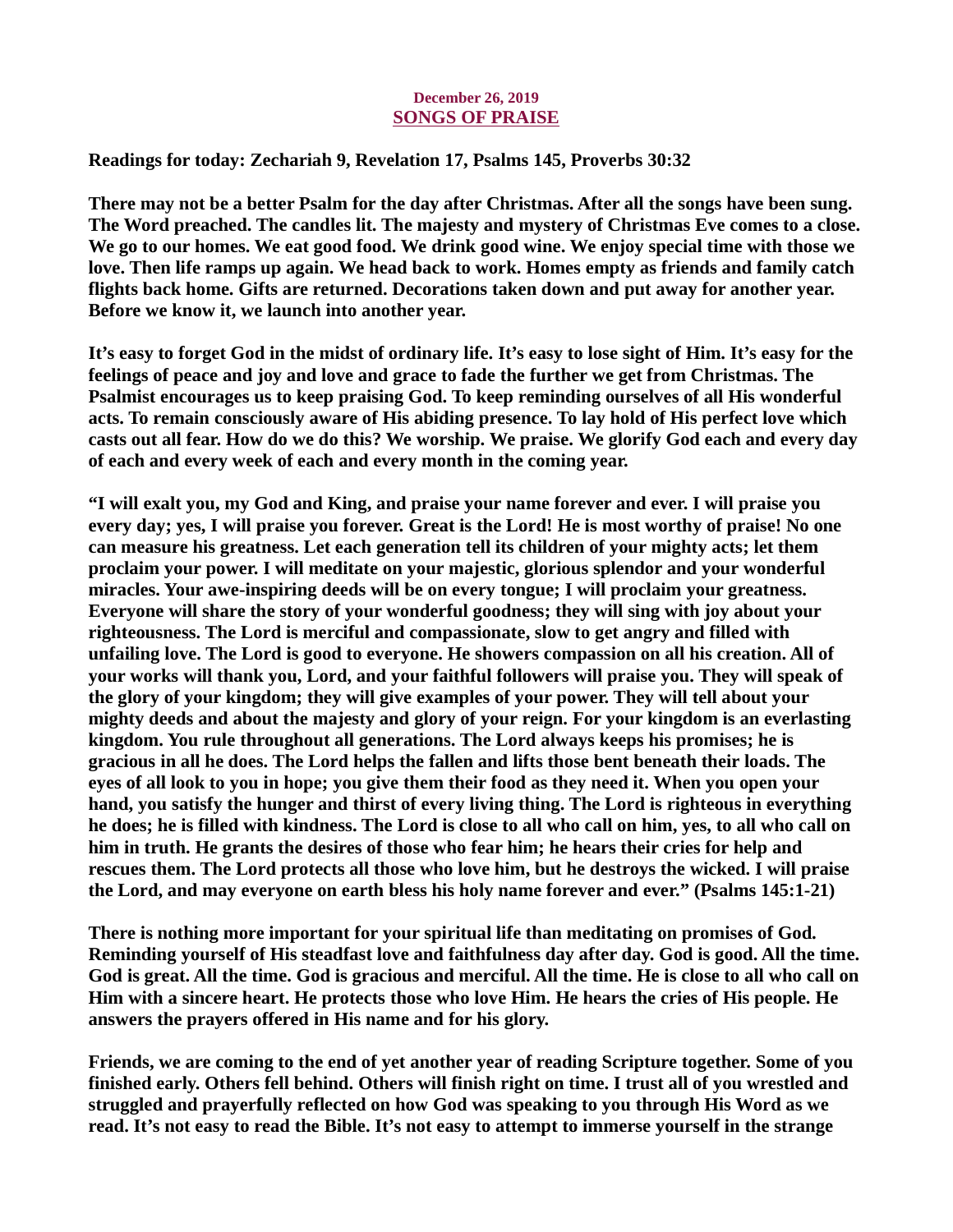world of Scripture. But I believe God rewards those who diligently seek Him and I am thankful for the questions you asked. The doubts you wrestled over. The fears you courageously expressed. The way your faith has been challenged and tested and grown. I want to invite you to join us in 2020 for another round. We will launch around January 5th in the new year with a chronological plan that will involve reading six days with Sundays off as we join together in corporate worship. Looking forward to it!

Readings for tomorrow: Zechariah 10-11, Revelation 18, Psalms 146, Proverbs 30:33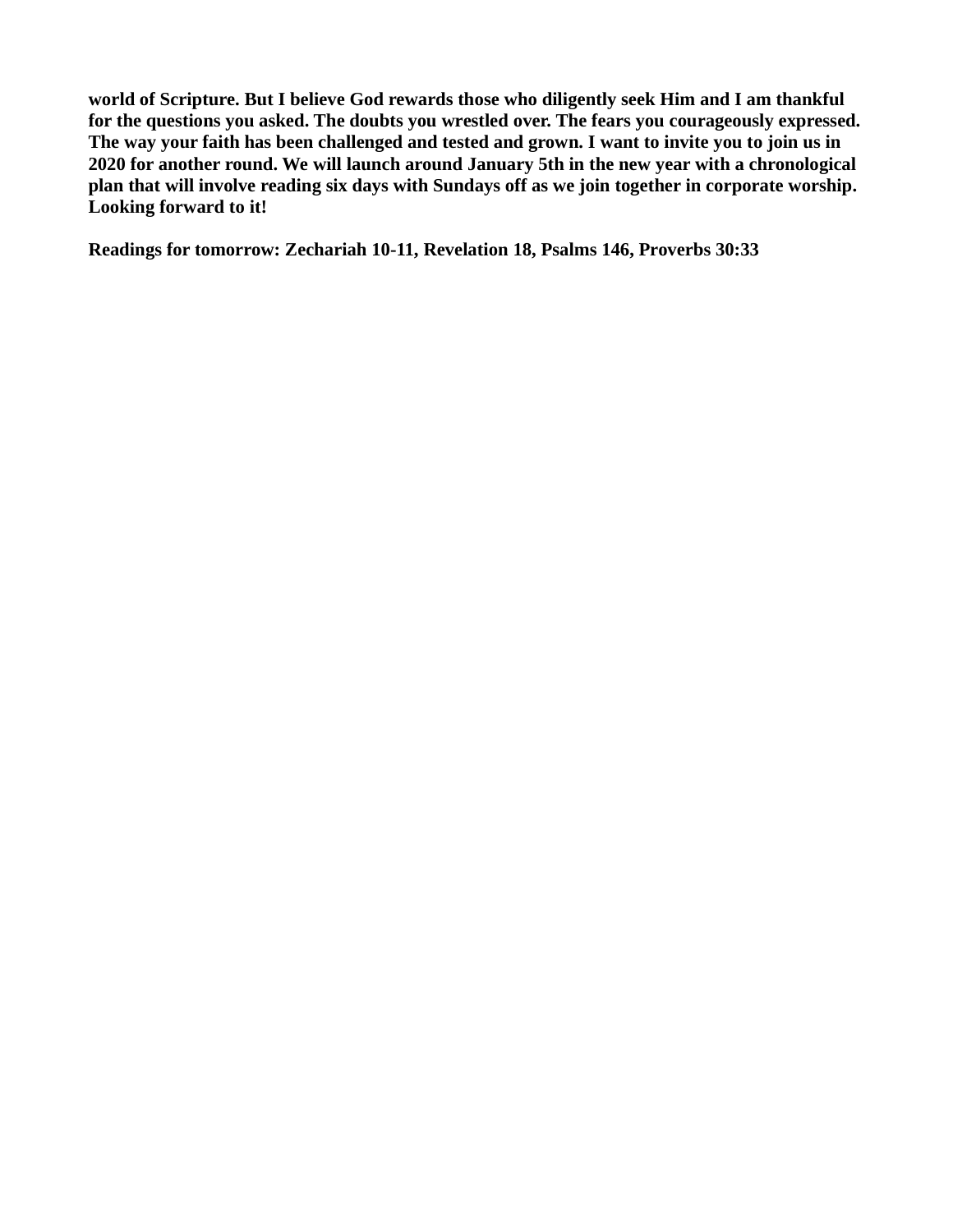#### December 27, 2019 RESOLUTIONS

<span id="page-44-0"></span>[Readings for today: Zechariah 10-11, Revelation 18, Psalms 146, Proverbs 30:33](https://www.biblegateway.com/passage/?search=Zechariah+10-11%2C+Revelation+18%2C+Psalms+146%2C+Proverbs+30%3A33&version=ESV)

What are your resolutions for the coming year? The promises you are making yourself? Is it to eat better? Exercise more regularly? Is it to stop drinking? Stop smoking? Conquer some other addiction in your life? Is it to dream bigger? Start a new business? Launch out on a new career? Is it to try something new? Learn something you never thought you could? Is it to make more time for those you love? Slow down? Simplify?

Studies show four out of five people end up breaking their resolutions. Fully one-third barely make it past the first month. Why? Because we are often trying to accomplish these goals through sheer will-power alone. We try to make these changes without help. Without accountability. Without relying on anyone's strength but our own.

Listen to the wisdom of the Psalmist. "Don't put your confidence in powerful people (including yourself!); there is no help for you there. When they breathe their last, they return to the earth, and all their plans die with them. But joyful are those who have the God of Israel as their helper, whose hope is in the Lord their God." (Psalms 146:3-5) God alone can give you the strength to change. In fact, if you have accepted Christ, His promise is that He will send His Spirit to dwell inside you. To initiate and accomplish His sanctifying work. He will make you more like Jesus! He will transform you from the inside out! He who began this good work in you will bring it completion!

What's our role in all this? Simply to surrender. To present ourselves before God day after day and ask Him to have His way with us. We open our hands and hearts to His love and grace. We intentionally seek to pattern our lives after His life. And what does His life look like? Again, hear the wisdom of the Psalmist. "He made heaven and earth, the sea, and everything in them. He keeps every promise forever. He gives justice to the oppressed and food to the hungry. The Lord frees the prisoners. The Lord opens the eyes of the blind. The Lord lifts up those who are weighed down. The Lord loves the godly. The Lord protects the foreigners among us. He cares for the orphans and widows, but he frustrates the plans of the wicked." (Psalms 146:6-9)

Today in my devotional reading, I ran across this great quote from 20th century Christian missionary and statesman, Frank Laubach… "If anybody were to ask me how to find God I should say at once, hunt out the deepest need you can find and forget all about your own comfort while you try to meet that need. Talk to God about it and He will meet you there. You will know it." I believe this with all my heart because I have seen and experienced it with my own eyes. When I have gotten engaged in God's mission in the world, I have found Him waiting for me there. My faith grows. My heart breaks. My eyes fill with tears. And I realize God is changing me. Giving me His heart of compassion. His heart of love. His heart of mercy. And I am overwhelmed with deep thankfulness. This thankfulness spills over into my everyday life. I become a better husband and father. A wiser pastor. A more faithful friend.

If you are wondering what you can do in the coming year to "make God your helper", let me encourage the following four spiritual practices…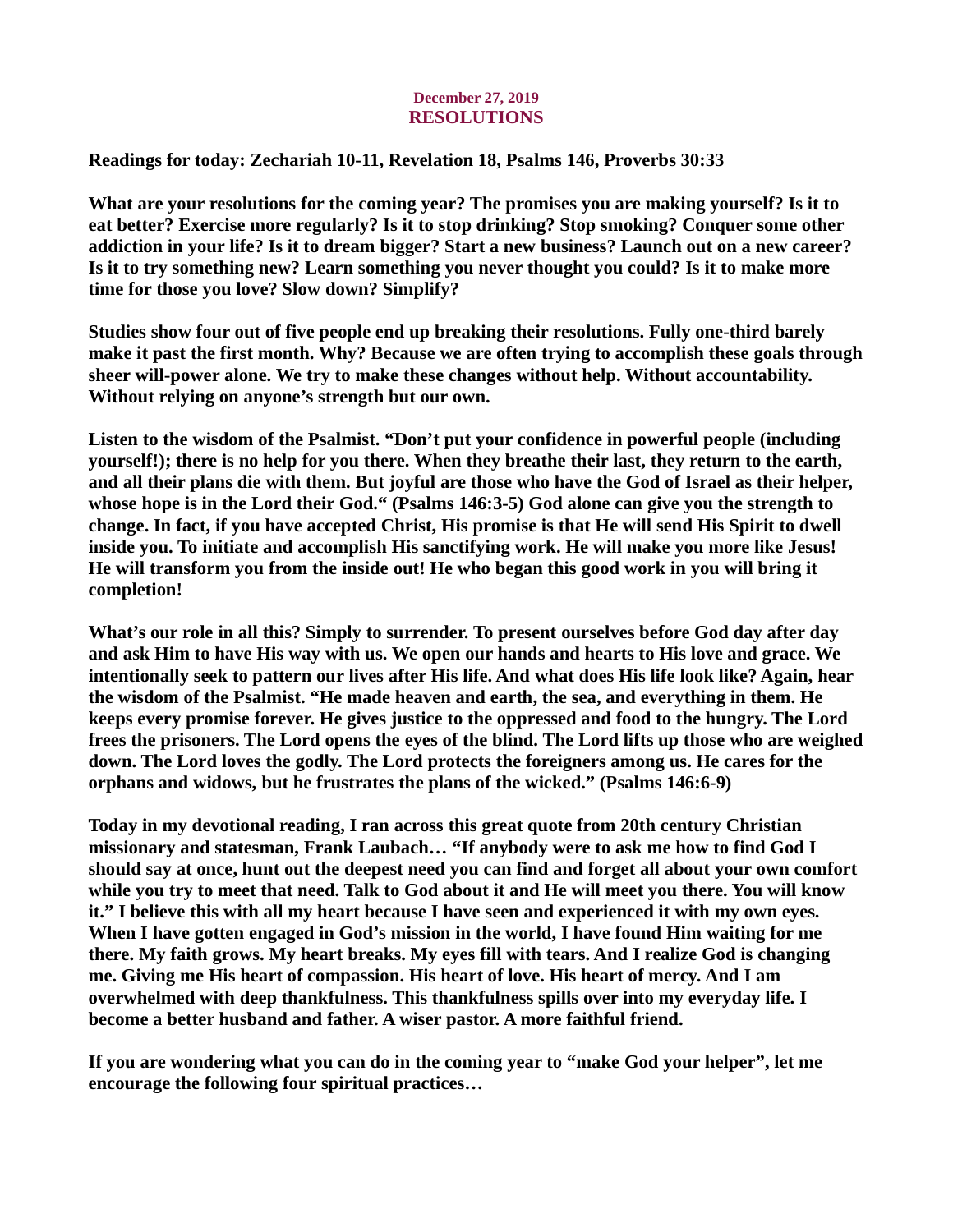1) Spend time with God every day. Intentionally place yourself before Him and ask God to help you look at your life and the world around you through His eyes.

2) Gather with a local church family in corporate worship each week. Put it on your schedule right now. Before all the activities and opportunities begin to crowd God out. God promises to meet His people wherever two or three or more are gathered in His name.

3) Find a small group of friends to intentionally pursue Jesus with. Pursue relationships of authenticity and transparency and accountability. Deep spiritual friendships don't happen by accident. They require intentionality and sacrifice.

4) Find a place to serve. Inside the church. Outside the church. Both. Find a way to get involved in God's mission to reach the lost and to teach others all He has commanded us as believers. We were created to carry God's image to the ends of the earth. Get in touch with why you were made.

Don't try to do 2020 on your own! Don't fall for the lie that somehow you are strong enough or bold enough or talented enough or stubborn enough. Surrender to the Lord and He will become your helper. He will be your strength and your courage. He will lift you up and carry you though!

Readings for tomorrow: Zechariah 12-13, Revelation 19, Psalms 147, Proverbs 31:1-7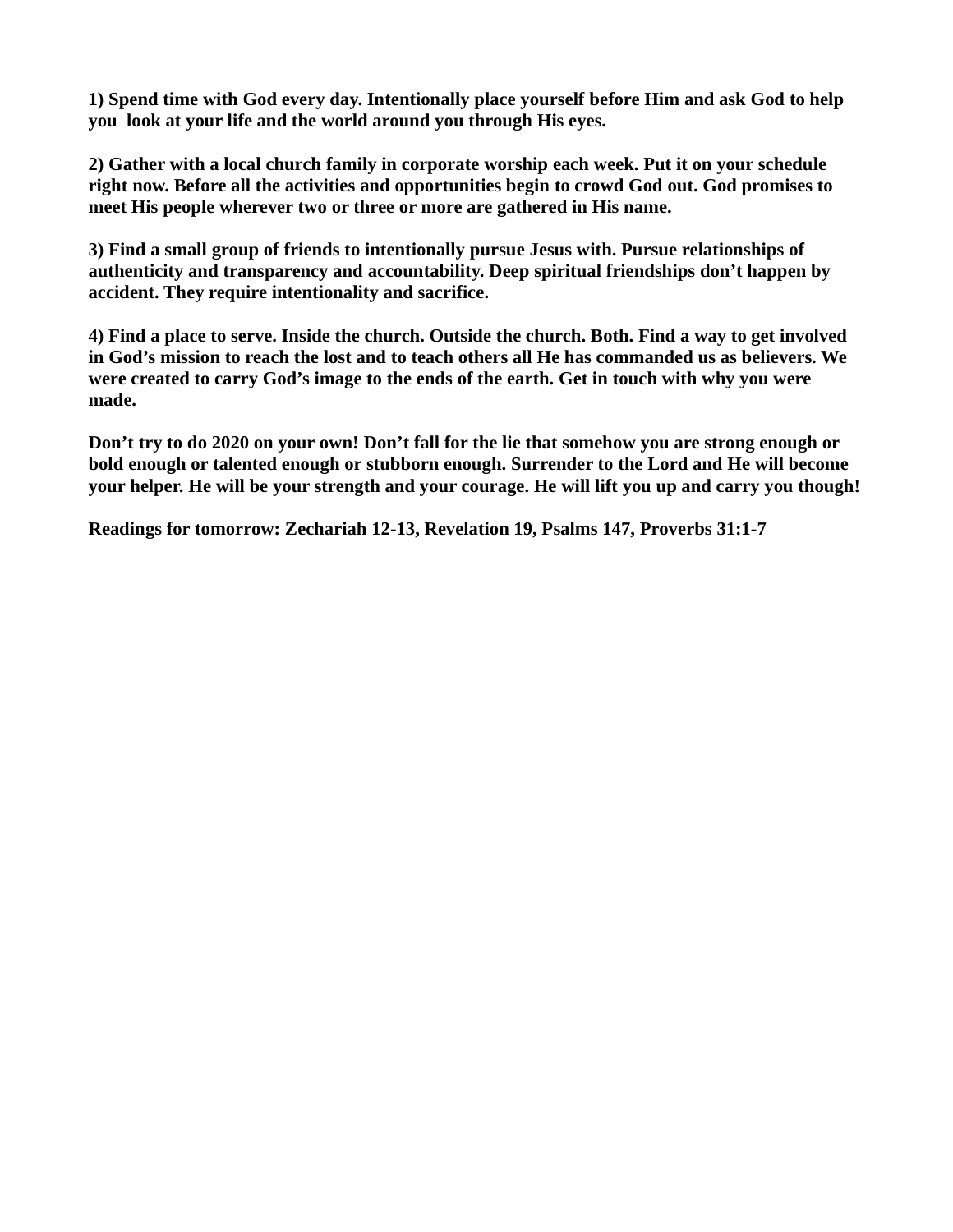#### December 28, 2019 FORWARD LOOK

<span id="page-46-0"></span>[Readings for today: Zechariah 12-13, Revelation 19, Psalms 147, Proverbs 31:1-7](https://www.biblegateway.com/passage/?search=Zechariah+12-13%2C+Revelation+19%2C+Psalms+147%2C+Proverbs+31%3A1-7&version=ESV)

Anyone who is familiar at all with the gospel story will recognize the Messianic prophecies embedded throughout Zechariah's visions. This is a critical reminder of the importance of the Old Testament. We have to understand the birth, death, and resurrection of Jesus Christ as the climax of a story that has been unfolding for centuries. Jesus is the true fulfillment of the covenant God first established with Abraham. He is the true seed. The promised Son. The faithful Israelite. He is the perfect emodiment of God's eternal plan and its fulfillment. Throughout the Old Testament, as God interacted with His people, He dropped clues as to what was coming. The "Day of the Lord" it was often called. A day when the Messiah would come and Israel would be saved. The people of God looked for this day. Longed for this day. Prayed for this day. Especially in periods of great hardship and suffering. So again, Zechariah is prophesying at a time of great change and upheavel. Decades of exile and slavery has come to an end. The people have survived Babylon. They've survived attempts at genocide. They've survived attempts to forcefully assimilate them into a broader, pagan culture. And now they've returned home. To a ruined city. To ruined homes. To a ruined Temple. Time to start over. Where will life go from here? Will God remain faithful? What life will they build? These are the fundamental questions they're asking and God sends Haggai, Nehemiah, Ezra, and Zechariah - among others - with the answer.

He gives them a picture of the future. When Messiah's Kingdom comes to earth. And so we read familiar words like...

"Rejoice greatly, O daughter of Zion! Shout aloud, O daughter of Jerusalem! Behold, your king is coming to you; righteous and having salvation is he, humble and mounted on a donkey, on a colt, the foal of a donkey." (Zechariah 9:9)

"Then I said to them, "If it seems good to you, give me my wages; but if not, keep them." And they weighed out as my wages thirty pieces of silver. Then the Lord said to me, "Throw it to the potter"—the lordly price at which I was priced by them. So I took the thirty pieces of silver and threw them into the house of the Lord, to the potter." (Zechariah 11:12-13)

"And I will pour out on the house of David and the inhabitants of Jerusalem a spirit of grace and pleas for mercy, so that, when they look on me, on him whom they have pierced, they shall mourn for him, as one mourns for an only child, and weep bitterly over him, as one weeps over a firstborn." (Zechariah 12:10)

 "And the Lord will be king over all the earth. On that day the Lord will be one and his name one." (Zechariah 14:9)

Surely, it is argued, the gospel writers ripped these verses out of context. These prophecies were meant for a particular people bound to a particular time. But such a perspective is itself bound by modern, western understandings of philosophy that would have been completely foreign to the Hebrew authors of the Bible. For them, the text is living and active and often comes layered with different meanings. So it's the most natural thing in the world - after they meet the Risen Christ to go searching through the Old Testament to understand the clues God left that lead us to faith in His Messiah. Such words - often quoted or alluded to throughout the New Testament - are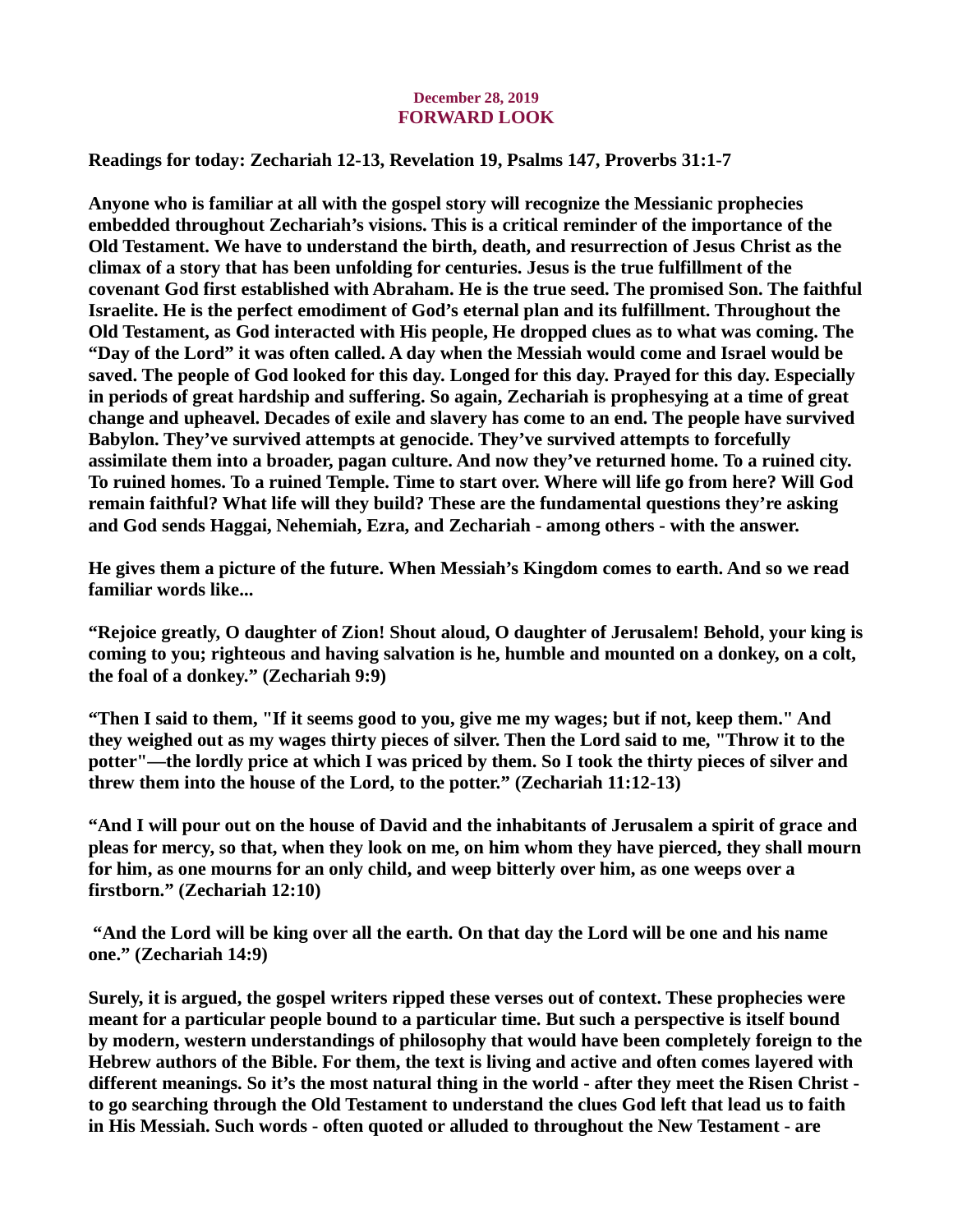meant to remind us that God is in control. God reigns sovereign over all the earth. His plan is being worked out. His purposes are coming to pass. His will is being done on earth as it is in heaven.

Christmas is now behind us. The celebration of the first Advent of the Messiah naturally causes us to long for His second Advent. The day pictured in Revelation 19 when Jesus shall return to put all things right, make all things new, and put an end to sin and evil and death once and for all. But until that great "Day of the Lord" comes, what should we do? Cling to hope. Cling to faith. Cling to God. He will never let us down. His promises are sure. His faithfulness is great. His steadfast love is loyal and true. So these words from Zechariah encourage us just as they encouraged God's people so many centuries ago.

"Thus says the Lord: I have returned to Zion and will dwell in the midst of Jerusalem, and Jerusalem shall be called the faithful city, and the mountain of the Lord of hosts, the holy mountain...Thus says the Lord of hosts: Behold, I will save my people from the east country and from the west country, and I will bring them to dwell in the midst of Jerusalem. And they shall be my people, and I will be their God, in faithfulness and in righteousness." (Zechariah 8:3, 7-8)

"On that day the Lord their God will save them, as the flock of his people; for like the jewels of a crown they shall shine on his land. For how great is his goodness, and how great his beauty!" (Zechariah 9:16-17)

"I will strengthen the house of Judah, and I will save the house of Joseph. I will bring them back because I have compassion on them, and they shall be as though I had not rejected them, for I am the Lord their God and I will answer them." (Zechariah 10:6)

"The Lord will give victory to the rest of Judah first, before Jerusalem, so that the people of Jerusalem and the royal line of David will not have greater honor than the rest of Judah. On that day the Lord will defend the people of Jerusalem; the weakest among them will be as mighty as King David! And the royal descendants will be like God, like the angel of the Lord who goes before them! For on that day I will begin to destroy all the nations that come against Jerusalem. "Then I will pour out a spirit of grace and prayer on the family of David and on the people of Jerusalem." (Zechariah 12:7-10)

"I will bring that group through the fire and make them pure. I will refine them like silver and purify them like gold. They will call on my name, and I will answer them. I will say, 'These are my people,' and they will say, 'The Lord is our God." (Zechariah 13:9)

Friends, the Lord will come again! He is on His way even now! Every day brings us one step closer to the day when heaven comes to earth and every tear wiped away. Believe this! Trust this! Hold fast to your faith no matter circumstances this life may bring!

Readings for tomorrow: Zechariah 14, Revelation 20, Psalms 148, Proverbs 31:8-9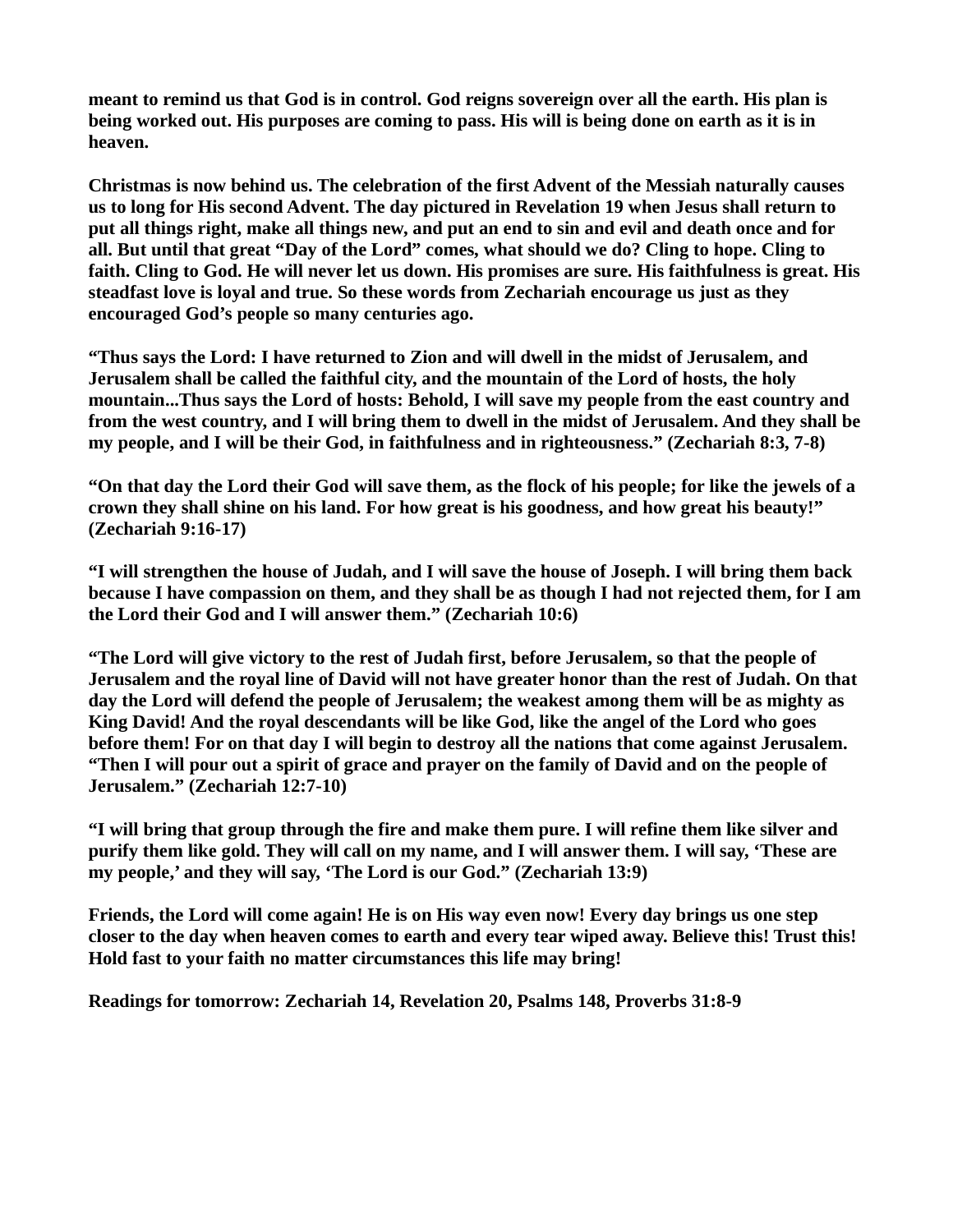#### December 29, 2019 SCRIPTURE FOR TODAY

<span id="page-48-0"></span>[Readings for today: Zechariah 14, Revelation 20, Psalms 148, Proverbs 31:8-9](https://www.biblegateway.com/passage/?search=Zechariah+14%2C+Revelation+20%2C+Psalms+148%2C+Proverbs+31%3A8-9&version=ESV) Readings for tomorrow: Malachi 1-2, Revelation 21, Psalms 149, Proverbs 31:10-24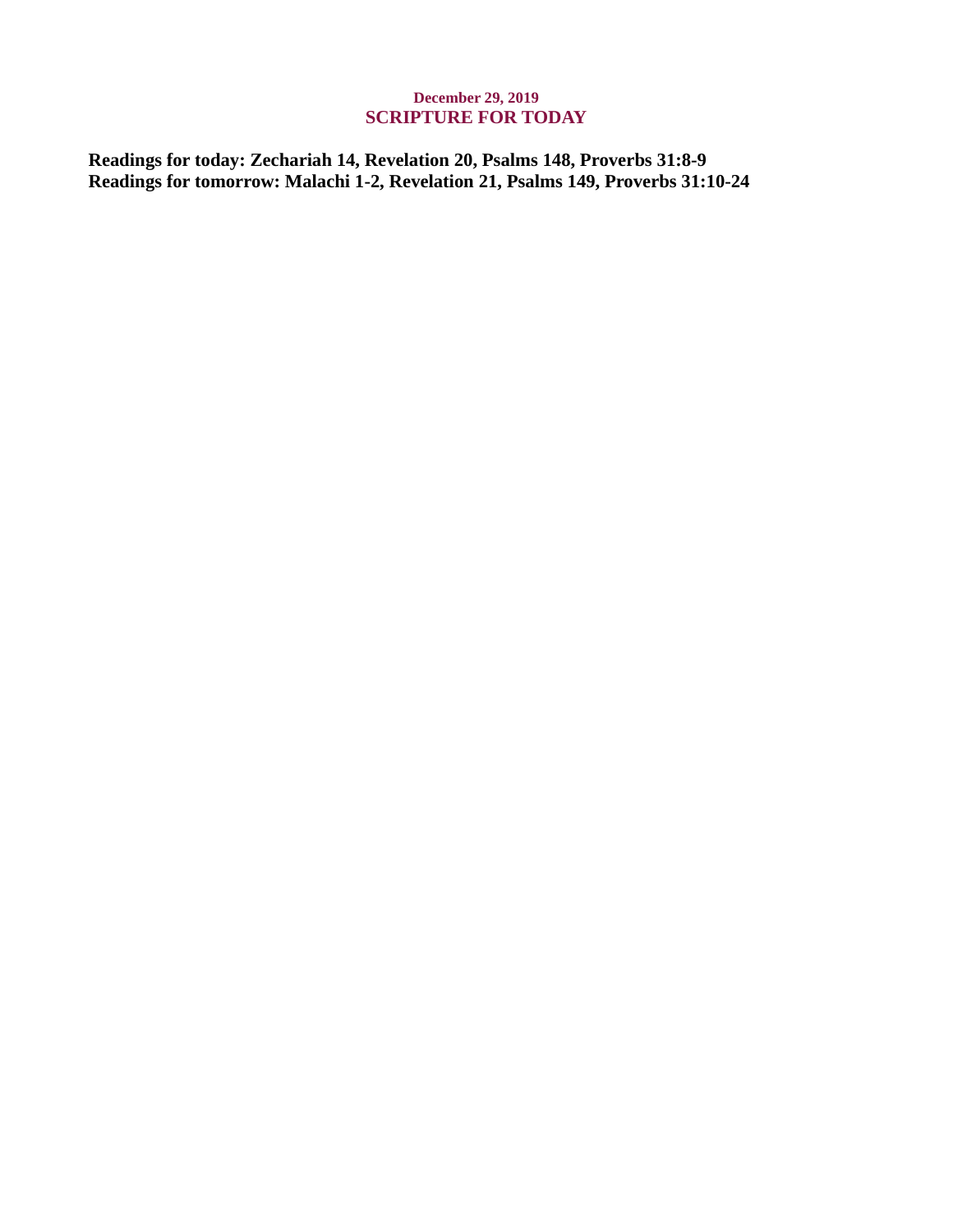#### December 30, 2019 NEW HEAVENS AND NEW EARTH

<span id="page-49-0"></span>[Readings for today: Malachi 1-2, Revelation 21, Psalms 149, Proverbs 31:10-24](https://www.biblegateway.com/passage/?search=Malachi+1-2%2C+Revelation+21%2C+Psalms+149%2C+Proverbs+31%3A10-24&version=ESV)

I love the image of a new heavens and new earth. Creation redeemed. Creation renewed. Creation restored to its original glory. God finally putting an end to sin and evil and death once and for all. This is the final fulfillment of God's salvation plan. It's the final act of the divine play that's been working itself out since the opening words of Genesis. And as you let these words sink into your soul, take note of a few important things.

First, the new creation will be like a bride adorned for her husband. I remember well my wedding day. My wife has never looked more beautiful. Never more pure. Never more perfect than at that moment she walked down the aisle. (I have never felt more unworthy either!) The same is true for the new creation when it comes. God has always intended to have a relationship with His creation. He desires depth. Intimacy. Complete and total transparency. The kind of relationship we can only dream about this side of heaven. The kind of relationship of which human marriage is but a foretaste.

Second, there is no Temple. God is fully present and we are fully able to bear His presence in our glorified, resurrected bodies. God literally takes up residence with us. He can be seen. Touched. Heard. He wipes away our tears. He heals our infirmities. He makes us finally, completely, and utterly whole. There is no need for sun or moon for God will be our light. There is no need for walls or guards for God is in perfect control. There is no need for judgment or punishment for all the nations of the earth will walk in the light of the Lord and will bring Him the worship He deserves.

Third, there are no divisions in the new creation. No human distinctions to keep us apart. Every dividing wall of hostility will finally be torn down. The New Jerusalem is built on the foundation of the twelve apostles and her gates represent the twelve tribes. In other words, God will gather His people - Jew and Gentile alike - together and make them one. He will gather His people from every tribe, tongue and nation before His throne and all that separates us will fade away like mist before the Lord.

It's a beautiful picture, is it not? Now here's the challenge. When we pray the Lord's Prayer, we ask for God's will to be done on earth as it is in heaven. We ask for the church to be a living reflection of this future glory. We ask for God's will to be done in our lives. In our community. In our nation. In our world. How are we living and acting and speaking and treating others so that they see the new heavens and new earth emerging in our midst? How are we presenting to the world a picture of heaven? How are we giving those around us a foretaste of what's to come through what we say and do? Christians are called to live as citizens of the Kingdom of God in this world. As you close out your Bible reading this year, I'd encourage you to reflect on the following questions…

1) Is there less of you and more of Jesus than when you began this year?

2) What parts of your life have been crucified with Christ and therefore no longer live?

3) How have you intentionally died to self and sought to live for Christ?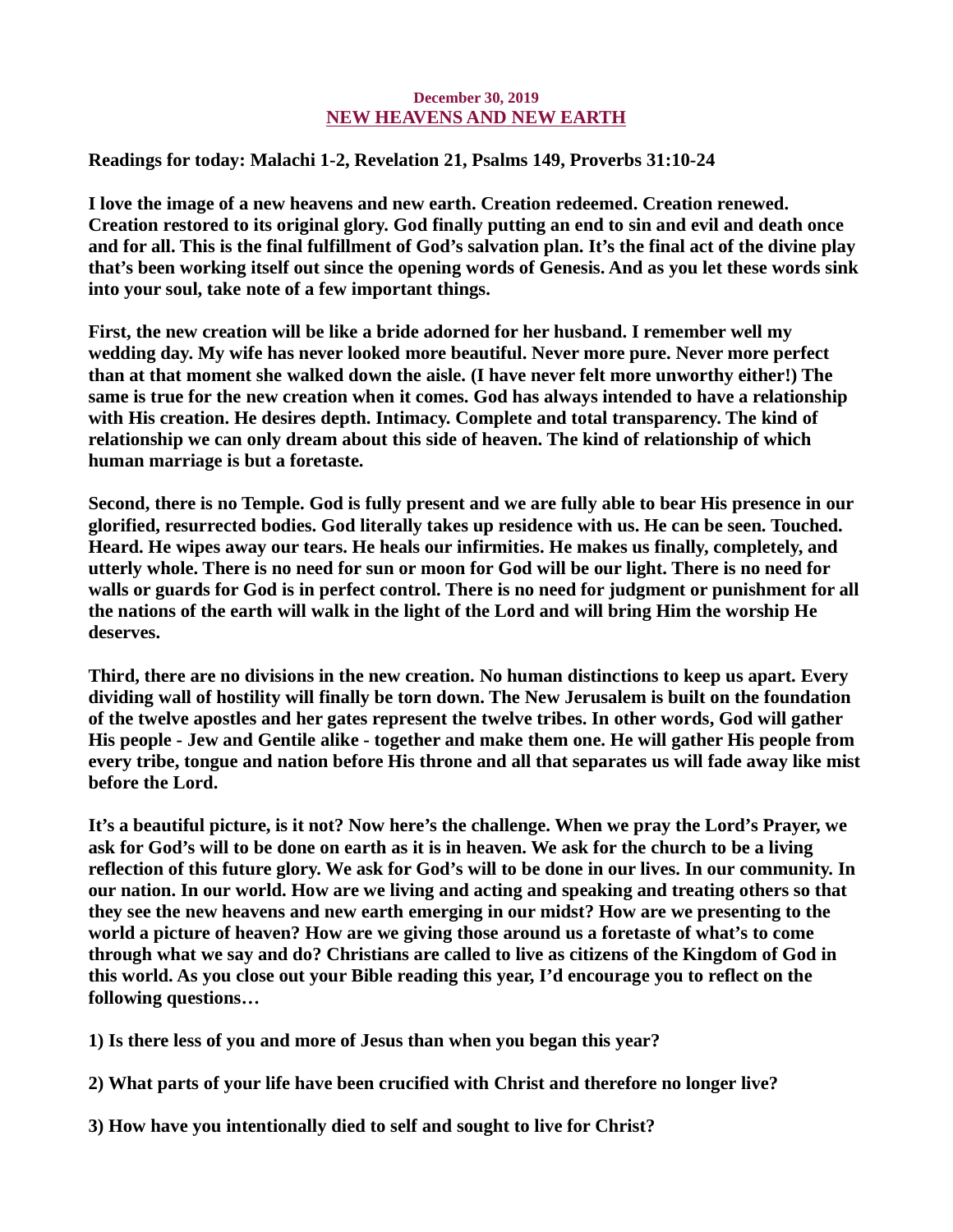Becoming more like Christ is more a marathon than a sprint. It involves a long obedience in the same direction. I hope you've gleaned that if nothing else from your reading this year. God is at work across the centuries and across the generations. His primary desire is to make us more and more into the image of His Son. To restore us to the image He originally intended for us to bear. May the Lord continue His work in us and among us and through us until He comes again! Maranatha!

Readings for tomorrow: Malachi 3-4, Revelation 22, Psalms 150, Proverbs 31:25-31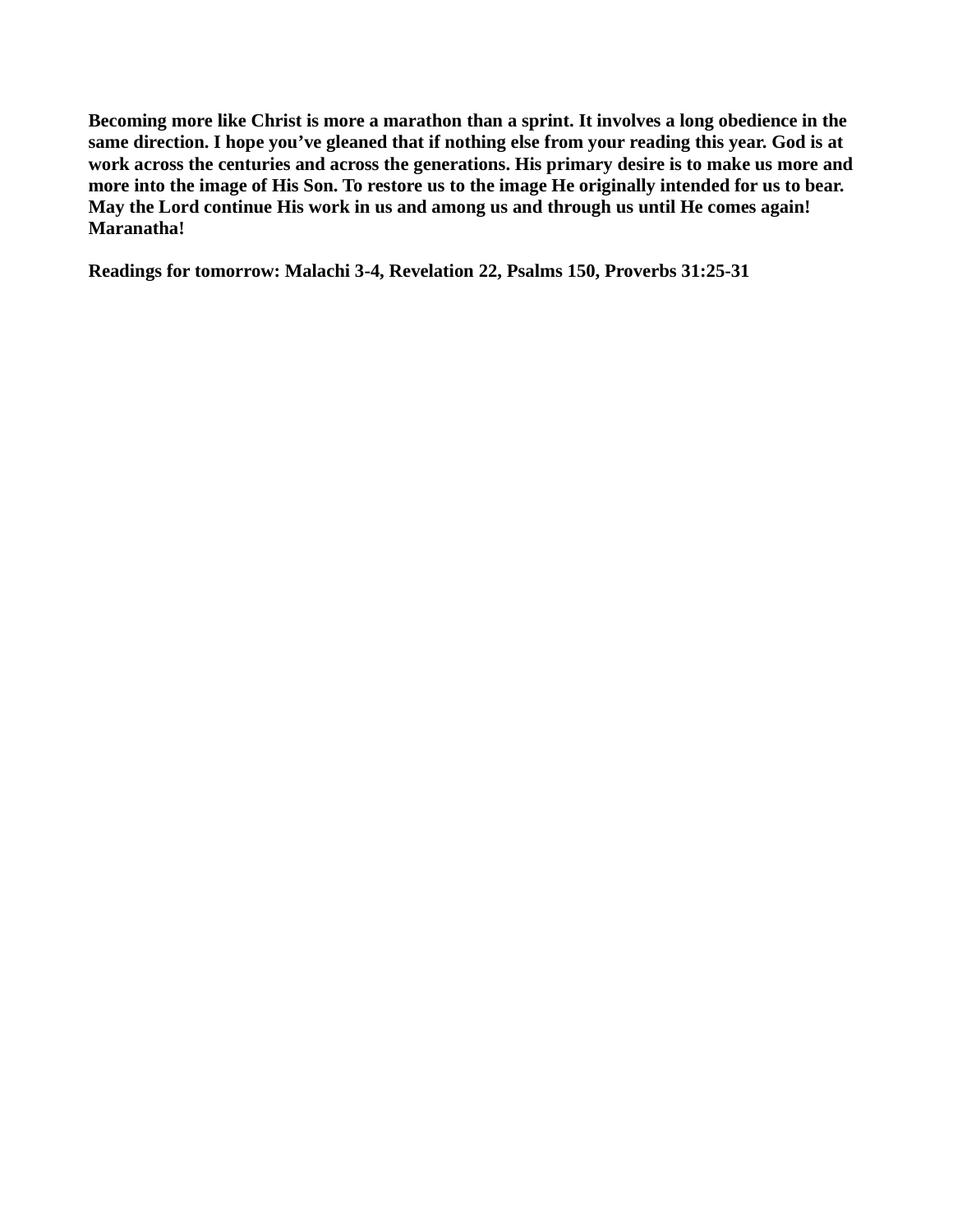#### December 31, 2019 MARANATHA!

#### <span id="page-51-0"></span>[Readings for today: Malachi 3-4, Revelation 22, Psalms 150, Proverbs 31:25-31](https://www.biblegateway.com/passage/?search=Malachi+3-4%2C+Revelation+22%2C+Psalms+150%2C+Proverbs+31%3A25-31&version=ESV)

Come, Lord Jesus!" Echoing Paul's famous phrase from 1 Corinthians 16:22 - "Maranatha" - John finishes the Revelation with what has become the heartcry of Christians for centuries. Come, Lord Jesus. Come soon. The vision John received has reached its climax. The new heavens and new earth have come. New Jerusalem has descended out of heaven. God in the midst of her. The gates are open continually for the nations of the earth to receive their blessing. The leaves of the trees that grow beside the river of God are for their healing. God has wiped away every tear. God has done away with every evil. There is no more crying or suffering or pain. God has made good on His promise. The Alpha has issued the final "Omega." What was once broken is now whole. What was ruined has now been restored. The incomplete has been brought to completion. It is truly finished. All things made new.

The delay of the "parousia" or 2nd coming of Jesus has plagued Christians for centuries. Why does Jesus not return? What is He waiting for? Many Christians have believed He was coming back in their lifetimes. As they looked around at the evil and suffering in their world, they could not imagine things getting worse. Many believed they were seeing the four horsemen of Revelation storming all over the earth bringing war, disease, famine, and death. Such has been the lot of humanity since Cain first slew Abel all those years ago. The Apostles were no different. John, Paul, Peter, along with most of the Christians of the first century, believed Jesus was returning in their lifetimes. It colors some of their advice to the local churches they were writing to. Scholars suggest you can even see Paul grappling with this delay, especially in his correspondence with the Corinthians and Thessalonians.

Why hasn't Jesus returned? Our atheist friends suggest it's because God doesn't exist. The "Father" Jesus so faithfully believed in is a myth. Jesus, as good as He was, made a mistake. Others suggest it's because the work of the church isn't finished. The Great Commission has yet to come to completion. We haven't preached the gospel to every tribe, tongue, and nation so everyone hasn't yet had a chance to hear the good news. Still others believe it's because the events of Revelation haven't yet come to pass. The anti-Christ has yet to be revealed and as bad as things may be, they will get much, much worse before the end. To be honest, I have no idea why Jesus hasn't returned and can only assume it's because His plan for this world have yet to reach its fulfillment. Time doesn't pass for God like it does for us. While we are stuck in "chronological" time. Time as it ticks by. God exists in "Kairos" time. Time outside of time. Special time. Anointed time. The appropriate time. And only God knows where we stand according to His eternal clock.

What we can know is that Jesus promised He would come. No less than three separate times, He affirms this to John in the last chapter of Revelation.

"And behold, I am coming soon. Blessed is the one who keeps the words of the prophecy of this book." (Rev. 22:7)

"Behold, I am coming soon, bringing my recompense with me, to repay each one for what he has done. I am the Alpha and the Omega, the first and the last, the beginning and the end." (Rev. 22:12-13)